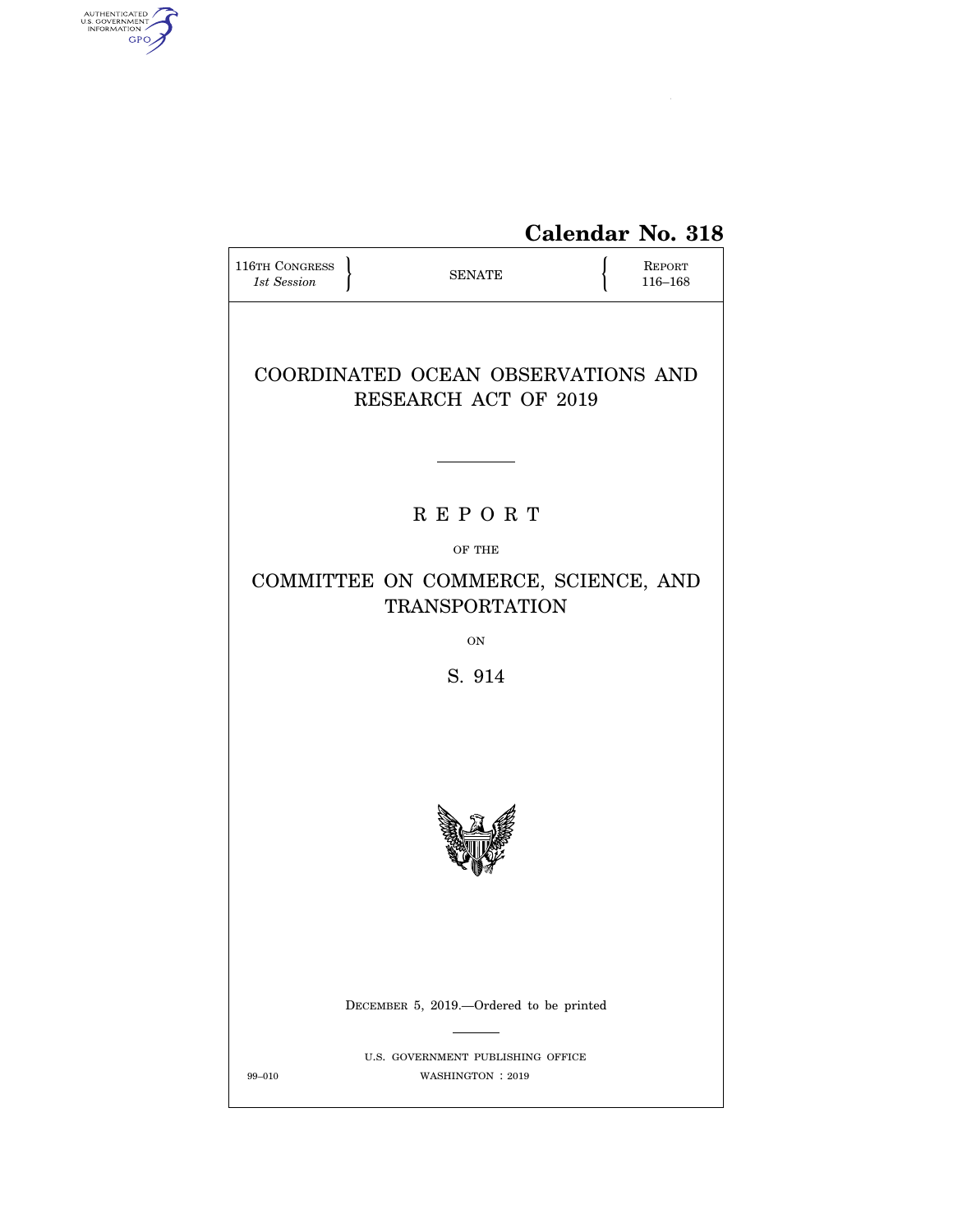## SENATE COMMITTEE ON COMMERCE, SCIENCE, AND TRANSPORTATION

ONE HUNDRED SIXTEENTH CONGRESS

### FIRST SESSION

ROGER F. WICKER, *Mississippi, Chairman*  JOHN THUNE, South Dakota MARIA CANTWELL, Washington<br>ROY BLUNT, Missouri MARIA MAY KLOBUCHAR, Minnesota

ROY BLUNT, Missouri AMY KLOBUCHAR, Minnesota TED CRUZ, Texas RICHARD BLUMENTHAL, Connecticut THE CIRCLIFER, Nebraska BRIAN SCHATZ, Hawaii JERRY MORAN, Kansas<br>JERRY MORAN, Kansas<br>DNARD J. MARKEY, M<br>DAN SULLIVAN, Alaska TOM UDALL, New Mexic JERRY MORAN, Kansas EDWARD J. MARKEY, Massachusetts DAN SULLIVAN, Alaska TOM UDALL, New Mexico CORY GARDNER, Colorado CARY C. PETERS, Michigan<br>MARSHA BLACKBURN, Tennessee TAMMY BALDWIN, Wisconsin<br>SHELLEY MOORE CAPITO, West Virginia TAMMY DUCKWORTH, Illinois MARSHA BLACKBURN, Tennessee TAMMY BALDWIN, Wisconsin SHELLEY MOORE CAPITO, West Virginia TAMMY DUCKWORTH, Illinois MIKE LEE, Utah JON TESTER, Montana TODD C. YOUNG, Indiana JACKY ROSEN, Nevada RICK SCOTT, Florida

**SON TESTEN, MONTAIR<br>KYRSTEN SINEMA, Arizona**<br>JACKY ROSEN, Nevada

JOHN KEAST, *Staff Director*  DAVID STRICKLAND, *Minority Staff Director*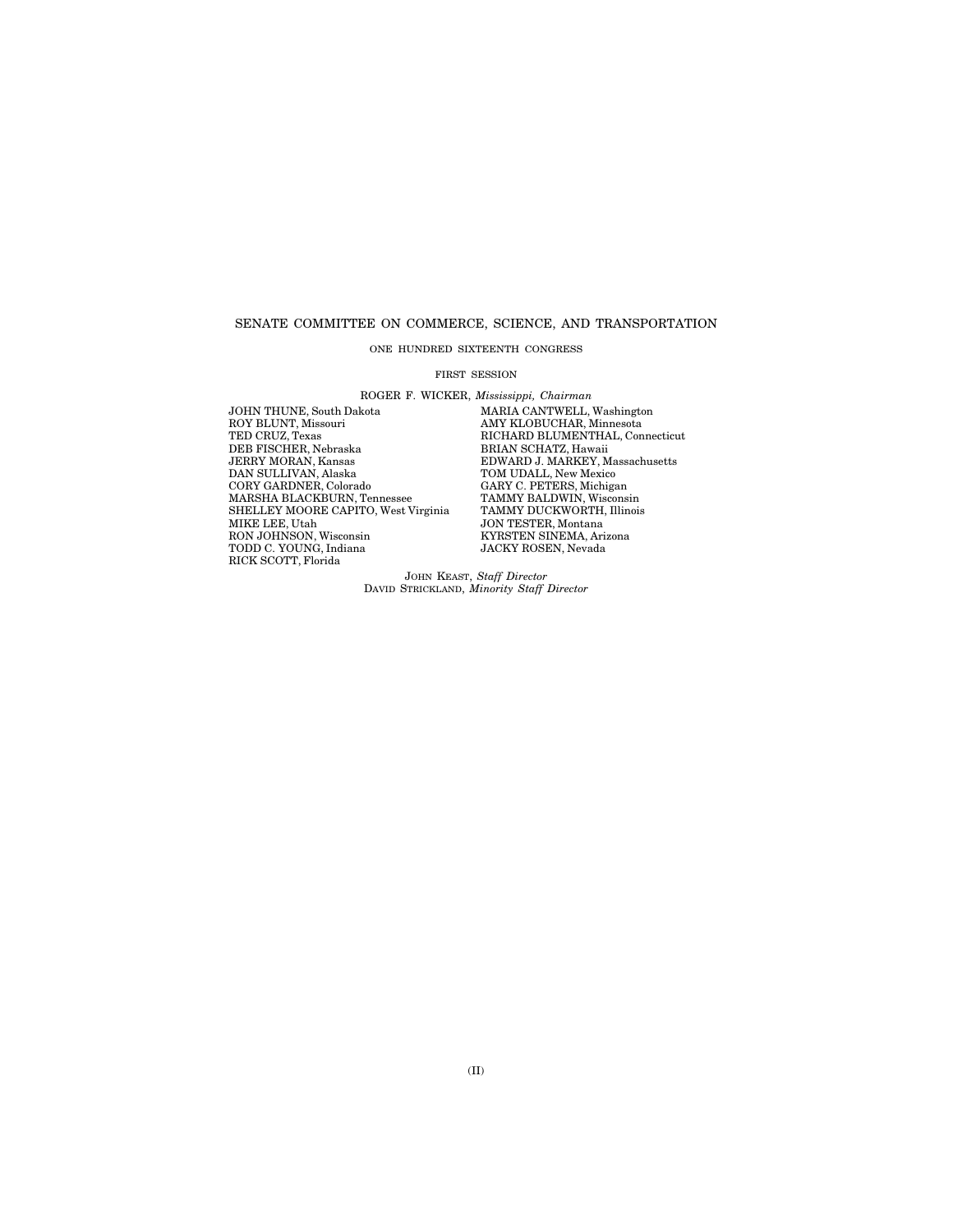# **Calendar No. 318**

116TH CONGRESS **REPORT** 116-168

## COORDINATED OCEAN OBSERVATIONS AND RESEARCH ACT OF 2019

DECEMBER 5, 2019.—Ordered to be printed

Mr. WICKER, from the Committee on Commerce, Science, and Transportation, submitted the following

## R E P O R T

## [To accompany S. 914]

## {Including Cost Estimate of the Congressional Budget Office]

The Committee on Commerce, Science, and Transportation, to which was referred the bill  $(S, 914)$  to reauthorize the Integrated Coastal and Ocean Observation System Act of 2009, to clarify the authority of the Administrator of the National Oceanic and Atmospheric Administration with respect to post-storm assessments, and to require the establishment of a National Water Center, and for other purposes, having considered the same, reports favorably thereon without amendment and recommends that the bill do pass.

## PURPOSE OF THE BILL

The purpose of S. 914 is to reauthorize the Integrated Coastal and Ocean Observation System (ICOOS) Act of 2009; amend the Omnibus Public Land Management Act of 2009 and update the Consumer Option for an Alternative System to Allocate Losses Act of 2012 (COASTAL Act of 2012) with technical edits so that National Oceanic and Atmospheric Administration (NOAA) can continue to develop an assessment model for determining the magnitude and variations of coastal storm surges and wind speeds associated with hurricanes; and require the establishment of a National Water Center within NOAA. It also would encourage the national Integrated Ocean Observing System (IOOS) to increase modeling capabilities and product development, ensure data are easily used and understood in order to address societal needs in real time, and continue to increase interagency and private sector partnerships.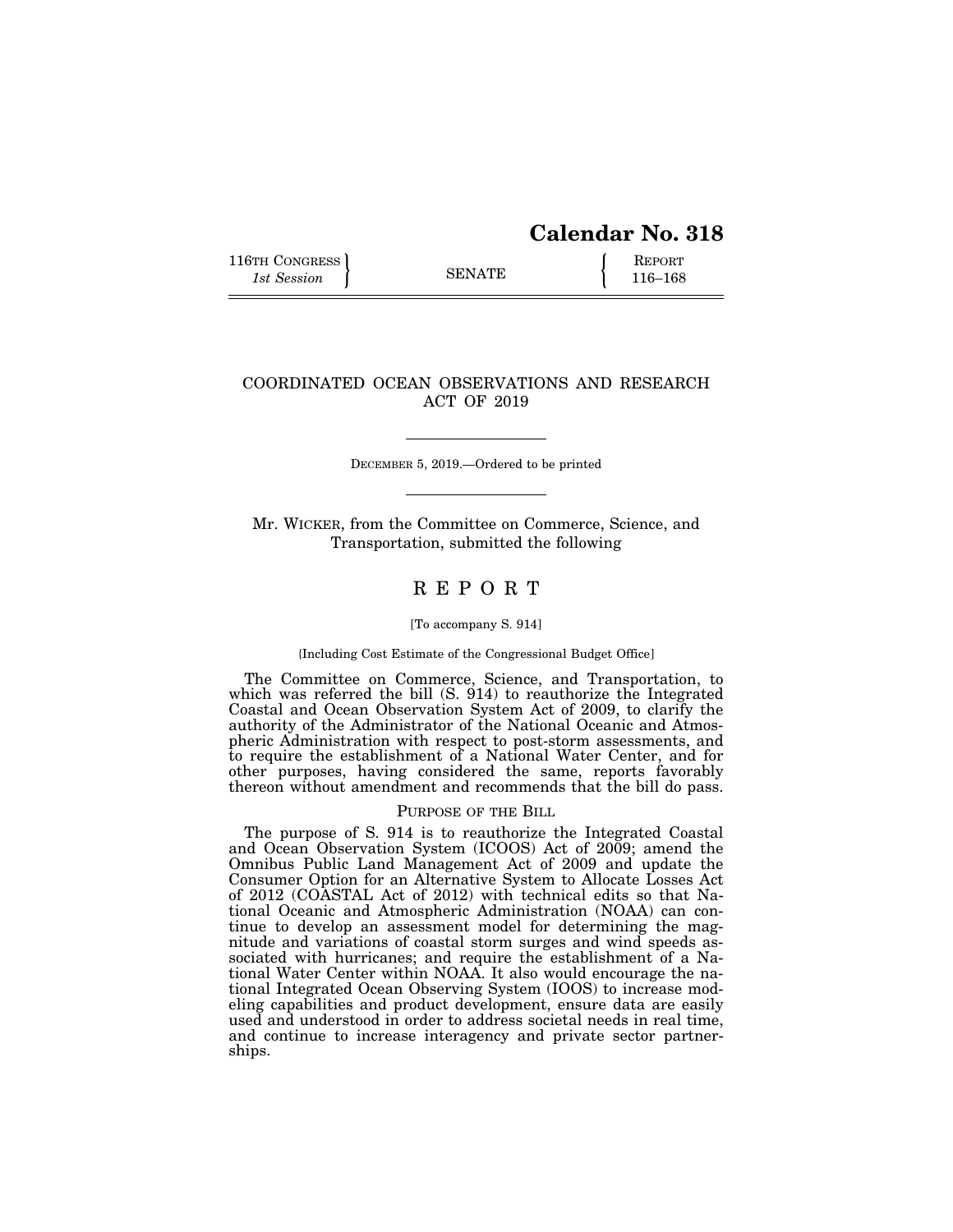## BACKGROUND AND NEEDS

## REAUTHORIZATION OF THE INTEGRATED COASTAL AND OCEAN OBSERVATION SYSTEM

The ICOOS Act of 2009 consolidated and coordinated the efforts of hundreds of Federal, State, and local ocean observing programs.1 Prior to the implementation of the ICOOS Act of 2009, these programs collected, distributed, and archived the same types of ocean data (e.g., temperature and salinity) but with different formats and standards, which wasted time and resources. ICOOS is a coordinated network of people and technology that generates and disseminates continuous data, information, models, products, and services on coastal waters, the Great Lakes, and oceans in the U.S. Exclusive Economic Zone. The data consist of standardized and accessible information on key environmental variables such as temperature, salinity, sea level, surface currents, ocean color, pH, wind speed, wave height, dissolved oxygen, and nutrient, pathogen, and contaminant concentrations. NOAA and other agencies need realtime as well as long-term oceanographic databases to effectively monitor changes in the ocean, such as El Niño events, hypoxia, and harmful algal blooms.

Data from IOOS provide the Nation with better predictions of hazardous events and help improve forecasting. IOOS data standards and protocols also allow information to be easily integrated into weather models, increasing accuracy. Federal departments and agencies should continue to leverage the existing network of IOOS regions and fully engage with IOOS to improve data collection, models, forecasts, and access to information about the oceans, coasts, and Great Lakes.

Each of the 11 regions of IOOS are certified by the Federal Government as regional information coordination entities, which means their data are held to the highest standards that NOAA requires for decision making.2 In addition to working as a cohesive unit nationally, each of the 11 regions tailors its work to address local needs. Among other missions, IOOS uses floats, gliders, and buoys deployed under IOOS to improve hurricane track, intensity, and impact forecasts in the Atlantic. IOOS data also are used to enhance the safety and efficiency of marine operations, including routing ships more cost-effectively through U.S. waterways.

Furthermore, the U.S. Coast Guard uses high frequency radar data from IOOS to determine surface current speed and direction in near real time, improving the probability of saving lives and reducing search costs. $3$  IOOS data also are used to predict public health risks by monitoring water quality and harmful algal blooms, and are incorporated into ocean, marine, and coastal ecosystems research.4

<sup>&</sup>lt;sup>1</sup>33 U.S.C. 3601.<br><sup>2</sup> IOOS, Certification: Extending the Reach of Regional Data (https://ioos.noaa.gov/about/ 2 IOOS, Certification: Extending the Reach of Regional Data (*https://ioos.noaa.gov/about/ governance-and-management/certification-extending-reach-regional-data/*) (accessed March 19,

<sup>2019). 3</sup> IOOS, HF Radar (*https://ioos.noaa.gov/project/hf-radar/*) (accessed March 27, 2019). 4 IOOS, IOOS in Action (*https://ioos.noaa.gov/ioos-in-action/*) (accessed March 27, 2019).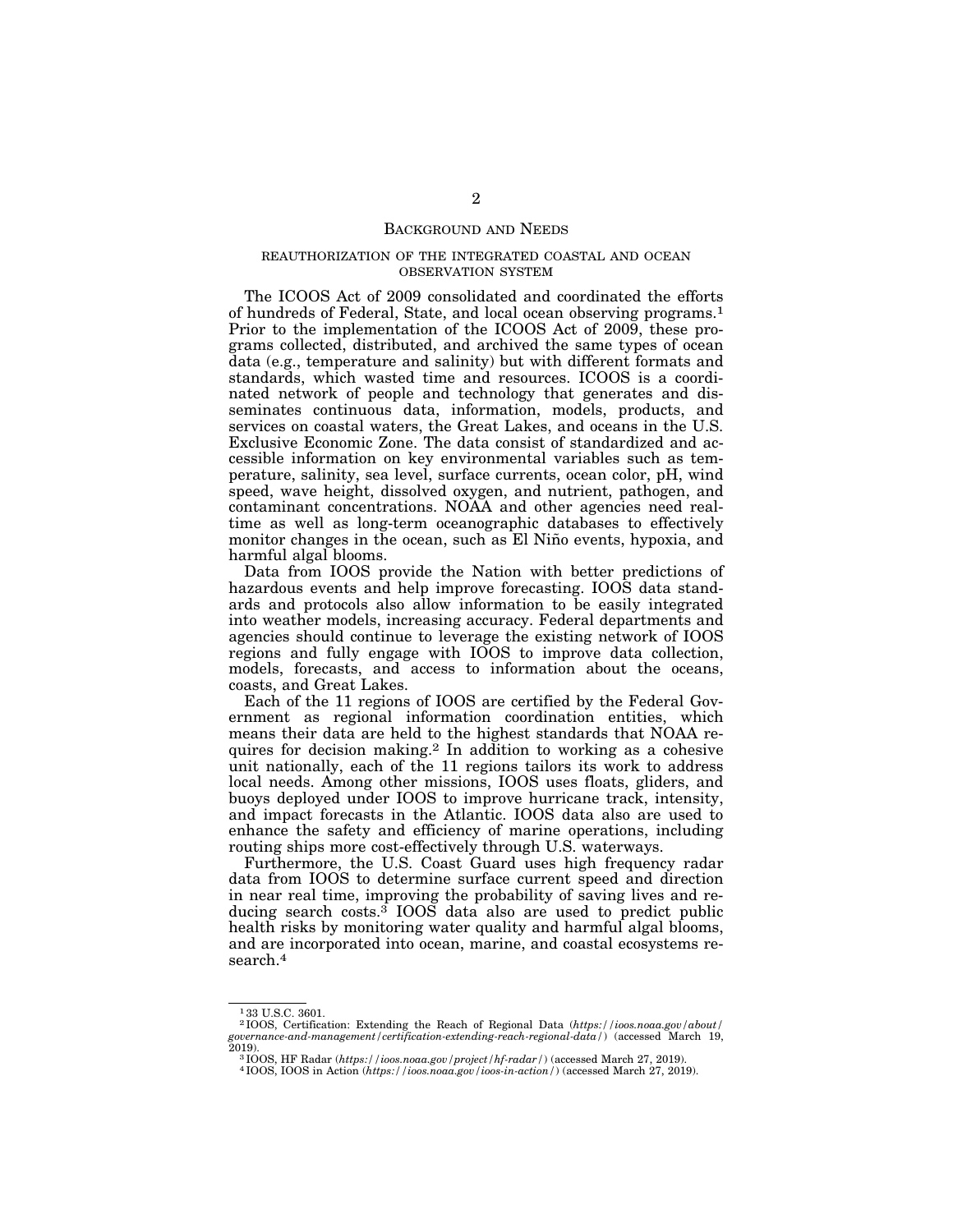## IMPLEMENTATION OF THE COASTAL ACT OF 2012

The National Flood Insurance Program (NFIP) was first authorized by the National Flood Insurance Act of 1968 5 and is currently administered by the Federal Emergency Management Agency (FEMA). The program serves to both offer primary flood insurance to properties with significant flood risk and to reduce flood risk through the adoption of floodplain management standards.6 Currently the NFIP is the primary source of flood insurance coverage for residential properties in the United States.7 As of January 2018, the NFIP had over 5 million flood insurance policies providing nearly \$1.28 trillion in coverage, with approximately 23,000 participating communities nationwide (including territories and Tribal organizations).<sup>8</sup> The program currently collects about \$3.6 billion in annual premium revenue.

After Hurricane Katrina struck the Gulf Coast in 2005, lack of clear property loss determinations in the NFIP program created a legal backlog and slowed assistance to hurricane-impacted Americans. Following a hurricane, it can be difficult to assess whether damages were caused by wind or water, particularly when only a structure's foundation, or slab, is left. For these slab properties, there may not be enough physical evidence to determine whether the damages were caused by wind, and thus covered by private home insurers, or by water, and thus covered by the NFIP. These so-called indeterminate loss properties, where the cause of the destruction is not identifiable, created many legal disputes post-Katrina between private home insurance providers and their policyholders over the loss-allocation between flood as a cause of loss, covered by the NFIP, and wind peril, covered by private home insurance.<sup>9</sup>

The COASTAL Act of 2012<sup>10</sup> was designed to mitigate future legal issues by requiring NOAA to produce detailed post-storm assessments in the aftermath of a damaging tropical cyclone that strikes the United States or its territories.<sup>11</sup> The purpose of the COASTAL Act of 2012 is to reduce conflict over which party is responsible in indeterminate loss properties by better discerning wind versus water damage.<sup>12</sup> Using output from a hindcast model, NOAA's assessments will indicate the strength and timing of damaging winds and water at a given location in the area impacted by the storm. This data is incorporated along with a variety of other

<sup>5</sup> 42 U.S.C. 4001 et seq.

<sup>6</sup> Congressional Research Service, ''Introduction to the National Flood Insurance Program'' (*http://www.crs.gov/reports/pdf/R44593*) (updated January 14, 2019; accessed March 27,

<sup>2019). 7</sup> Congressional Research Service, ''What Happens If the National Flood Insurance Program (NFIP) Lapses?'' (*http://www.crs.gov/Reports/IN10835?source=search&guid= 32dc3cb49a574eab920199dfaa0f88c6&index=1*) (updated January 14, 2019; accessed March 27,

<sup>2019).&</sup>lt;br>
<sup>8</sup> Ibid.<br>
<sup>9</sup> Government Accountability Office, NOAA: Initial Response to Post-Storm Assessment Requirements (*https://www.gao.gov/assets/660/655843.pdf*) (accessed March 27, 2019).<br>
<sup>10</sup> Pub. L. 112–141.<br>
<sup>11</sup> D

Atmospheric Administration's Implementation of the Consumer Option for an Alternative System to Allocate Losses Act of 2012 (https://www.weather.gov/media/sti/coastalact/COASTALActAppropriationsReportFY14.pdf) (accessed M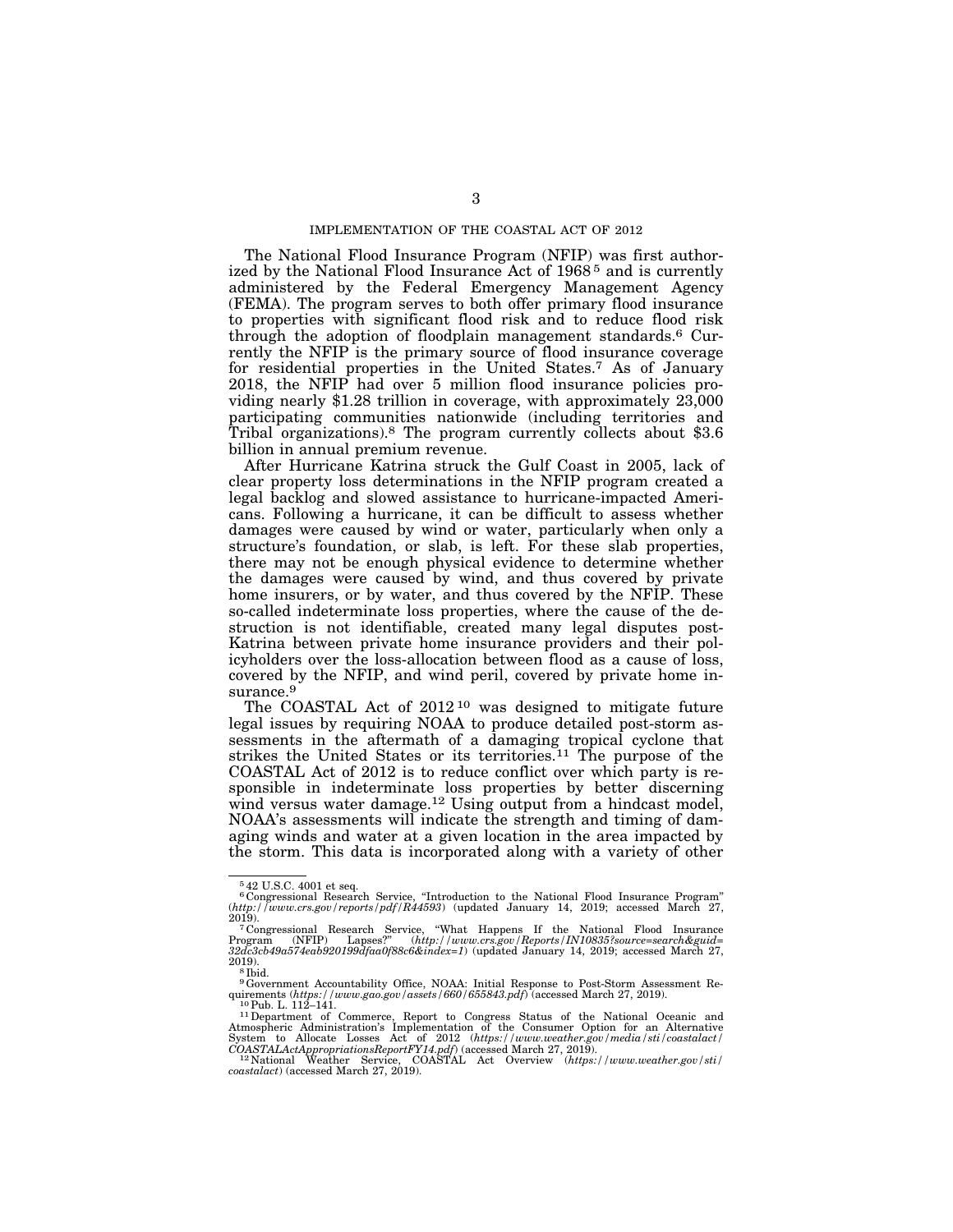contributing factors into FEMA's Named Storm Event Model to determine the appropriate loss allocation between wind and water.13

After the COASTAL Act of 2012 was passed, NOAA began to implement the policy changes and inter-agency coordination required by the Act, but did not receive appropriated funding for the work until 2016. Since receiving dedicated funding, NOAA has been building the modeling and data collection components necessary to implement the post-storm assessments. Title III of this Act provides additional technical edits to the COASTAL Act of 2012 so that NOAA can successfully collect the required data to perform the post-storm assessments and provide it to FEMA for the lossallocation. The Act also gives the NOAA Administrator the authority to deploy additional sensors before storms hit a coastal area that is likely to be severely damaged, in order to gather additional data for indeterminate property determinations by FEMA. Furthermore, it directs the NOAA Administrator to seek input and suggestions from the public before the Named Storm Event Model is implemented.

### WATER PREDICTION AND FORECASTING

The National Water Center (NWC) is located in Tuscaloosa, Alabama, and formally opened in 2015. It hosts the Office of Water Prediction (OWP), which collaboratively researches, develops, and delivers state-of-the-science national hydrologic analyses, forecast information, data, decision-support services and guidance to support and inform essential emergency services and water management decisions. In partnership with National Weather Service (NWS) national, regional, and local offices, the OWP coordinates, integrates, and supports consistent water prediction activities from global to local levels.14

Central to the NWC's tools is the National Water Model (NWM). The NWM simulates and forecasts how water moves throughout the Nation's rivers and streams. The model generates hourly forecasts for the entire river network including high-resolution forecasts of soil moisture, surface runoff, snow water equivalent, and other parameters. The NWM is a cornerstone of the new NOAA Water Initiative and the NWC, providing more closely integrated water predictive capabilities to promote resilience to water risks. Products like these, hosted at the NWC, help communities and industries make better informed decisions about water management and how to prepare for and respond to extreme water events.15

Decision support tools like these are incredibly important for protecting American lives and property. NOAA predicts that more than two-thirds of the United States is at risk of exceeding moderate river flood levels in the spring and summer period of 2019.16 The NWM is providing impact-based decision support services nationwide by providing street level water information and guidance (e.g., flood maps), as well as serving as the foundation for additional private sector water services. The NWM also improves

<sup>13</sup> Ibid.<br>
14 Office of Water Prediction (*https://water.noaa.gov/*) (accessed 3/28/2019).<br>
15 NOAA's Experimental Long Range River Flood Risk Assessment (*https://www.nws.noaa.gov/oh/2019NHA.html*) (accessed 3/28/2019).

<sup>&</sup>lt;sup>16</sup> 2019 National Hydrologic Assessment (*https://www.nws.noaa.gov/oh/2019NHA.html*) (accessed 3/28/2019).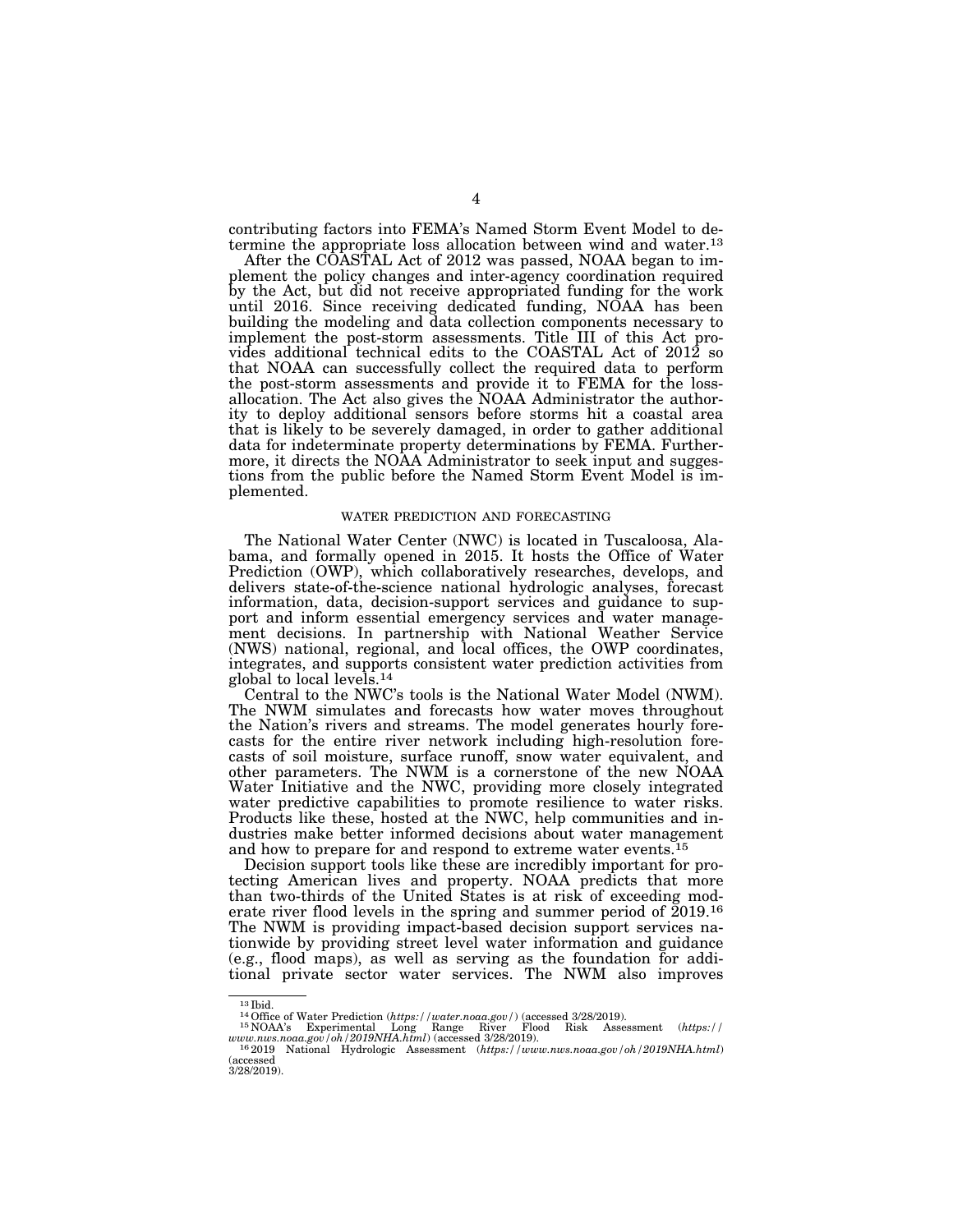NOAA's ability to meet the needs of its stakeholders (e.g., emergency managers, reservoir operators, floodplain managers, farmers, etc.) with more accurate, detailed, frequent and expanded water information.17

## SUMMARY OF PROVISIONS

Title I—Reauthorization of Integrated Coastal and Ocean Observation System Act of 2009 would do the following:

- Reauthorize the Integrated Coastal and Ocean Observation System through fiscal year 2024.
- Add requirements for public data access.
- Require the advising committee to consider certain planning priorities.
- Require reporting to Congress on existing gaps in observation infrastructure, an economic vulnerability report, a monitoring prioritization plan, and a strategic research plan.
- Require a mechanism for stakeholder input on monitoring.

Title II—Named Storm Event Model and Post-Storm Assessments would do the following:

- Amend the Omnibus Public Land Management Act of 2009 to align the definitions in the Act so that they match NOAA's definitions for specific technical terminology.
- Direct the NOAA Administrator to seek input and suggestions from the public before the Named Storm Event Model takes effect.
- Direct the NOAA Administrator to deploy additional sensors to enhance data collection in coastal areas that may be at high risk of experiencing indeterminate losses.
- Direct the Administrator to conduct separate post-storm assessments for each coastal State in which indeterminate losses are identified after a storm.

Title III—Water Prediction and Forecasting would do the following:

- Establish the National Water Center, within the NWS of NOAA, as the primary facility for hydrologic decision support services.
- Direct the Under Secretary to make a policy directive for the National Water Center publicly available.
- Direct the Under Secretary to initiate and lead all research and development activities, collaboration with relevant State and Federal agencies, and all activities necessary for developing water predictive capacity.

## LEGISLATIVE HISTORY

S. 914, the Coordinated Ocean Observations and Research Act of 2019, was introduced on March 27, 2019, by Senator Wicker (for himself and Senator Cantwell) and was referred to the Committee on Commerce, Science, and Transportation of the Senate. Senator Sullivan is an additional cosponsor. On April 3, 2019, the Committee met in open Executive Session and, by voice vote, ordered S. 914 reported favorably without amendment.

<sup>17</sup> 2019 National Hydrologic Assessment (*https://www.nws.noaa.gov/oh/2019NHA.html*) (accessed 3/28/2019).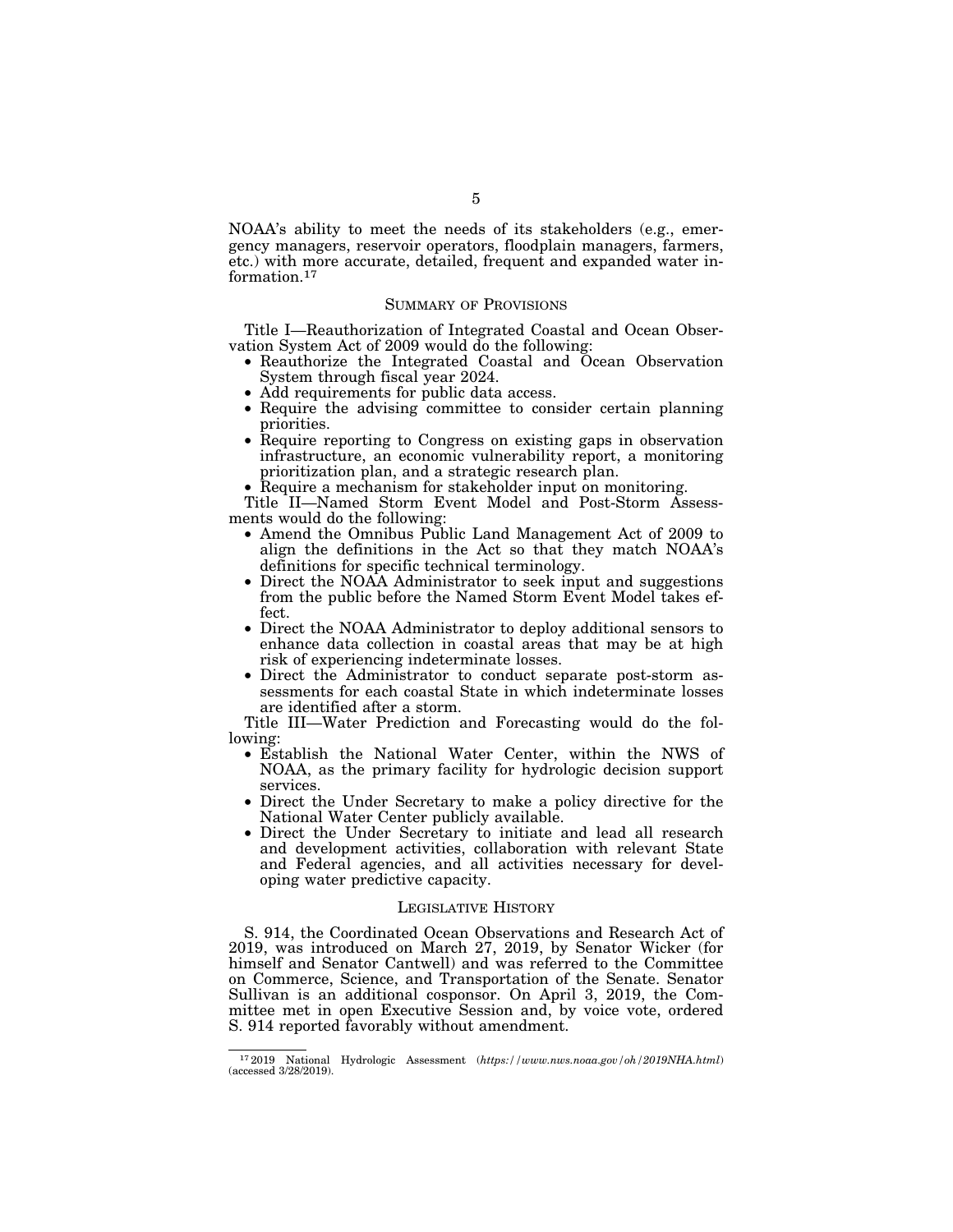A related bill, S. 810, the COASTAL Implementation Act of 2019, was introduced on March 14, 2019, by Senator Wicker (for himself) and was referred to the Committee on Commerce, Science, and Transportation of the Senate.

## ESTIMATED COSTS

In accordance with paragraph 11(a) of rule XXVI of the Standing Rules of the Senate and section 403 of the Congressional Budget Act of 1974, the Committee provides the following cost estimate, prepared by the Congressional Budget Office:

| 0<br>0    | 0                      | 0                                                                                                                                                                                                                                                                                                                                                                                                       |  |  |
|-----------|------------------------|---------------------------------------------------------------------------------------------------------------------------------------------------------------------------------------------------------------------------------------------------------------------------------------------------------------------------------------------------------------------------------------------------------|--|--|
|           |                        |                                                                                                                                                                                                                                                                                                                                                                                                         |  |  |
|           | 0                      | 0                                                                                                                                                                                                                                                                                                                                                                                                       |  |  |
| 0         | 0                      | n                                                                                                                                                                                                                                                                                                                                                                                                       |  |  |
| O         | 490                    | 567                                                                                                                                                                                                                                                                                                                                                                                                     |  |  |
| <b>No</b> | <b>Mandate Effects</b> |                                                                                                                                                                                                                                                                                                                                                                                                         |  |  |
| No        |                        | No<br>No                                                                                                                                                                                                                                                                                                                                                                                                |  |  |
|           |                        |                                                                                                                                                                                                                                                                                                                                                                                                         |  |  |
|           |                        |                                                                                                                                                                                                                                                                                                                                                                                                         |  |  |
|           |                        |                                                                                                                                                                                                                                                                                                                                                                                                         |  |  |
|           |                        | Contains intergovernmental mandate?<br>Contains private-sector mandate?<br>• Amend and authorize appropriations for the Integrated Ocean Observation System<br>• Authorize appropriations for the National Oceanic and Atmospheric Administration to create a National Water<br>Estimated budgetary effects would primarily stem from<br>Spending of amounts specifically authorized to be appropriated |  |  |

Bill summary: Title I of S. 914 would amend the Integrated Coastal and Ocean Observation System Act of 2009 to make changes to and authorize appropriations for the National Oceanic and Atmospheric Administration's (NOAA's) Integrated Ocean Observation System (IOOS). Title I also would require the National Science and Technology Council's Subcommittee on Ocean Science and Technology to study the economic effects of increasing ocean acidification.

Title II of the bill would require changes to NOAA's Named Storm Event model, which identifies named storms that threaten the United States and assesses storm characteristics and damage.

Title III of the bill would authorize appropriations for a National Water Center within NOAA to focus on analyzing current water resources and future water resource needs within the United States. The center would develop an advanced water resources model and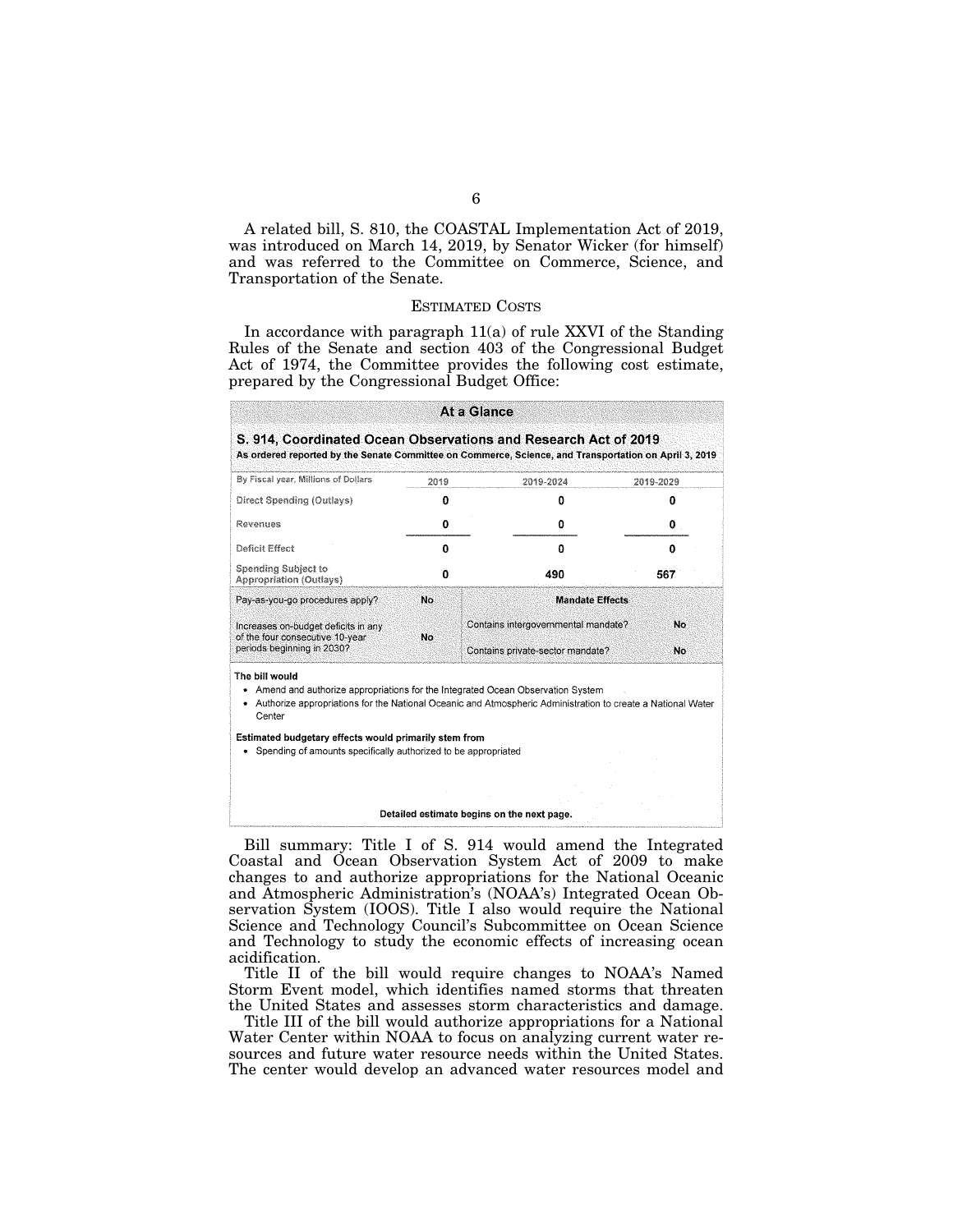report on the outlook for flooding and the nation's use of water resources.

Estimated Federal cost: The estimated budgetary effect of S. 914 is shown in Table 1. The costs of the legislation fall within budget function 300 (natural resources and environment).

TABLE 1.—ESTIMATED INCREASES IN SPENDING SUBJECT TO APPROPRIATION UNDER S. 914

|                                                                              | By fiscal year, millions of dollars- |      |      |      |      |      |                 |
|------------------------------------------------------------------------------|--------------------------------------|------|------|------|------|------|-----------------|
|                                                                              | 2019                                 | 2020 | 2021 | 2022 | 2023 | 2024 | $2019-$<br>2024 |
| Reauthorization of Integrated Coastal and Ocean Observa-<br>tion System Act: |                                      |      |      |      |      |      |                 |
|                                                                              | 0                                    | 55   | 62   | 68   | 75   | 82   | 342             |
|                                                                              | 0                                    | 33   | 49   | 63   | 71   | 78   | 294             |
| Water Prediction and Forecasting:                                            |                                      |      |      |      |      |      |                 |
|                                                                              | 0                                    | 44   | 44   | 45   | 46   | 46   | 225             |
|                                                                              | O                                    | 26   | 36   | 43   | 45   | 46   | 196             |
| <b>Total Changes:</b>                                                        |                                      |      |      |      |      |      |                 |
|                                                                              | O                                    | 99   | 106  | 113  | 121  | 128  | 567             |
|                                                                              | 0                                    | 59   | 85   | 106  | 116  | 124  | 490             |

Basis of estimate: For this estimate, CBO assumes that S. 914 will be enacted during fiscal year 2019 and that the authorized amounts will be appropriated for each fiscal year beginning in 2020.

S. 914 would authorize the appropriation of \$567 million over the 2020–2024 period. Based on historical spending patterns and assuming appropriation of those amounts, CBO estimates that the bill would cost \$490 million over the same period and \$77 million after 2024.

## *Reauthorization of Integrated Coastal and Ocean Observation System Act*

Title I of S. 914 would authorize the appropriation of specific amounts each year that total about \$342 million over the 2020– 2024 period for NOAA to implement the IOOS. CBO estimates that implementing this section would cost \$294 million over the 2020– 2024 period. In 2019, NOAA allocated \$45 million to operate the IOOS.

## *Water prediction and forecasting*

Title III of S. 914 would create a National Water Center within NOAA and would authorize the appropriation of specific amounts each year that total about \$225 million over the 2020–2024 period for NOAA to create and run the center. CBO estimates that implementing this section would cost about \$196 million over the 2020– 2024 period.

Pay-As-You-Go considerations: None.

Increase in long-term deficits: None.

Mandates: None.

Estimate prepared by: Federal Costs: Robert Reese; Mandates: Zach Byrum.

Estimate reviewed by: Kim P. Cawley, Chief, Natural and Physical Resources Cost Estimates Unit; H. Samuel Papenfuss, Deputy Assistant Director for Budget Analysis.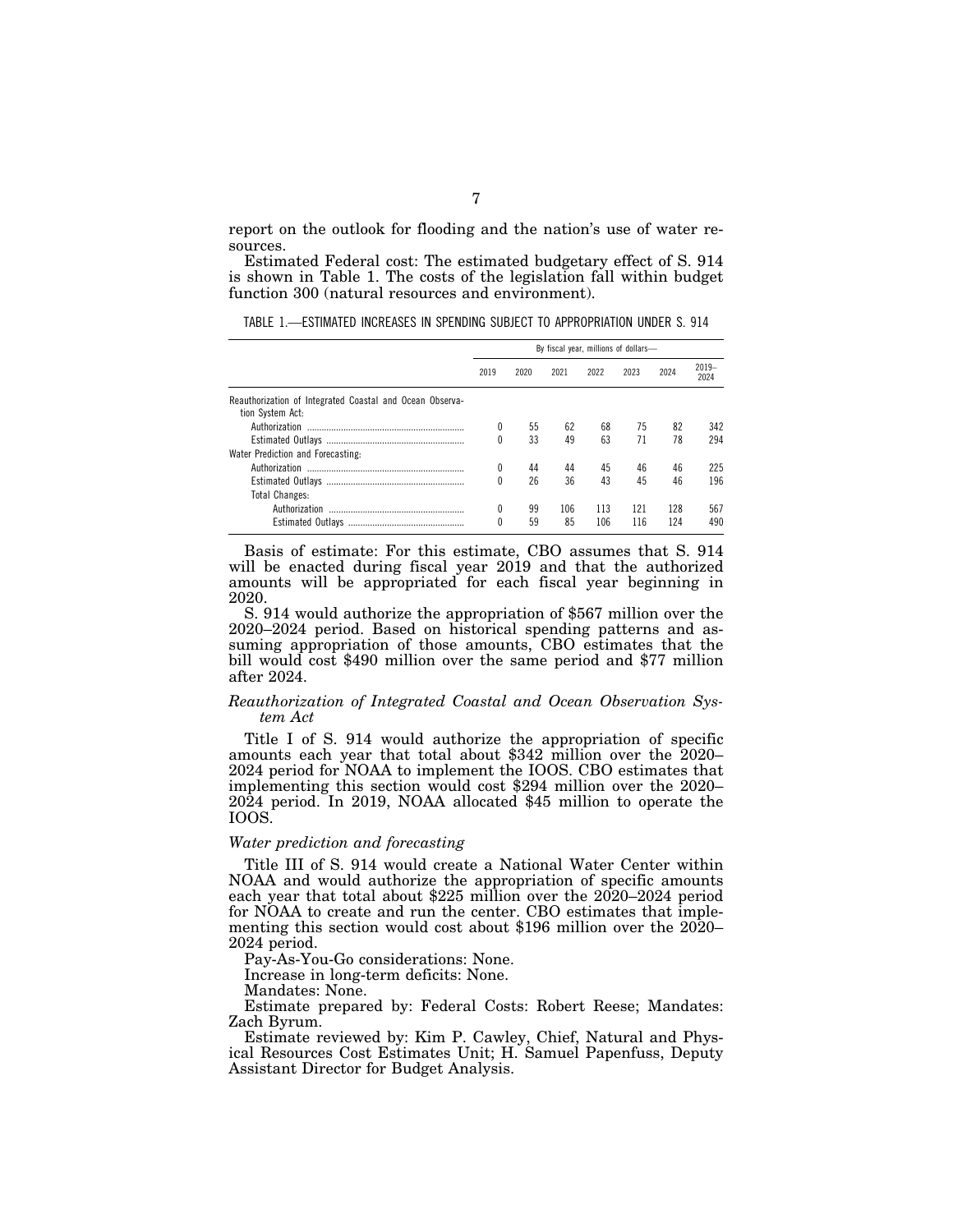## REGULATORY IMPACT STATEMENT

In accordance with paragraph 11(b) of rule XXVI of the Standing Rules of the Senate, the Committee provides the following evaluation of the regulatory impact of the legislation, as reported:

### NUMBER OF PERSONS COVERED

S. 914, as reported, would not create any new programs or impose any new regulatory requirements and, therefore, would not subject any individuals or businesses to new regulations.

### ECONOMIC IMPACT

S. 914, as reported, is not expected to have a negative impact on the Nation's economy.

### PRIVACY

The reported bill would have no impact on the personal privacy of individuals.

## PAPERWORK

S. 914, as reported, would not increase paperwork requirements for the private sector. It reduces the frequency of a report from NOAA from once every 2 years to once every 5 years and adds a requirement to the report for an assessment on gaps in existing infrastructure. It adds a report from the Joint Subcommittee on Ocean Science and Technology (JSOST) of the National Science and Technology Council on ''Ocean Chemistry Coastal Community Vulnerability Assessment.'' The first report is required 2 years after enactment and then once every 6 years thereafter. One hundred and eighty (180) days after the submission of the initial report to Congress, the JSOST would be required to submit an additional report on new sensors or observing technologies that could be used to inform the assessment.

## CONGRESSIONALLY DIRECTED SPENDING

In compliance with paragraph 4(b) of rule XLIV of the Standing Rules of the Senate, the Committee provides that no provisions contained in the bill, as reported, meet the definition of congressionally directed spending items under the rule.

### SECTION-BY-SECTION ANALYSIS

## *Section 1. Short title; table of contents.*

This section would provide that the bill may be cited as the "Coordinated Ocean Observations and Research Act.'' This section also would provide a table of contents for the bill.

### TITLE I—REAUTHORIZATION OF INTEGRATED COASTAL AND OCEAN OBSERVATION SYSTEM ACT OF 2009

### *Section 101. Purposes.*

This section would add modeling capabilities and product development to the IOOS system and require easy access to data while promoting data sharing between Federal and non-Federal sources and with the public. It also would include advanced observing tech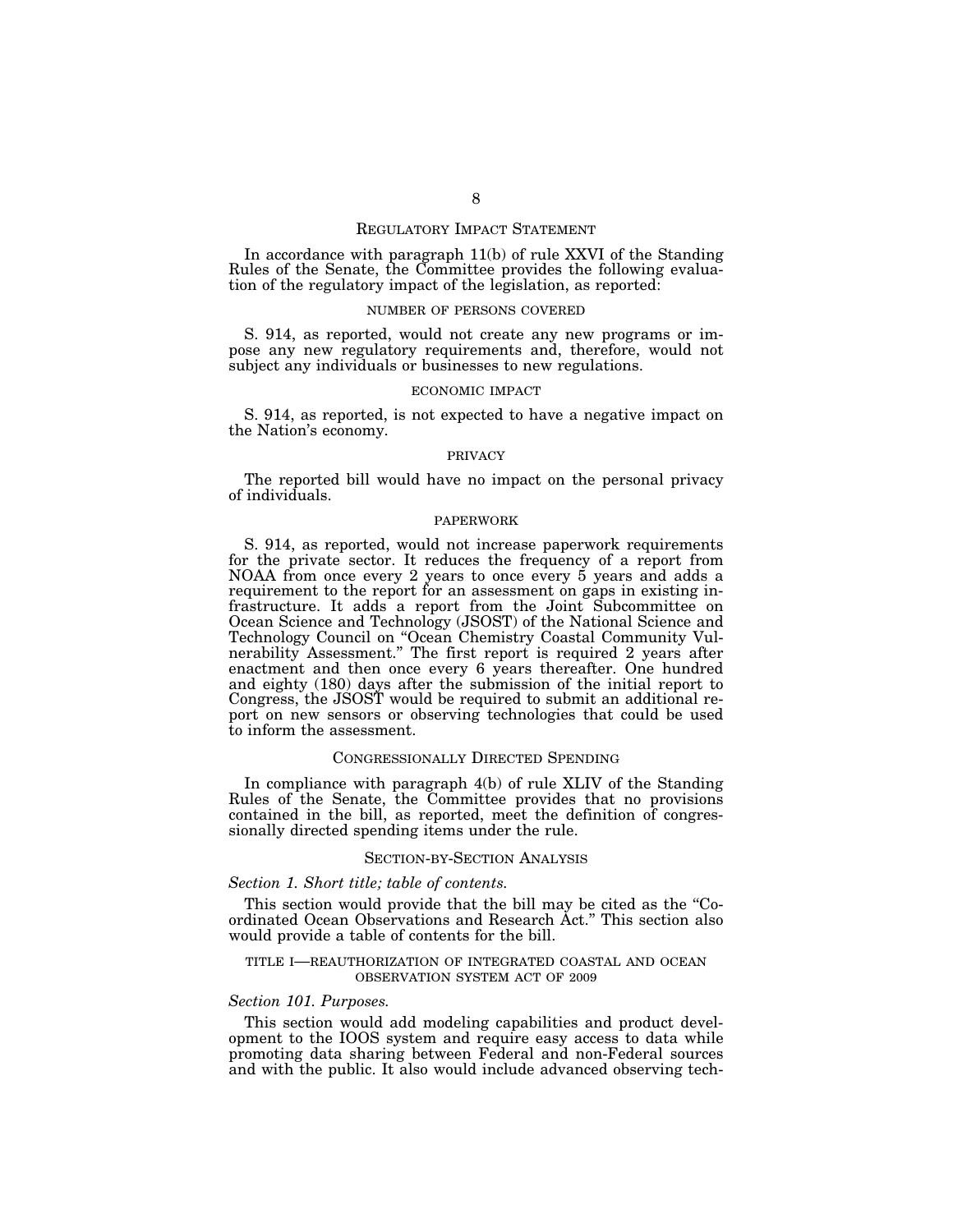nologies needed to address critical data gaps to the list of authorized activities, add a requirement to monitor and model ocean chemistry, and make technical fixes to the names of observing system components.

## *Section 102. Definitions.*

This section would define the term "non-Federal assets" as being managed through the Regional Coastal Observing Systems (RCOS), NOAA, or the Interagency Ocean Observation Committee (IOOC). It also would add Tribal interests to the list of coordinating interests and make technical fixes. This section also redefines ''regional information coordination entity'' as ''regional coastal observing system.''

## *Section 103. Integrated Coastal and Ocean Observation System.*

This section would require IOOS to include a product development system to transform observations to readily used and understood products and make data available for research and for use in product development to meet societal needs. It would include an advanced observing technology development program, models to improve regional weather forecasting capabilities and products, and reviews of data collection procedures to meet national needs within the research development program. It would require IOOC to submit annual and long-term plans to the National Ocean Research Leadership Council (Council) at the same time as the President's budget. The section also would add a requirement that this report define protocols for collection, configuration standards, and formats for new and existing assets within the IOOS network.

Additionally, this section would add contract requirements for RCOS to be established and require the periodic review of the system plan and submission of recommendations for improvements. A requirement to operate the IOOS program office within NOAA and to maintain the established competitive funding process and administrative procedures would be added. It would require periodic updates of the plan to integrate new technology into the system and require NOAA to work with users and RCOS to develop products for real time data sharing for weather forecasting, search and rescue, corrosive sea water, water quality, and harmful algal bloom forecasting.

The section would allow employees of Federal agencies to be members of the RCOS governing body and would require the advisory committee to consider priorities in planning, including national surface current mapping, underwater vehicle fleet acquisition, integrative mapping for manned and unmanned vehicles, remote sensing and data assimilation, coastal sediment monitoring, and marine sound monitoring. It also would allow the Secretary of Commerce (Secretary) to stagger the terms of system advisory committee members and make technical fixes to the names of observing system components.

## *Section 104. Financing and agreements.*

This section would allow the Secretary to execute agreements on a reimbursable or non-reimbursable basis.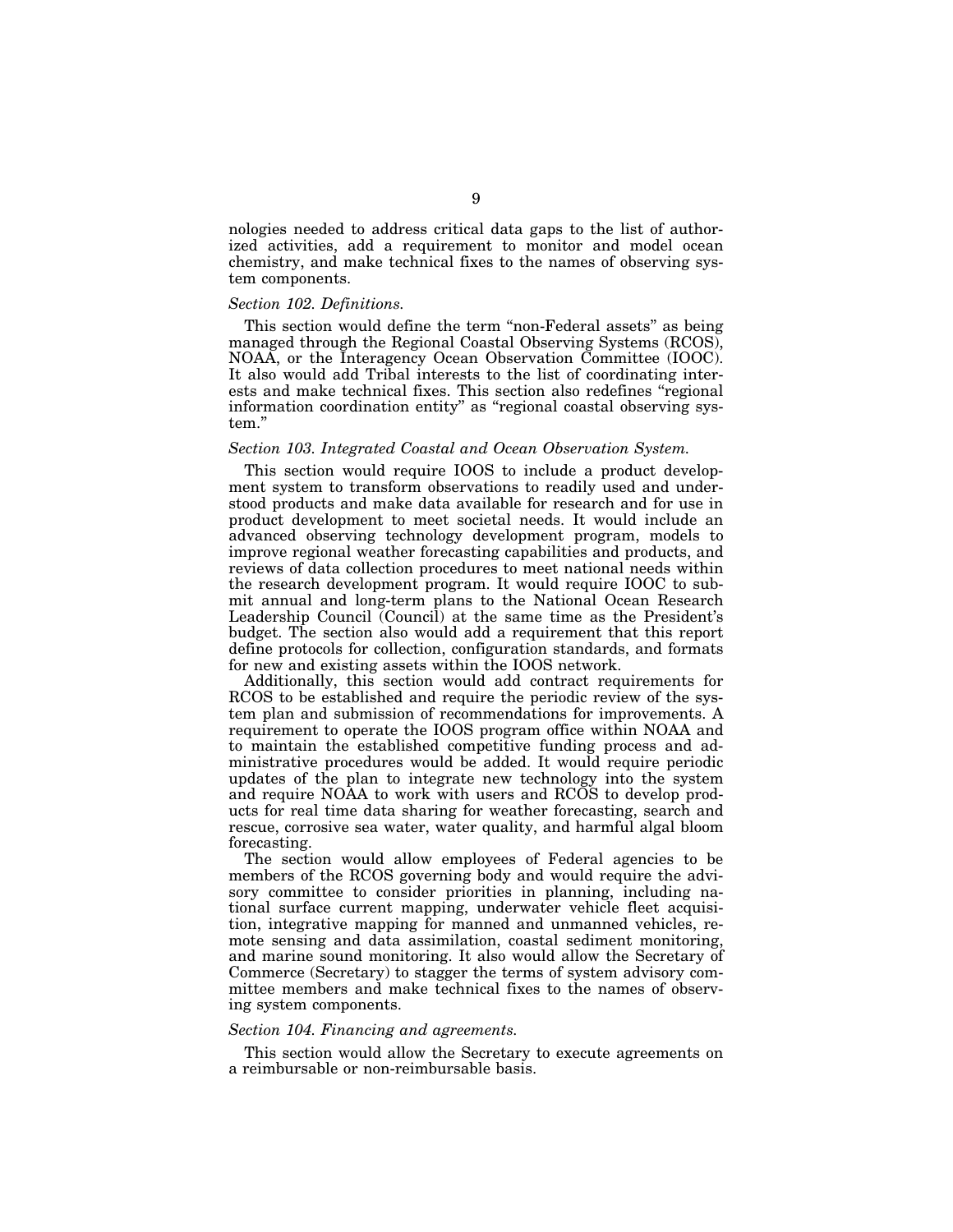## *Section 105. Reports to Congress.*

This section would add a summary of existing gaps in observation infrastructure to an existing report to Congress, including national sea surface current mapping networks, coastal buoys, ocean chemistry monitoring, and marine sound monitoring.

### *Section 106. Public-private use policy.*

This section would require the Council to maintain a policy defining the decision-making process for involved parties. It also would require the Administrator of NOAA to ensure that NOAA adheres to the decision-making process.

## *Section 107. Repeal of independent cost estimate.*

This section would repeal outdated language that requires the IOOC and the National Science Foundation (NSF) to obtain an independent cost estimate for operations and maintenance of existing Federal assets within 1 year of the ICOOS Act of 2009. The independent cost estimate has been completed and submitted to Congress.

### *Section 108. Authorization of appropriations.*

This section would authorize appropriations through fiscal year 2024 at such sums as are necessary.

### *Section 109. Reports and research plans.*

This section would require the JSOST of the National Science and Technology Council to submit an economic vulnerability report and a monitoring prioritization plan to Congress.

## *Section 110. Strategic research plan.*

This section would require the strategic research plan to make recommendations for research to address key knowledge gaps identified in the economic vulnerability report.

## *Section 111. Stakeholder input on monitoring.*

This section would add a requirement for the JSOST to include an ongoing mechanism to allow industry, stakeholders, fishery management councils and commissions, non-Federal resource managers, and scientific experts to provide input on monitoring needs.

### *Section 112. Research activities.*

This section would include the impacts of multiple stressors among the list of research activities for which the Director of the NSF shall continue to support competitive research proposals.

## TITLE II—NAMED STORM EVENT MODEL AND POST-STORM ASSESSMENTS

## *Section 201. Named Storm Event Model and post-storm assessments.*

This section would amend the Omnibus Public Land Management Act of 2009 by changing some of the definitions so that they match the NOAA definitions for specific terminology and fix ambiguity over the identification of indeterminate losses in coastal States. This section also would direct the Administrator to seek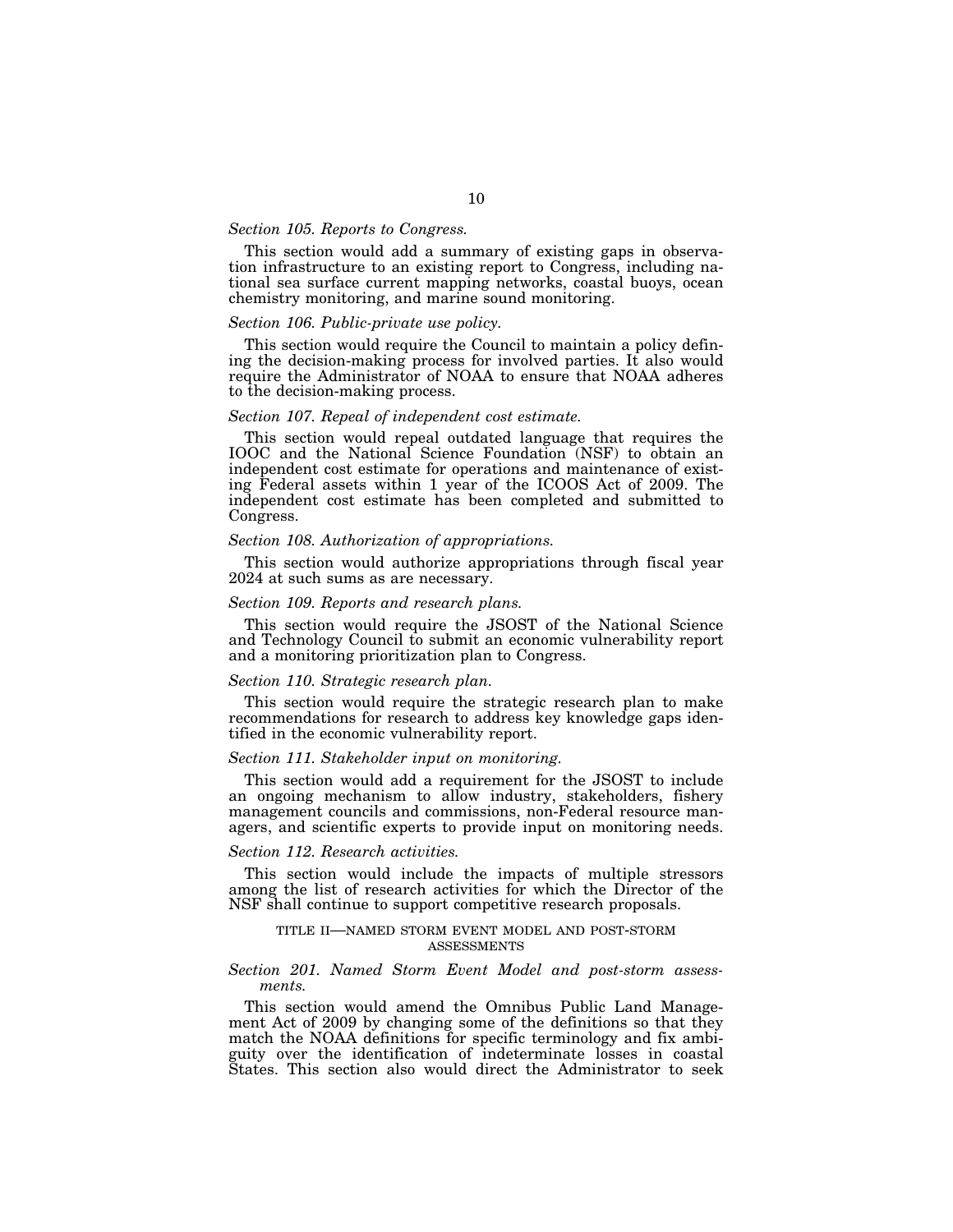public review before the Named Storm Event Model takes effect, deploy additional sensors as needed to collect data before large storms, and to conduct separate post-storm assessments for multiple coastal States impacted by a single storm, if necessary.

### TITLE III—WATER PREDICTION AND FORECASTING

## *Section 301. Water prediction and forecasting.*

This section would authorize the NWC, which would serve as the primary operational center for analyses, forecasting, and related decision support processing of water data. This section also would direct NOAA to make an operations and services policy directive for the Center available to the public. The directive would include staff responsibilities, guidelines for products developed by the Center, and procedures for coordination with other relevant agencies. Finally, this section would direct NOAA to lead all activities related to Total Water Prediction, including research and development of forecasting and decision support products, as well as the delivery of products to relevant Federal agencies.

### CHANGES IN EXISTING LAW

In compliance with paragraph 12 of rule XXVI of the Standing Rules of the Senate, changes in existing law made by the bill, as reported, are shown as follows (existing law proposed to be omitted is enclosed in black brackets, new material is printed in italic, existing law in which no change is proposed is shown in roman):

## NATIONAL FLOOD INSURANCE ACT OF 1968

# [42 U.S.C. 4057; Pub. L. 90–448, title XIII, section 1337, as added Pub. L. 112–141, div. F, title II, section 100253, July 6, 2012, 126 Stat. 974.]

### **SEC. 1337. ALTERNATIVE LOSS ALLOCATION SYSTEM FOR INDETERMI-NATE CLAIMS.**

(a) DEFINITIONS.—In this section:

(1) ADMINISTRATOR.—The term ''Administrator'' means the Administrator of the Federal Emergency Management Agency. (2) COASTAL FORMULA.—The term ''COASTAL Formula''

means the formula established under subsection (b).

(3) COASTAL STATE.—The term ''coastal State'' has the meaning given the term ''coastal state'' in section 304 of the Coastal Zone Management Act of 1972 (16 U.S.C. 1453). *P. except that the term shall not apply with respect to a State or territory that has an operational wind and flood loss allocation system.* 

(4) INDETERMINATE LOSS.—

(A) IN GENERAL.—The term ''indeterminate loss'' means, as determined by an insurance claims adjuster certified under the national flood insurance program and in consultation with an engineer as appropriate, a loss resulting from physical damage to, or loss of, property located in any coastal State arising from the combined perils of flood and wind associated with a named storm.

(B) REQUIREMENTS.—An insurance claims adjuster certified under the national flood insurance program shall only determine that a loss is an indeterminate loss if the claims adjuster determines that—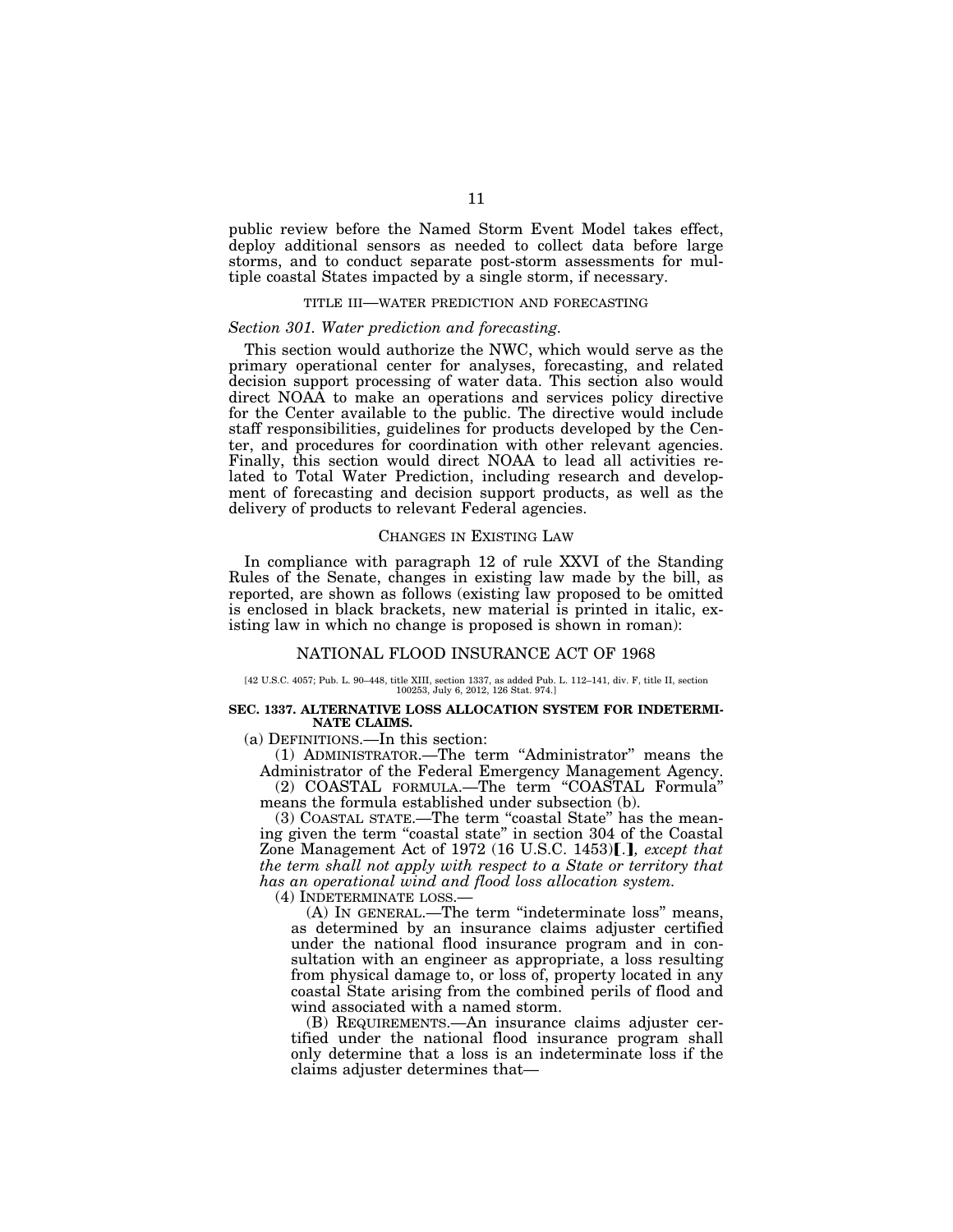(i) no material remnant of physical buildings or man-made structures remain except building foundations for the specific property for which the claim is made; and

(ii) there is insufficient or no tangible evidence created, yielded, or otherwise left behind of the specific property for which the claim is made as a result of the named storm.

(5) NAMED STORM.—The term ''named storm'' means any organized weather system with a defined surface circulation and maximum *sustained* winds of not less than 39 miles per hour which the National Hurricane Center of the United States National Weather Service names as a tropical storm or a hurricane.

(6) POST-STORM ASSESSMENT.—The term ''post-storm assessment'' means the post-storm assessment developed under section 12312(b) of the Omnibus Public Land Management Act of 2009.

(7) STATE.—The term ''State'' means a State of the United States, the District of Columbia, the Commonwealth of Puerto Rico, and any other territory or possession of the United States.

(8) SECRETARY.—The term ''Secretary'' means the Secretary of Homeland Security.

(9) STANDARD INSURANCE POLICY.—The term ''standard insurance policy'' means any insurance policy issued under the national flood insurance program that covers loss or damage to property resulting from water peril.

 $(10)$  PROPERTY.—The term "property" means real or personal property that is insured under a standard insurance policy for loss or damage to structure or contents.

(11) UNDER SECRETARY.—The term ''Under Secretary'' means the Under Secretary of Commerce for Oceans and Atmosphere, in the Under Secretary's capacity as Administrator of the National Oceanic and Atmospheric Administration.

(b) ESTABLISHMENT OF FLOOD LOSS ALLOCATION FORMULA FOR INDETERMINATE CLAIMS.—

(1) IN GENERAL.—Not later than 180 days after the date on which the protocol is established under section  $12312(c)(1)$  of the Omnibus Public Land Management Act of 2009, the Secretary, acting through the Administrator and in consultation with the Under Secretary, shall *[establish by rule] publish for comment in the Federal Register* a standard formula to determine and allocate wind losses and flood losses for claims involving indeterminate losses.

(2) CONTENTS.—The standard formula established under paragraph (1) shall—

(A) incorporate data available from the Coastal Wind and Water Event Database established under section 12312(f) of the Omnibus Public Land Management Act of 2009;

(B) use relevant data provided on the National Flood Insurance Program Elevation Certificate*, or other data or information used to determine a property's current risk of*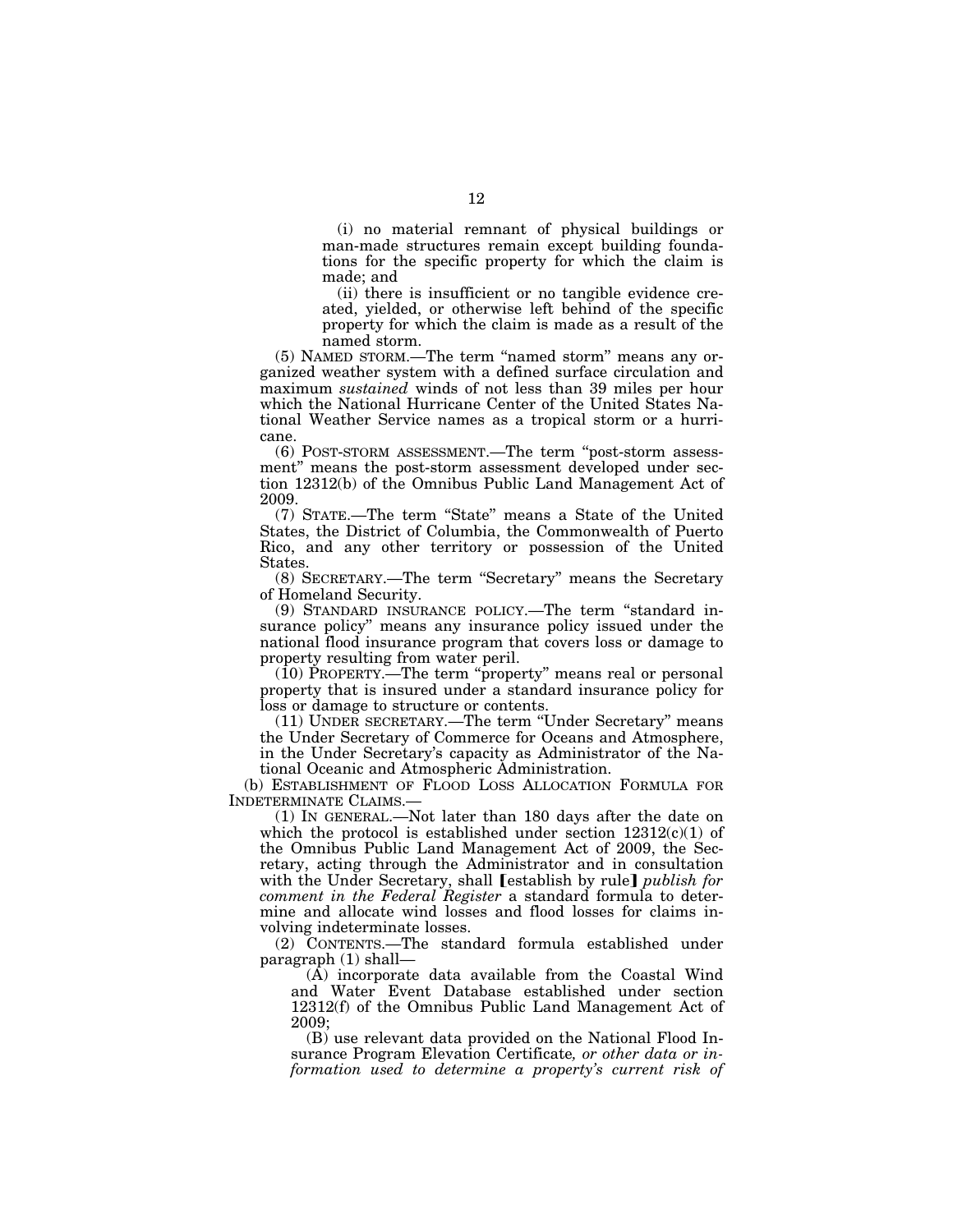*flood, as determined by the Administrator,* for each indeterminate loss for which the formula is used;

(C) consider any sufficient and credible evidence, approved by the Administrator, of the pre-event condition of a specific property, including the findings of any policyholder or insurance claims adjuster in connection with the indeterminate loss to that specific property;

(D) include other measures, as the Administrator considers appropriate, required to determine and allocate by mathematical formula the property damage caused by flood or storm surge associated with a named storm; and

(E) subject to paragraph (3), for each indeterminate loss, use the post-storm assessment to allocate water damage (flood or storm surge) associated with a named storm.

(3) DEGREE OF ACCURACY REQUIRED.—The standard formula established under paragraph (1) shall specify that the Administrator may only use the post-storm assessment for purposes of the formula if the Under Secretary certifies that the post-storm assessment has a degree of accuracy of not less than 90 percent in connection with the specific indeterminate loss for which the assessment and formula are used.

(c) AUTHORIZED USE OF POST-STORM ASSESSMENT AND COASTAL

 $(1)$  In GENERAL.—Subject to paragraph  $(3)$ , the Administrator may use the post-storm assessment and the COASTAL Formula to—

(A) review flood loss payments for indeterminate losses, including as part of the quality assurance reinspection program of the Federal Emergency Management Agency for claims under the national flood insurance program and any other process approved by the Administrator to review and validate payments under the national flood insurance program for indeterminate losses following a named storm; and

(B) assist the national flood insurance program to—

(i) properly cover qualified flood loss for claims for indeterminate losses; and

(ii) avoid paying for any loss or damage to property caused by any peril (including wind), other than flood or storm surge, that is not covered under a standard policy under the national flood insurance program.

(2) FEDERAL DISASTER DECLARATION.—Subject to paragraph (3), in order to expedite claims and reduce costs to the national flood insurance program, following any major disaster declared by the President under section 401 of the Robert T. Stafford Disaster Relief and Emergency Assistance Act (42 U.S.C. 5170) relating to a named storm in a coastal State, the Administrator may use the COASTAL Formula to determine and pay for any flood loss covered under a standard insurance policy under the national flood insurance program, if the loss is an indeterminate loss.

(3) NATIONAL ACADEMY OF SCIENCES EVALUATION.— (A) EVALUATION REQUIRED.—

(i) EVALUATION.—Upon [the issuance of the rule establishing the COASTAL Formula] *publication of the*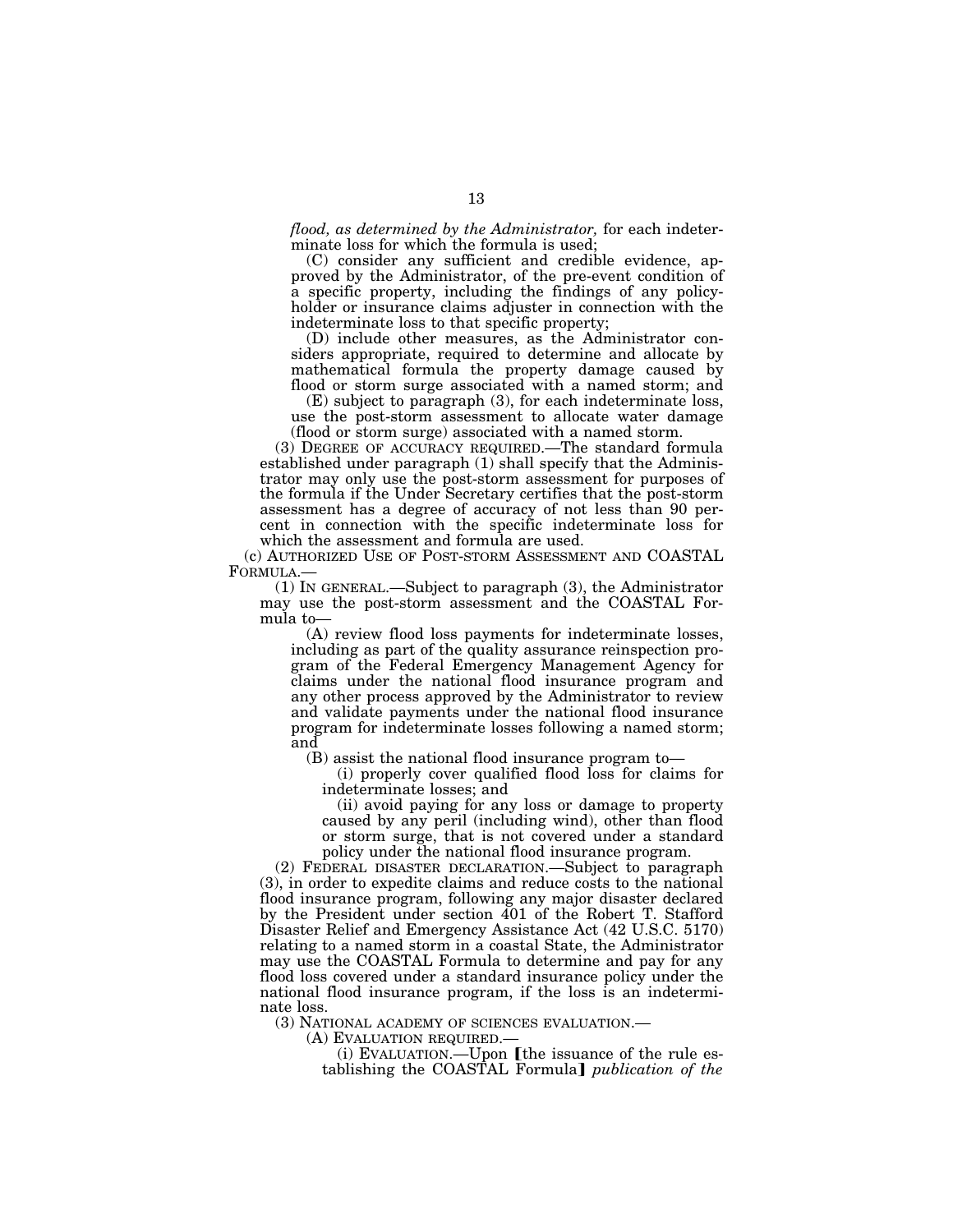*COASTAL Formula in the Federal Register as required by subsection (b)(1)*, and each time the Administrator modifies the COASTAL Formula, the National Academy of Sciences shall—

(I) evaluate the expected financial impact on the national flood insurance program of the use of the COASTAL Formula as so established or modified; and

(II) evaluate the validity of the scientific assumptions upon which the formula is based and determine whether the COASTAL formula can achieve a degree of accuracy of not less than 90 percent in allocating flood losses for indeterminate losses.

(ii) Report.—The National Academy of Sciences shall submit a report containing the results of each evaluation under clause (i) to the Administrator, the Committee on Banking, Housing, and Urban Affairs and the Committee on Commerce, Science, and Transportation of the Senate, and the Committee on Financial Services and the Committee on Science, Space, and Technology of the House of Representatives.<br>(B) EFFECTIVE DATE AND APPLICABILITY.—

(i) EFFECTIVE DATE.—Paragraphs  $(1)$  and  $(2)$  of this subsection shall not take effect unless the report under subparagraph (A) relating to the establishment of the COASTAL Formula concludes that the use of the COASTAL Formula for purposes of paragraph (1) and (2) would not have an adverse financial impact on the national flood insurance program and that the COASTAL Formula is based on valid scientific assumptions that would allow a degree of accuracy of not less than 90 percent to be achieved in allocating flood losses for indeterminate losses.

(ii) EFFECT OF MODIFICATIONS.—Unless the report under subparagraph (A) relating to a modification of the COASTAL Formula concludes that the use of the COASTAL Formula, as so modified, for purposes of paragraphs (1) and (2) would not have an adverse financial impact on the national flood insurance program and that the COASTAL Formula is based on valid scientific assumptions that would allow a degree of accuracy of not less than 90 percent to be achieved in allocating flood losses for indeterminate losses the Administrator may not use the COASTAL Formula, as so modified, for purposes of paragraphs (1) and (2).

(C) FUNDING.—Notwithstanding section 1310 of the National Flood Insurance Act of 1968 (42 U.S.C. 4017), there shall be available to the Administrator from the National Flood Insurance Fund, of amounts not otherwise obligated, not more than \$750,000 to carry out this paragraph.

(d) DISCLOSURE OF COASTAL FORMULA.—Not later than 30 days after the date on which a post-storm assessment is submitted to the Secretary under section  $12312(b)(2)(C)$  of the Omnibus Public Land Management Act of 2009, for each indeterminate loss for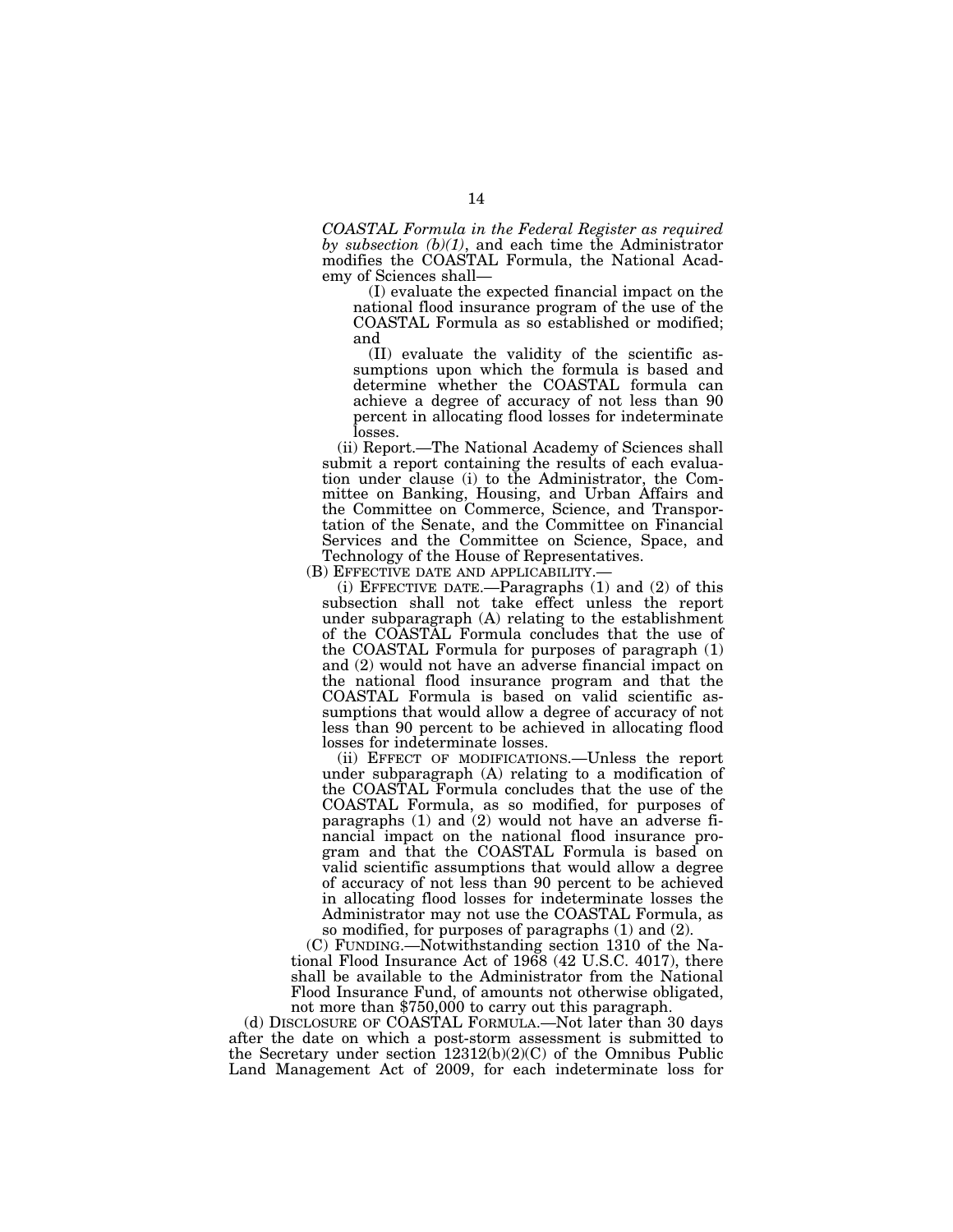which the COASTAL Formula is used pursuant to subsection  $(c)(2)$ , the Administrator shall disclose to the policyholder that makes a claim relating to the indeterminate loss—

(1) that the Administrator used the COASTAL Formula with respect to the indeterminate loss; and

(2) a summary of the results of the use of the COASTAL Formula.

(e) CONSULTATION.—In carrying out subsections (b) and (c), the Secretary shall consult with—

(1) the Under Secretary for Oceans and Atmosphere;

(2) the Director of the National Institute of Standards and Technology;

(3) the Chief of Engineers of the Corps of Engineers;

(4) the Director of the United States Geological Survey;

(5) the Office of the Federal Coordinator for Meteorology;

(6) State insurance regulators of coastal States; and

(7) such public, private, and academic sector entities as the Secretary considers appropriate for purposes of carrying out such subsections.

(f) RECORDKEEPING.—Each consideration and measure the Administrator determines necessary to carry out subsection (b) may be required, with advanced approval of the Administrator, to be provided for on the National Flood Insurance Program Elevation Certificate, or maintained otherwise on record if approved by the Administrator, for any property that qualifies for the COASTAL Formula under subsection (c).

(g) CIVIL PENALTY.—

(1) IN GENERAL.—If an insurance claims adjuster knowingly and willfully makes a false or inaccurate determination relating to an indeterminate loss, the Administrator may, after notice and opportunity for hearing, impose on the insurance claims adjuster a civil penalty of not more than \$1,000.

(2) DEPOSIT.—Notwithstanding section 3302 of title 31, United States Code, or any other law relating to the crediting of money, the Administrator shall deposit in the National Flood Insurance Fund any amounts received under this subsection, which shall remain available until expended and be available to the Administrator for purposes authorized for the National Flood Insurance Fund without further appropriation.

(h) RULE OF CONSTRUCTION.—Nothing in this subsection shall be construed to require the Administrator to make any payment under the national flood insurance program, or an insurance company *that issues a standard flood insurance policy under the national flood insurance program* to make any payment, for an indeterminate loss based upon post-storm assessment [or the COASTAL Formula], the COASTAL Formula, or any other loss allocation or post*storm assessment arising under the laws or ordinances of any State*.

(i) APPLICABILITY.—Subsection (c) shall apply with respect to an indeterminate loss associated with a named storm that occurs after the date on which the Administrator issues the rule establishing the COASTAL Formula under subsection (b) 60 days after *publication of the COASTAL Formula in the Federal Register as required by subsection (b)(1)*.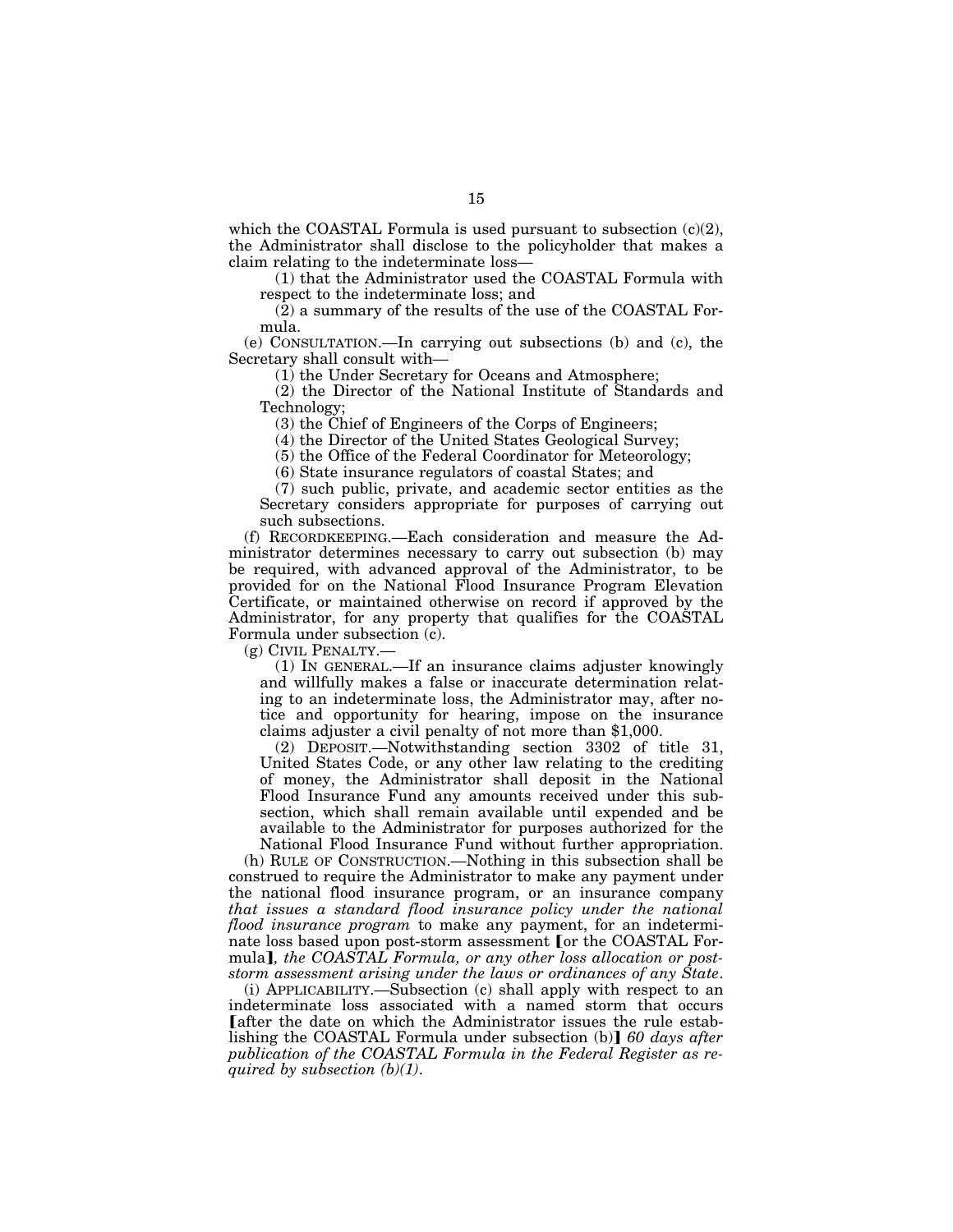(j) RULE OF CONSTRUCTION.—Nothing in this subsection shall be construed to negate, set aside, or void any policy limit, including any loss limitation, set forth in a standard insurance policy.

*(k) RULE OF CONSTRUCTION.—Nothing in this section shall be construed to create a cause of action under this Act.* 

\* \* \* \* \* \* \*

## OMNIBUS PUBLIC LAND MANAGEMENT ACT OF 2009

[Public Law 111–11; 123 Stat. 991]

\* \* \* \* \* \* \*

## **SECTION 1. SHORT TITLE; TABLE OF CONTENTS.**

(a) SHORT TITLE.—This Act may be cited as the ''Omnibus Public Land Management Act of 2009''.

(b) TABLE OF CONTENTS.—The table of contents of this Actis as follows:

Sec. 1. Short title; table of contents.

| $\ast$           | * | ∗ | ∗ | × | ∗ | × |  |  |
|------------------|---|---|---|---|---|---|--|--|
| TITLE XII—OCEANS |   |   |   |   |   |   |  |  |
| 永                | * | ∗ | ∗ | × | ∗ | × |  |  |

SUBTITLE C—INTEGRATED COASTAL AND OCEAN OBSERVATION SYSTEM ACT OF 2009

Sec. 12301. Short title.

Sec. 12302. Purposes.

Sec. 12303. Definitions.

Sec. 12304. Integrated coastal and ocean observing system.

Sec. 12305. Interagency financing and agreements.

Sec. 12306. Application with other laws.

Sec. 12307. Report to Congress.

Sec. 12308. Public-private use policy.

[Sec. 12309. Independent cost estimate.]

Sec. 12310. Intent of Congress.

Sec. 12311. Authorization of appropriations.

## \* \* \* \* \* \* \* TITLE XII—OCEANS

\* \* \* \* \* \* \*

SUBTITLE C—INTEGRATED COASTAL AND OCEAN OBSERVATION SYSTEM ACT OF 2009

#### [33 U.S.C. 3601 et seq]

## **SEC. 12301. SHORT TITLE.**

This subtitle may be cited as the ''Integrated Coastal and Ocean Observation System Act of 2009''.

## [33 U.S.C. 3601]

### ø**SEC. 12302. PURPOSES.**

The purposes of this subtitle are to-

 $(i)$  establish a national integrated System of ocean, coastal, and Great Lakes observing systems, comprised of Federal and non-Federal components coordinated at the national level by the National Ocean Research Leadership Council and at the regional level by a network of regional information coordination entities, and that includes in situ, remote, and other coast-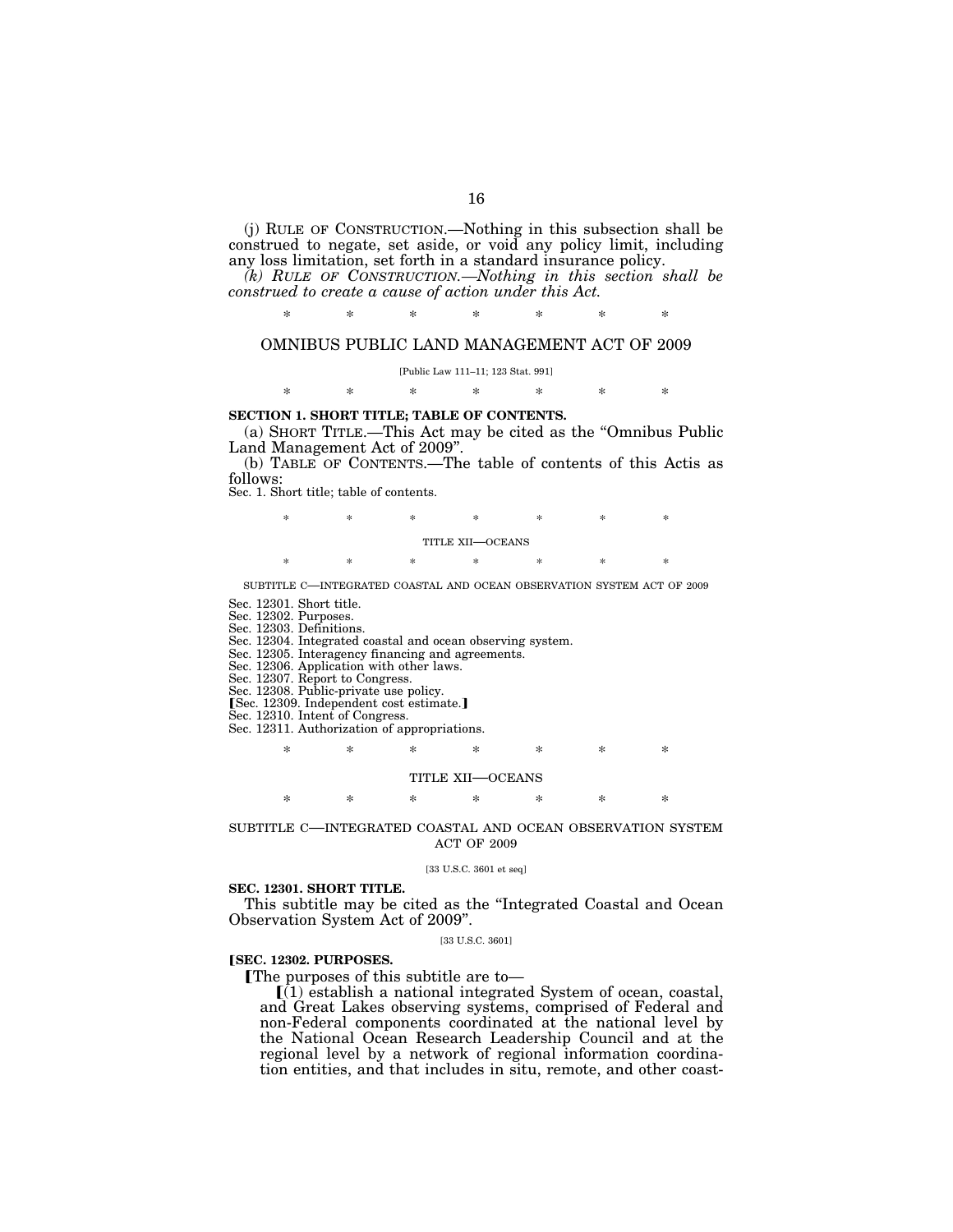al and ocean observation, technologies, and data management and communication systems, and is designed to address regional and national needs for ocean information, to gather specific data on key coastal, ocean, and Great Lakes variables, and to ensure timely and sustained dissemination and availability of these data to—

 $(A)$  support national defense, marine commerce, navigation safety, weather, climate, and marine forecasting, energy siting and production, economic development, ecosystem-based marine, coastal, and Great Lakes resource management, public safety, and public outreach training and education;

 $($ B) promote greater public awareness and stewardship of the Nation's ocean, coastal, and Great Lakes resources and the general public welfare; and

 $\mathbf{C}(C)$  enable advances in scientific understanding to support the sustainable use, conservation, management, and understanding of healthy ocean, coastal, and Great Lakes resources;

 $\Gamma(2)$  improve the Nation's capability to measure, track, explain, and predict events related directly and indirectly to weather and climate change, natural climate variability, and interactions between the oceanic and atmospheric environments, including the Great Lakes; and

 $(3)$  authorize activities to promote basic and applied research to develop, test, and deploy innovations and improvements in coastal and ocean observation technologies, modeling systems, and other scientific and technological capabilities to improve our conceptual understanding of weather and climate, ocean-atmosphere dynamics, global climate change, physical, chemical, and biological dynamics of the ocean, coastal and Great Lakes environments, and to conserve healthy and restore degraded coastal ecosystems.]

### *SEC. 12302. PURPOSES.*

*The purposes of this subtitle are—* 

*(1) to establish and sustain a national integrated System of ocean, coastal, and Great Lakes observing systems, comprised of Federal and non-Federal components coordinated at the national level by the Council and at the regional level by a network of regional coastal observing systems, and that includes in situ, remote, and other coastal and ocean observation and modeling capabilities, technologies, data management systems, communication systems, and product development systems, and is designed to address regional and national needs for ocean and coastal information, to gather specific data on key coastal, ocean, and Great Lakes variables, and to ensure timely and sustained dissemination and availability of these data—* 

*(A) to the public;* 

*(B) to support national defense, search and rescue operations, marine commerce, navigation safety, weather, climate, and marine forecasting, energy siting and production, economic development, ecosystem-based marine, coastal, and Great Lakes resource management, public safety, and public outreach and education;*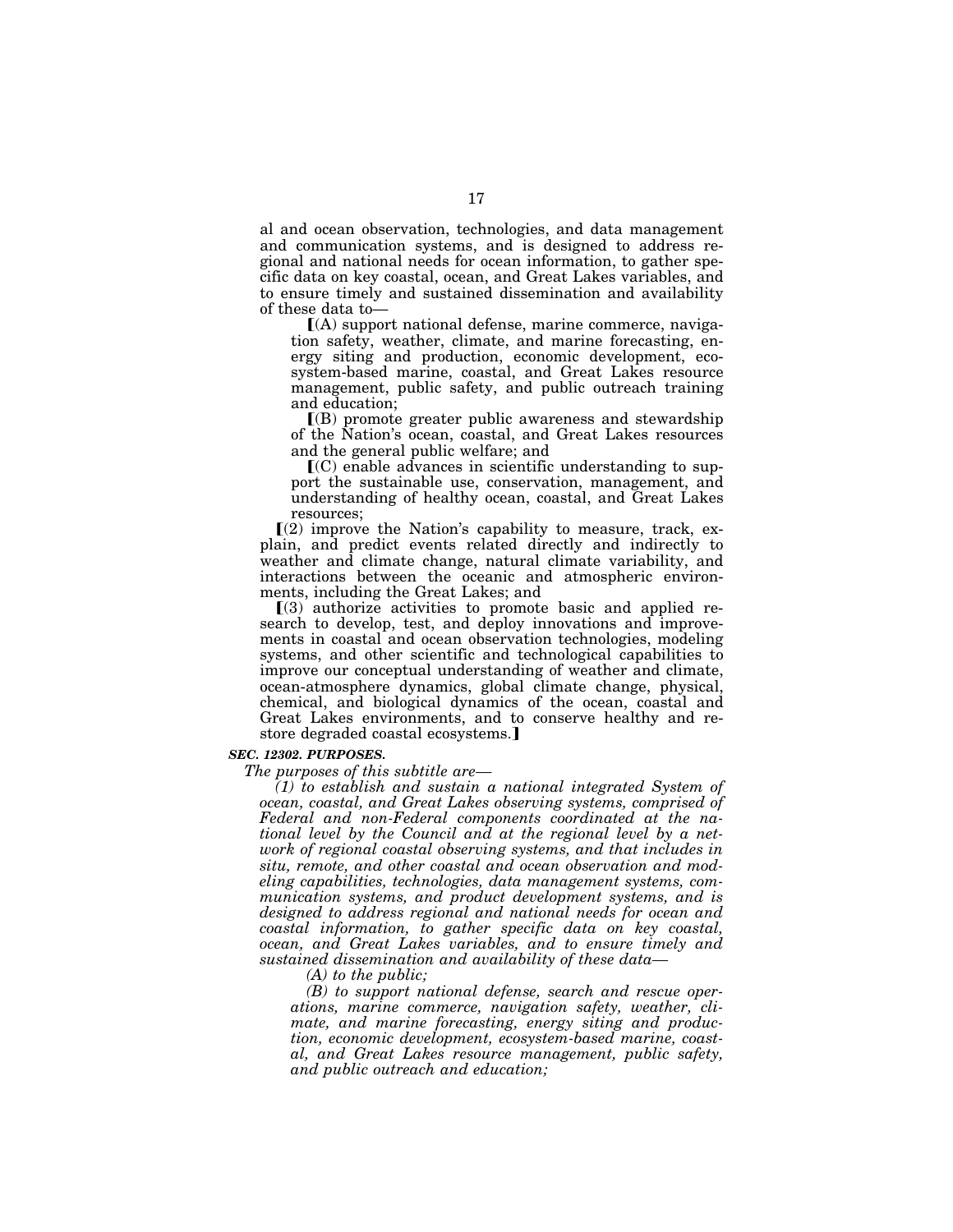*(C) to promote greater public awareness and stewardship of the Nation's ocean, coastal, and Great Lakes resources and the general public welfare;* 

*(D) to provide easy access to ocean, coastal, and Great Lakes data and promote data sharing between Federal and non-Federal sources and promote public data sharing;* 

*(E) to enable advances in scientific understanding to support the sustainable use, conservation, management, and understanding of healthy ocean, coastal, and Great Lakes resources to ensure the Nation can respond to opportunities to enhance food, economic, and national security; and* 

*(F) to monitor and model changes in the oceans and Great Lakes, including with respect to chemistry, harmful algal blooms, hypoxia, water levels, and other phenomena;* 

*(2) to improve the Nation's capability to measure, track, observe, understand, and predict events related directly and indirectly to weather and climate, natural climate variability, and interactions between the oceanic and atmospheric environments, including the Great Lakes;* 

*(3) to sustain, upgrade, and modernize the Nation's ocean and Great Lakes observing infrastructure to detect changes and ensure delivery of reliable and timely information; and* 

*(4) to authorize activities—* 

*(A) to promote basic and applied research to develop, test, and deploy innovations and improvements in coastal and ocean observation technologies, including advanced observing technologies such as unmanned maritime systems needed to address critical data gaps, modeling systems, other scientific and technological capabilities to improve the understanding of weather and climate, ocean-atmosphere dynamics, global climate change, and the physical, chemical, and biological dynamics of the ocean, coastal and Great Lakes environments; and* 

*(B) to conserve healthy and restore degraded coastal ecosystems.* 

[33 U.S.C. 3602]

## **SEC. 12303. DEFINITIONS.**

In this subtitle:

(1) ADMINISTRATOR.—The term ''Administrator'' means the Under Secretary of Commerce for Oceans and Atmosphere in the Under Secretary's capacity as Administrator of the National Oceanic and Atmospheric Administration.

(2) COUNCIL.—The term ''Council'' means the National Ocean Research Leadership Council established by [section 7902] *section 8932* of title 10, United States Code.

(3) FEDERAL ASSETS.—The term ''Federal assets'' means all relevant non-classified civilian coastal and ocean observations, technologies, and related modeling, research, data management, basic and applied technology research and development, and public education and outreach programs, that are managed by member agencies of the Council.

(4) INTERAGENCY OCEAN OBSERVATION COMMITTEE.—Theterm ''Interagency Ocean Observation Committee'' means the committee established under section 12304(c)(2).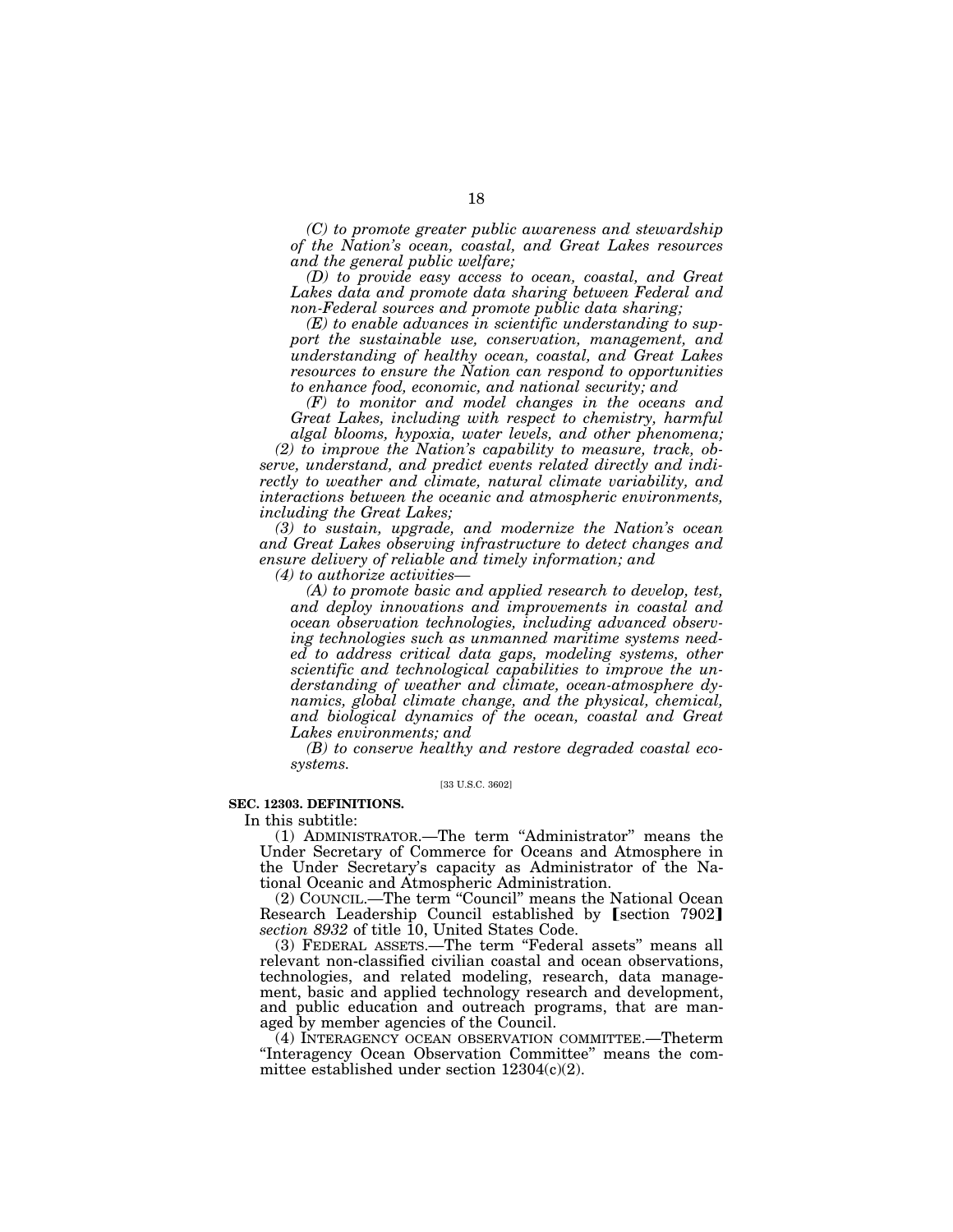(5) NON-FEDERAL ASSETS.—The term ''non-Federal assets'' means all relevant coastal and ocean observation technologies, related basic and applied technology research and development, and public education and outreach programs that are Integrated into the System and are managed through States, regional organizations, universities, nongovernmental organizations, or the private sector] managed through States, re*gional organizations, universities, nongovernmental organizations, or the private sector and integrated into the System by a regional coastal ocean observing system, the National Oceanic and Atmospheric Administration, or the agencies participating in the Interagency Ocean Observation Committee*.

 $(6)$  REGIONAL INFORMATION COORDINATION ENTITIES.—

 $(A)$  In GENERAL.—The term "regional information coordination entity'' means an organizational body that is certified or established by contract or memorandum by the lead Federal agency designated in section  $12304(c)(3)$  of this subtitle and coordinates State, Federal, local, and private interests at a regional level with the responsibility of engaging the private and public sectors in designing, operating, and improving regional coastal and ocean observing systems in order to ensure the provision of data and information that meet the needs of user groups from the respective regions.

ø(B) CERTAIN INCLUDED ASSOCIATIONS.—The term ''regional information coordination entity'' includes regional associations described in the System Plan.]

*(6) REGIONAL COASTAL OBSERVING SYSTEM.—The term ''regional coastal observing system'' means an organizational body that is certified or established by contract or memorandum by the lead Federal agency designated in section 12304(c)(3) and coordinates State, Federal, local, tribal, and private interests at a regional level with the responsibility of engaging the private and public sectors in designing, operating, and improving regional coastal and ocean observing systems in order to ensure the provision of data and information that meet the needs of user groups from the respective regions.* 

(7) SECRETARY.—The term ''Secretary'' means the Secretary of Commerce, acting through the [National Oceanic and Atmospheric Administration] Administrator.

(8) SYSTEM.—The term ''System'' means the National Integrated Coastal and Ocean Observation System established under section 12304.

(9) SYSTEM PLAN.—The term ''System Plan'' means the plan contained in the document entitled ''Ocean. US Publication No. 9, The First Integrated Ocean Observing System (IOOS) Development Plan'', as updated by the Council under this subtitle.

[33 U.S.C. 3603(b)]

### **SEC. 12304. INTEGRATED COASTAL AND OCEAN OBSERVING SYSTEM.**

(a) ESTABLISHMENT.—The President, acting through the Council, shall establish a National Integrated Coastal and Ocean Observation System to fulfill the purposes set forth in section 12302 of this subtitle and the System Plan and to fulfill the Nation's inter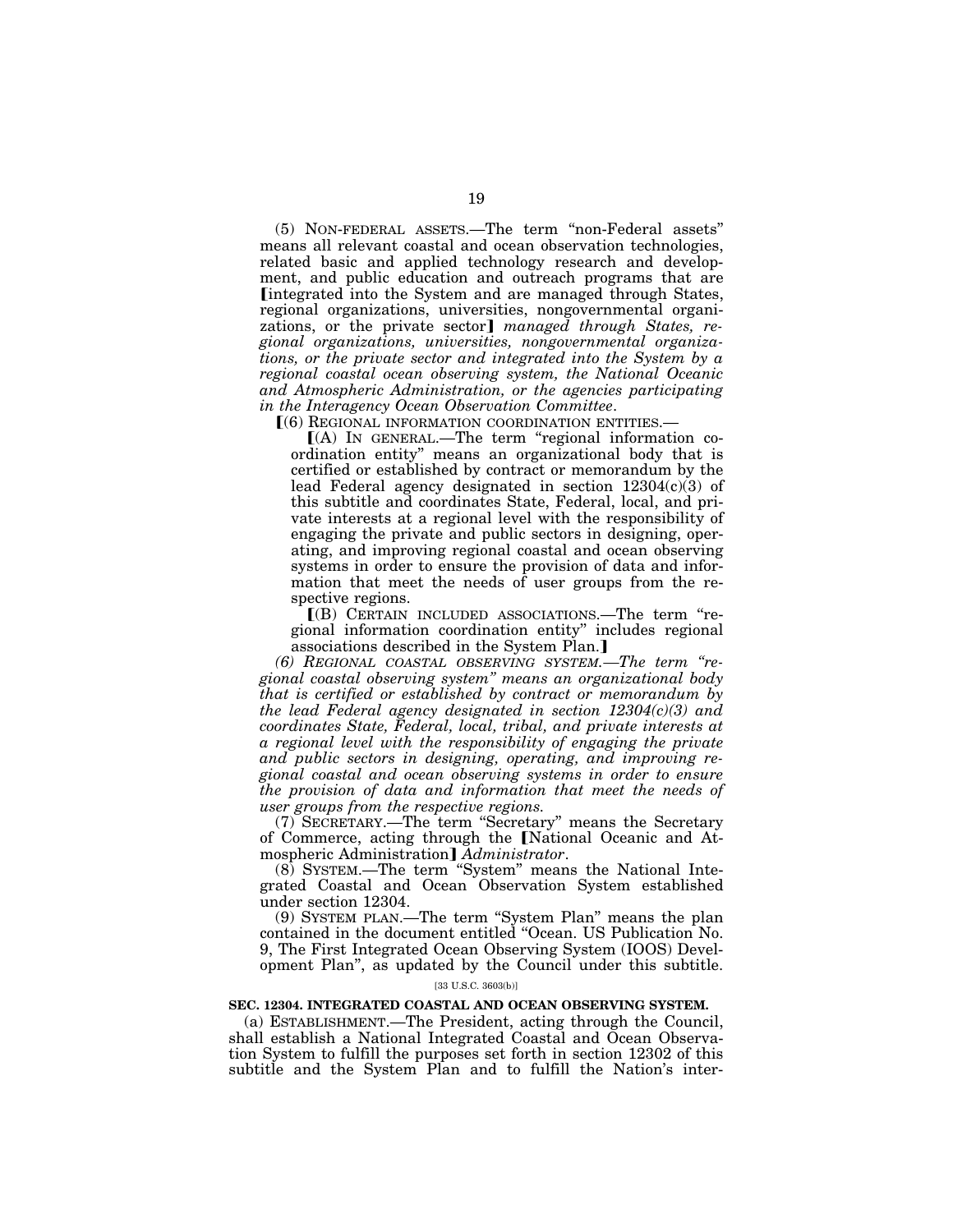national obligations to contribute to the Global Earth Observation System of Systems and the Global Ocean Observing System.

(b) SYSTEM ELEMENTS.—

 $(1)$  In GENERAL.—In order to fulfill the purposes of this subtitle, the System shall be national in scope and consist of—

 $[(A)$  Federal assets to fulfill national and international observation missions and priorities;

 $($ B) non-Federal assets, including a network of regional information coordination entities identified under subsection (c)(4), to fulfill regional observation missions and priorities;

 $\mathbf{I}(C)$  data management, communication, and modeling systems for the timely integration and dissemination of data and information products from the System;

ø(D) a research and development program conducted under the guidance of the Council, consisting of—

 $(i)$  basic and applied research and technology development to improve understanding of coastal and ocean systems and their relationships to human activities and to ensure improvement of operational assets and products, including related infrastructure, observing technologies, and information and data processing and management technologies; and

 $\lceil$ (ii) large scale computing resources and research to advance modeling of coastal and ocean processes.

*(1) IN GENERAL.—In order to fulfill the purposes of this subtitle, the System shall be national in scope and consist of—* 

*(A) Federal assets to fulfill national and international observation missions and priorities;* 

*(B) non-Federal assets, including a network of regional coastal observing systems identified under subsection (c)(4), to fulfill regional and national observation missions and priorities;* 

*(C) observing, modeling, data management, and communication systems for the timely integration and dissemination of data and information products from the System, including reviews of data collection procedures across regions and programs to make recommendations for data collection standards across the System to meet national ocean, coastal, and Great Lakes observation, applied research, and weather forecasting needs;* 

*(D) a product development system to transform observations into products in a format that may be readily used and understood; and* 

*(E) a research and development program conducted under the guidance of the Council, consisting of—* 

*(i) basic and applied research and technology development—* 

*(I) to improve understanding of coastal and ocean systems and their relationships to human activities; and* 

*(II) to ensure improvement of operational assets and products, including related infrastructure, observing technologies such as unmanned maritime*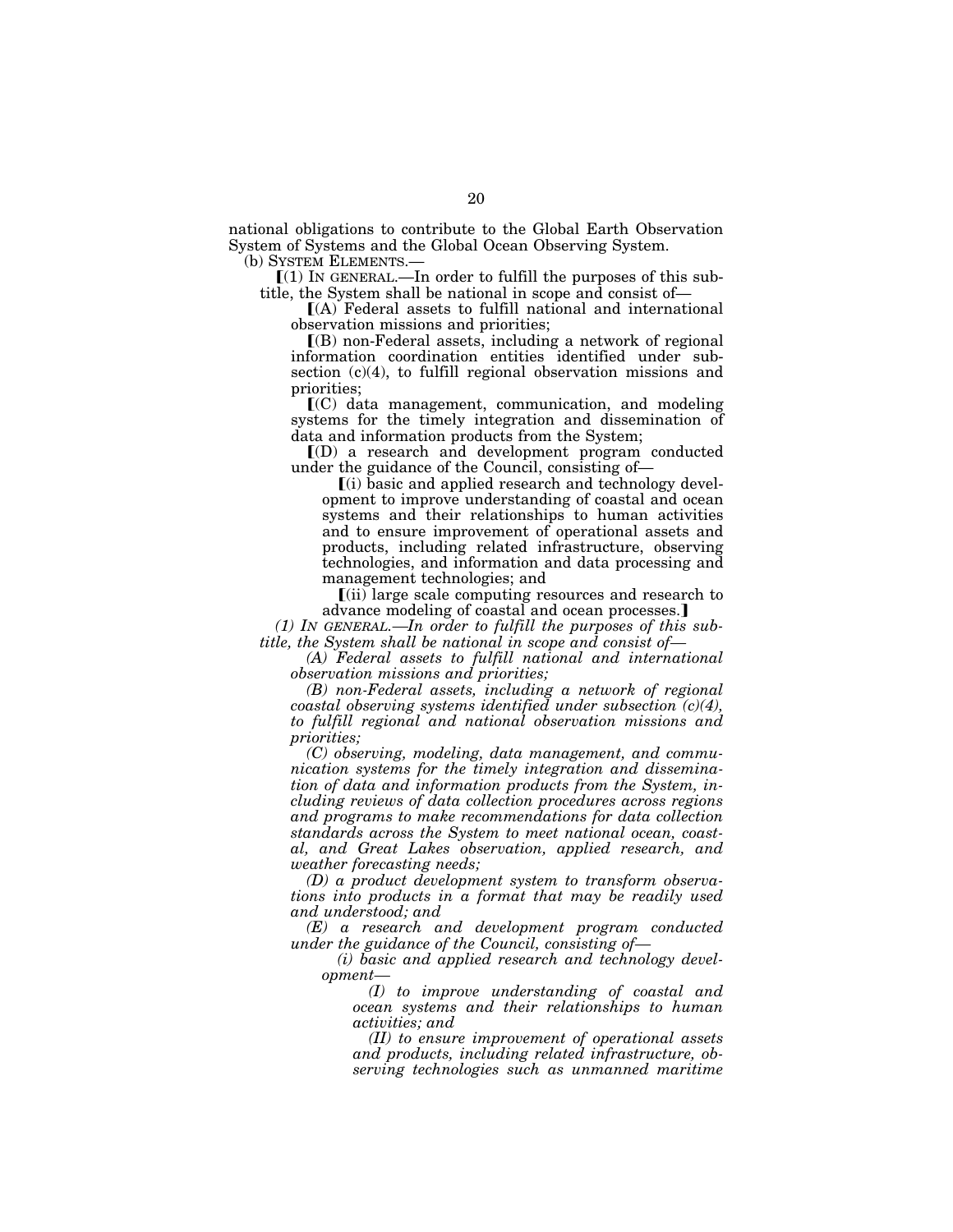*systems, and information and data processing and management technologies;* 

*(ii) an advanced observing technology development program to fill gaps in technology;* 

*(iii) large scale computing resources and research to advance modeling of coastal, ocean, and Great Lakes processes;* 

*(iv) models to improve regional weather forecasting capabilities and regional weather forecasting products; and* 

*(v) reviews of data collection procedures across regions and programs to make recommendations for data collection standards across the System to meet national ocean, coastal, and Great Lakes observation, applied research, and weather forecasting needs.* 

(2) ENHANCING ADMINISTRATION AND MANAGEMENT.—The head of each Federal agency that has administrative jurisdiction over a Federal asset shall support the purposes of this subtitle and may take appropriate actions to enhance internal agency administration and management to better support, integrate, finance, and utilize observation data, products, and services developed under this section to further its own agency mission and responsibilities.

### [33 U.S.C. 3603(b)(3)]

(3) AVAILABILITY OF DATA.—The head of each Federal agency that has administrative jurisdiction over a Federal asset shall make available data that are produced by that asset and that are not otherwise restricted for integration, management, and dissemination by the System *for research and for use in the development of products to address societal needs*.

(4) NON-FEDERAL ASSETS.—Non-Federal assets shall be coordinated, as appropriate, by the Interagency Ocean Observing Committee or by [regional information coordination entities] *regional ocean observing systems*.

### [33 U.S.C. 3603(c)]

(c) POLICY OVERSIGHT, ADMINISTRATION, AND REGIONAL COORDI-NATION.

(1) COUNCIL FUNCTIONS.—The Council shall serve as the policy and coordination oversight body for all aspects of the System. In carrying out its responsibilities under this subtitle, the Council shall—

(A) approve and adopt comprehensive System budgets developed and maintained by the Interagency Ocean Observation Committee to support System operations, including operations of both Federal and non-Federal assets;

(B) ensure coordination of the System with other domestic and international earth observing activities including the Global Ocean Observing System and the Global Earth Observing System of Systems, and provide, as appropriate, support for and representation on United States delegations to international meetings on coastal and ocean observing programs; and

(C) encourage coordinated intramural and extramural research and technology development, and a process to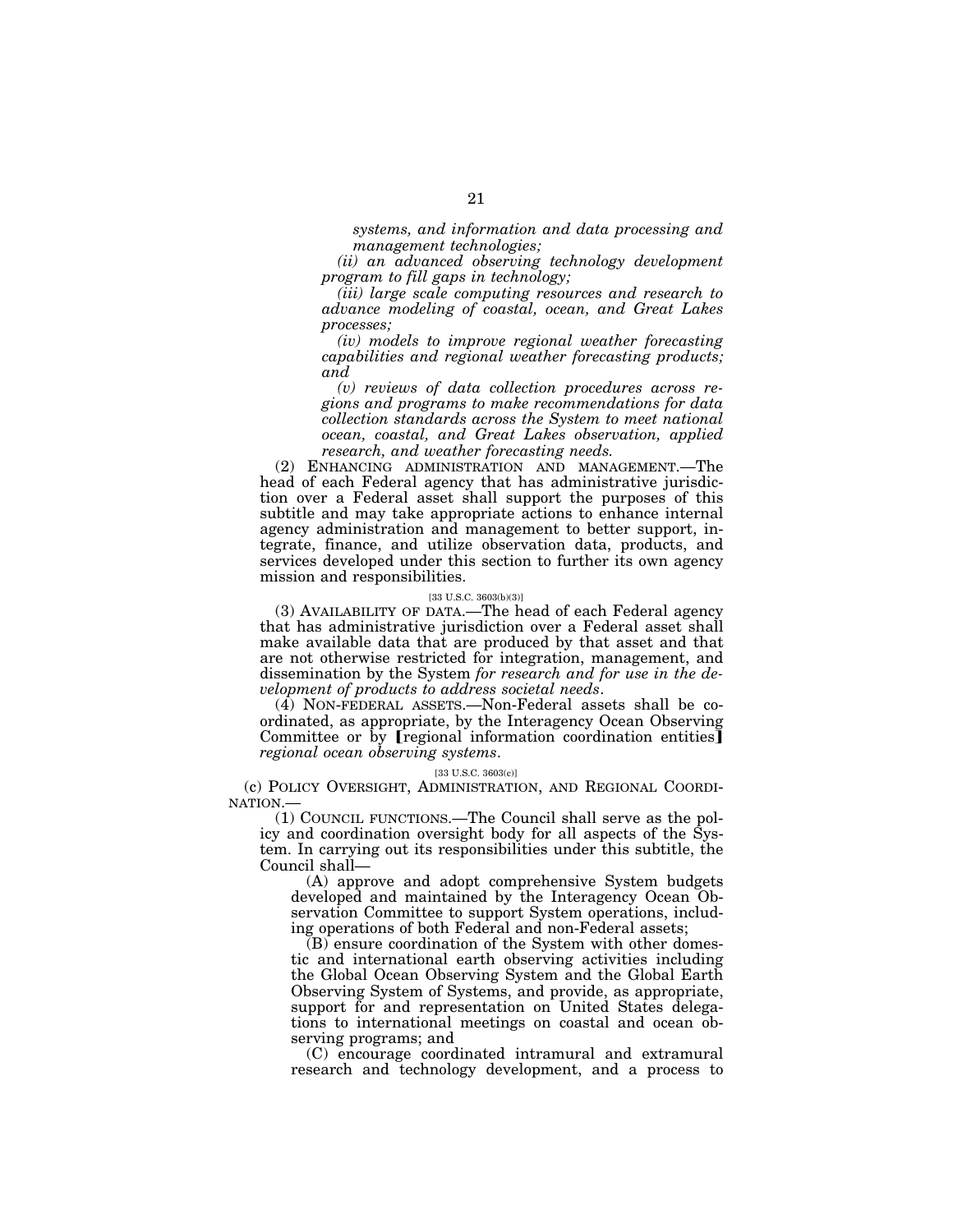transition developing technology and methods into operations of the System.

ø(2) INTERAGENCY OCEAN OBSERVATION COMMITTEE.—The Council shall establish or designate an Interagency Ocean Observation Committee which shall—

 $(A)$  prepare annual and long-term plans for consideration and approval by the Council for the integrated design, operation, maintenance, enhancement and expansion of the System to meet the objectives of this subtitle and the System Plan;

ø(B) develop and transmit to Congress at the time of submission of the President's annual budget request an annual coordinated, comprehensive budget to operate all elements of the System identified in subsection (b), and to ensure continuity of data streams from Federal and non-Federal assets;

 $\mathbf{I}(C)$  establish required observation data variables to be gathered by both Federal and non-Federal assets and identify, in consultation with regional information coordination entities, priorities for System observations;

 $\Gamma(D)$  establish protocols and standards for System data processing, management, and communication;

ø(E) develop contract certification standards and compliance procedures for all non-Federal assets, including regional information coordination entities, to establish eligibility for integration into the System and to ensure compliance with all applicable standards and protocols established by the Council, and ensure that regional observations are integrated into the System on a sustained basis;

 $\Gamma(F)$  identify gaps in observation coverage or needs for capital improvements of both Federal assets and non-Federal assets;

 $[(G)$  subject to the availability of appropriations, establish through one or more participating Federal agencies, in consultation with the System advisory committee established under subsection (d), a competitive matching grant or other programs—

 $(i)$  to promote intramural and extramural research and development of new, innovative, and emerging observation technologies including testing and field trials; and

 $\left[$ (ii) to facilitate the migration of new, innovative, and emerging scientific and technological advances from research and development to operational deployment;

 $\mathbb{I}(\mathcal{H})$  periodically review and recommend to the Council, in consultation with the Administrator, revisions to the System Plan;

ø(I) ensure collaboration among Federal agencies participating in the activities of the Committee; and

 $[(J)$  perform such additional duties as the Council may delegate.

ø(3) LEAD FEDERAL AGENCY.—The National Oceanic and Atmospheric Administration shall function as the lead Federal agency for the implementation and administration of the Sys-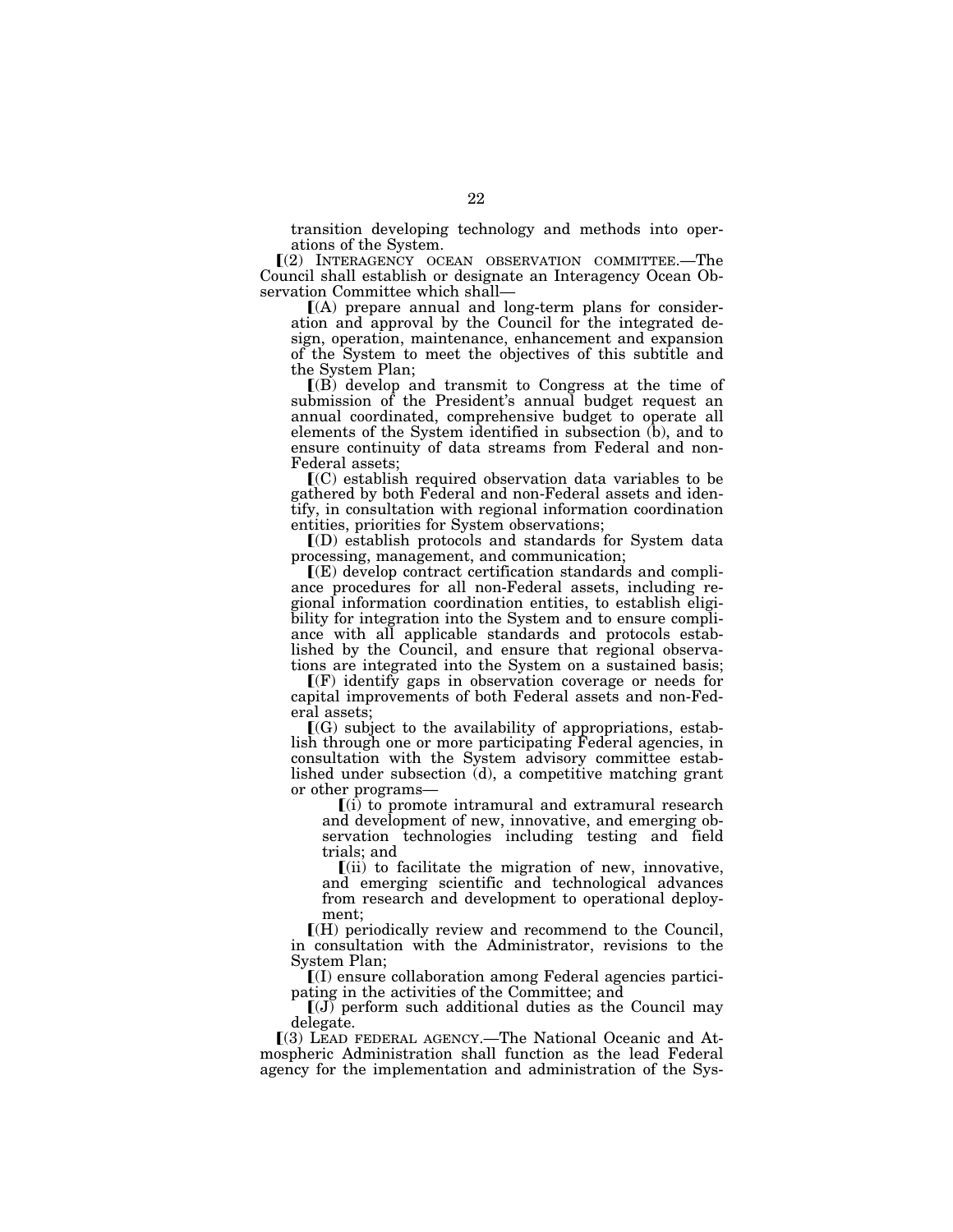tem, in consultation with the Council, the Interagency Ocean Observation Committee, other Federal agencies that maintain portions of the System, and the regional information coordination entities, and shall—

ø(A) establish an Integrated Ocean Observing Program Office within the National Oceanic and Atmospheric Administration utilizing to the extent necessary, personnel from member agencies participating on the Interagency Ocean Observation Committee, to oversee daily operations and coordination of the System;

ø(B) implement policies, protocols, and standards approved by the Council and delegated by the Interagency Ocean Observing Committee;

 $\mathbf{I}(\mathbf{C})$  promulgate program guidelines to certify and integrate non-Federal assets, including regional information coordination entities, into the System to provide regional coastal and ocean observation data that meet the needs of user groups from the respective regions;

 $I(D)$  have the authority to enter into and oversee contracts, leases, grants or cooperative agreements with non-Federal assets, including regional information coordination entities, to support the purposes of this subtitle on such terms as the Administrator deems appropriate;

 $I(E)$  implement a merit-based, competitive funding process to support non-Federal assets, including the development and maintenance of a network of regional information coordination entities, and develop and implement a process for the periodic review and evaluation of all non-Federal assets, including regional information coordination entities;

 $\Gamma(F)$  provide opportunities for competitive contracts and grants for demonstration projects to design, develop, integrate, deploy, and support components of the System;

 $(G)$  establish efficient and effective administrative procedures for allocation of funds among contractors, grantees, and non-Federal assets, including regional information coordination entities in a timely manner, and contingent on appropriations according to the budget adopted by the Council;

 $\Gamma(H)$  develop and implement a process for the periodic review and evaluation of regional information coordination entities;

 $\mathbf{I}(I)$  formulate an annual process by which gaps in observation coverage or needs for capital improvements of Federal assets and non-Federal assets of the System are identified by the regional information coordination entities, the Administrator, or other members of the System and transmitted to the Interagency Ocean Observing Committee;

 $\left[\left(J\right)\right]$  develop and be responsible for a data management and communication system, in accordance with standards and protocols established by the Council, by which all data collected by the System regarding ocean and coastal waters of the United States including the Great Lakes, are processed, stored, integrated, and made available to all end-user communities;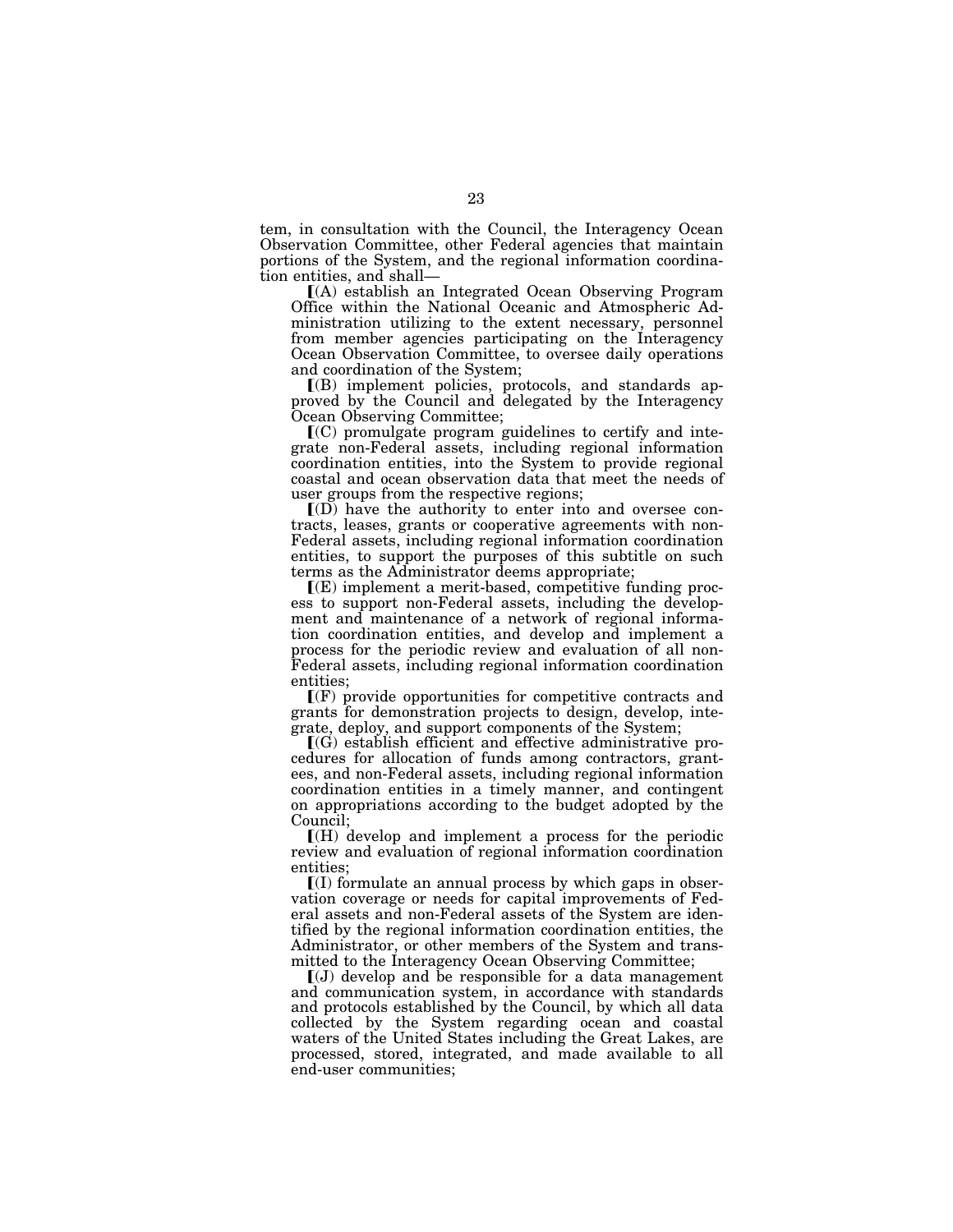$K(K)$  implement a program of public education and outreach to improve public awareness of global climate change and effects on the ocean, coastal, and Great Lakes environment;

 $\mathbf{L}(\mathbf{L})$  report annually to the Interagency Ocean Observing Committee on the accomplishments, operational needs, and performance of the System to contribute to the annual and long-term plans developed pursuant to subsection  $(c)(2)(A)(i)$ ; and

 $(M)$  develop a plan to efficiently integrate into the System new, innovative, or emerging technologies that have been demonstrated to be useful to the System and which will fulfill the purposes of this subtitle and the System Plan.

ø(4) REGIONAL INFORMATION COORDINATION ENTITIES.—

 $(A)$  In GENERAL.—To be certified or established under this subtitle, a regional information coordination entity shall be certified or established by contract or agreement by the Administrator, and shall agree to meet the certification standards and compliance procedure guidelines issued by the Administrator and information needs of user groups in the region while adhering to national standards and shall—

 $(i)$  demonstrate an organizational structure capable of gathering required System observation data, supporting and integrating all aspects of coastal and ocean observing and information programs within a region and that reflects the needs of State and local governments, commercial interests, and other users and beneficiaries of the System and other requirements specified under this subtitle and the System Plan;

ø(ii) identify gaps in observation coverage needs for capital improvements of Federal assets and non-Federal assets of the System, or other recommendations to assist in the development of the annual and long-term plans created pursuant to subsection  $(c)(2)(A)(i)$  and transmit such information to the Interagency Ocean Observing Committee via the Program Office;

ø(iii) develop and operate under a strategic operational plan that will ensure the efficient and effective administration of programs and assets to support daily data observations for integration into the System, pursuant to the standards approved by the Council;

 $(iv)$  work cooperatively with governmental and nongovernmental entities at all levels to identify and provide information products of the System for multiple users within the service area of the regional information coordination entities; and

 $(v)$  comply with all financial oversight requirements established by the Administrator, including requirements relating to audits.

 $I(B)$  PARTICIPATION.—For the purposes of this subtitle, employees of Federal agencies may participate in the functions of the regional information coordination entities.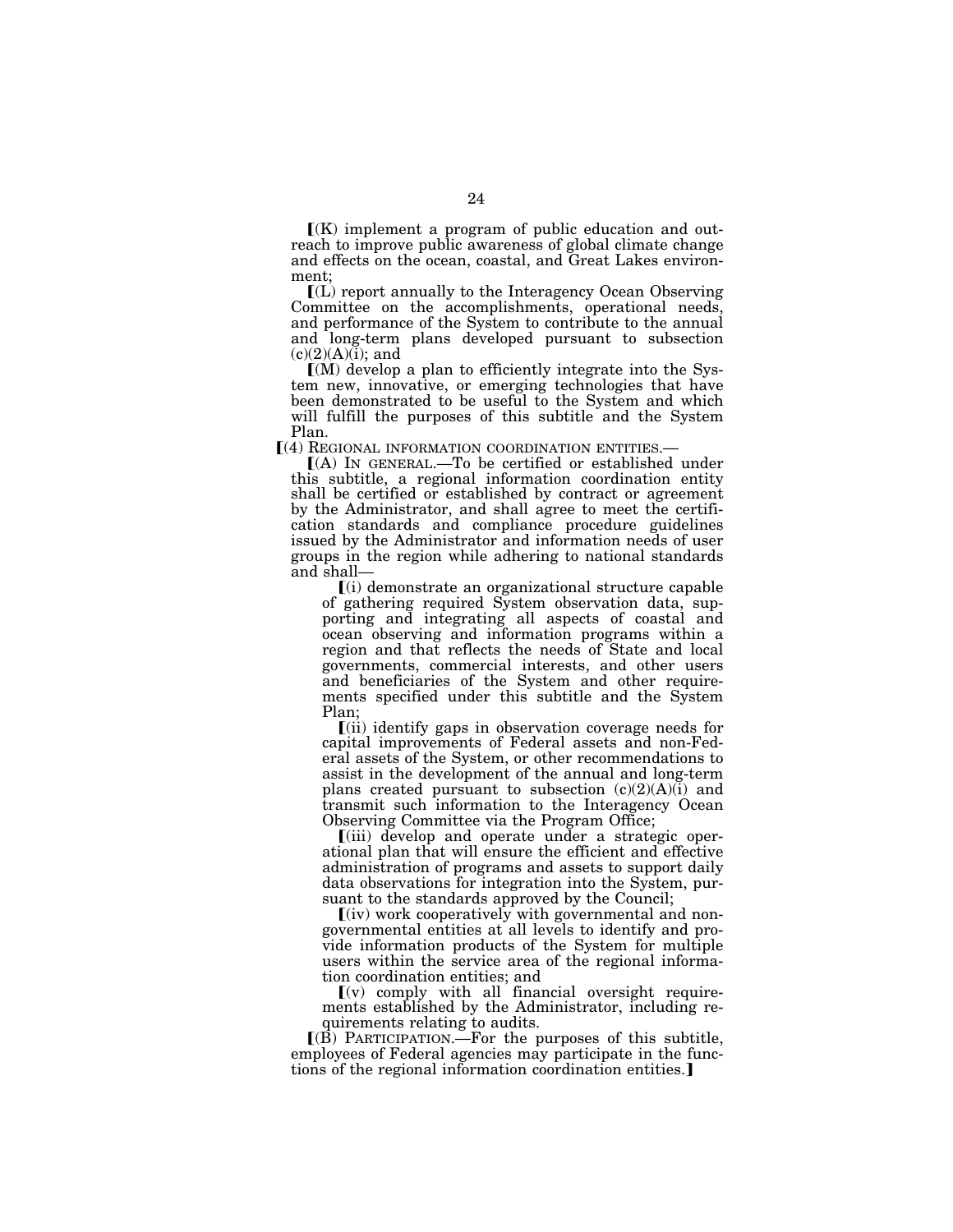*(2) INTERAGENCY OCEAN OBSERVATION COMMITTEE.— (A) ESTABLISHMENT.—The Council shall establish or designate a committee, which shall be known as the Interagency Ocean Observation Committee.* 

*(B) DUTIES.—The Interagency Ocean Observation Committee shall—* 

*(i) prepare annual and long-term plans for consideration and approval by the Council for the integrated design, operation, maintenance, enhancement, and expansion of the System to meet the objectives of this subtitle and the System Plan;* 

*(ii) develop and transmit to Congress, along with the budget submitted by the President to Congress pursuant to section 1105(a) of title 31, United States Code, an annual coordinated, comprehensive budget—* 

*(I) to operate all elements of the System identified in subsection (b); and* 

*(II) to ensure continuity of data streams from Federal and non-Federal assets;* 

*(iii) establish requirements for observation data variables to be gathered by both Federal and non-Federal assets and identify, in consultation with regional coastal observing systems, priorities for System observations;* 

*(iv) establish and define protocols and standards for System data processing, management, collection, configuration standards, formats, and communication for new and existing assets throughout the System network;* 

*(v) develop contract requirements for each regional coastal observing system—* 

*(I) to establish eligibility for integration into the System;* 

*(II) to ensure compliance with all applicable standards and protocols established by the Council; and* 

*(III) to ensure that regional observations are integrated into the System on a sustained basis;* 

*(vi) identify gaps in observation coverage or needs for capital improvements of both Federal assets and non-Federal assets;* 

*(vii) subject to the availability of appropriations, establish through 1 or more Federal agencies participating in the Interagency Ocean Observation Committee, in consultation with the System advisory committee established under subsection (d), a competitive matching grant or other programs—* 

*(I) to promote intramural and extramural research and development of new, innovative, and emerging observation technologies including testing and field trials; and* 

*(II) to facilitate the migration of new, innovative, and emerging scientific and technological advances from research and development to operational deployment;*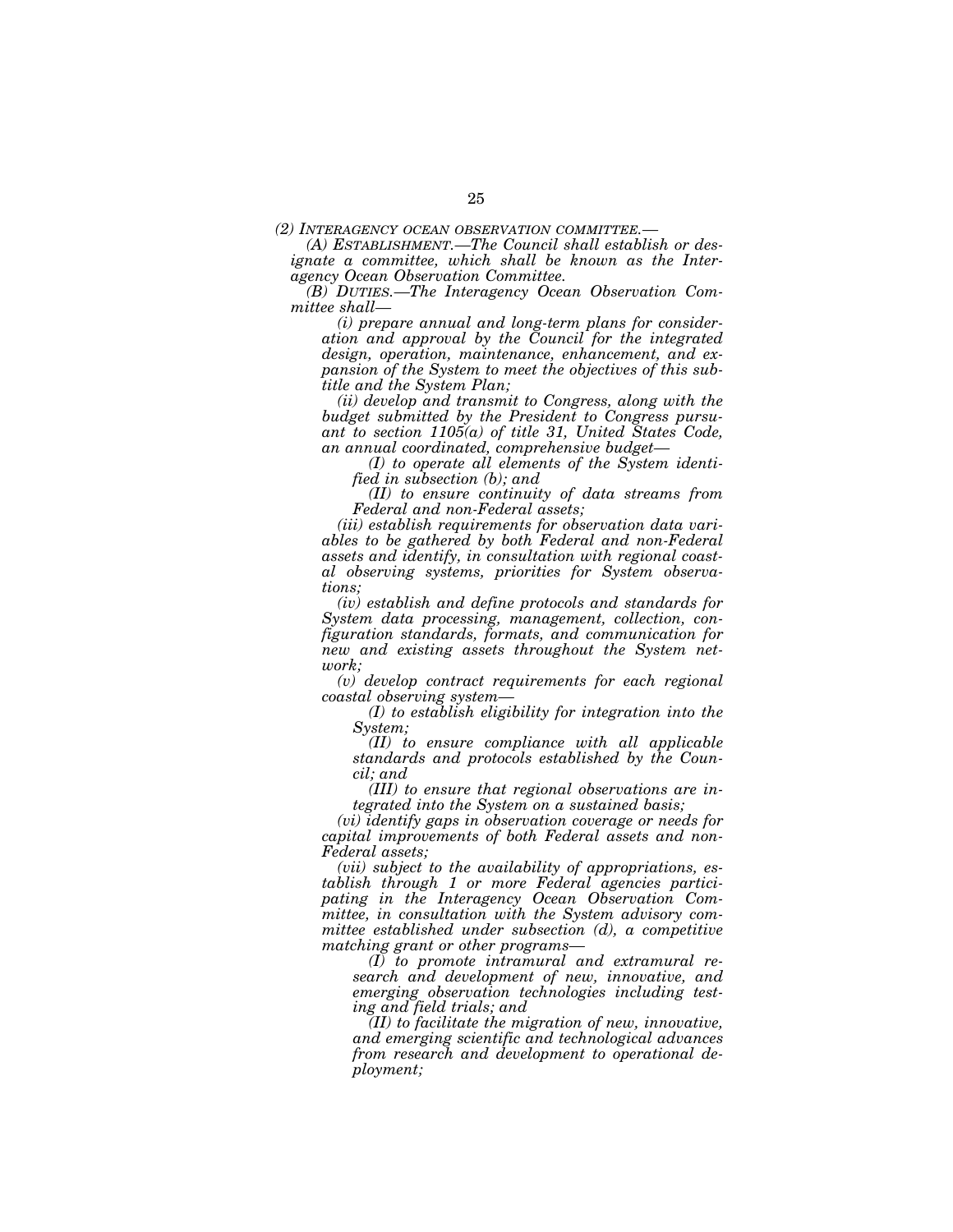*(I) review the System Plan; and* 

*(II) submit to the Council such recommendations as the Interagency Ocean Observation Committee* 

*may have for improvements to the System Plan;* 

*(ix) ensure collaboration among Federal agencies participating in the Interagency Ocean Observation Committee; and* 

*(x) perform such additional duties as the Council* 

*may delegate.*<br>(3) LEAD FEDERAL AGENCY.-

*(A) In GENERAL.—The National Oceanic and Atmospheric Administration shall function as the lead Federal agency for the implementation and administration of the System.* 

*(B) CONSULTATION REQUIRED.—In carrying out this paragraph, the Administrator shall consult with the Council, the Interagency Ocean Observation Committee, other Federal agencies that maintain portions of the System, and the regional coastal observing systems.* 

*(C) REQUIREMENTS.—In carrying out this paragraph, the Administrator shall—* 

*(i) establish and operate an Integrated Ocean Observing System Program Office within the National Oceanic and Atmospheric Administration that—* 

*(I) utilizes, to the extent necessary, personnel from Federal agencies participating in the Interagency Ocean Observation Committee; and* 

*(II) oversees daily operations and coordination of the System;* 

*(ii) implement policies, protocols, and standards approved by the Council and delegated by the Interagency Ocean Observation Committee;* 

*(iii) promulgate program guidelines—* 

*(I) to certify and integrate regional associations into the System; and* 

*(II) to provide regional coastal and ocean observation data that meet the needs of user groups from the respective regions;* 

*(iv) have the authority to enter into and oversee contracts, leases, grants, or cooperative agreements with non-Federal assets, including regional coastal observing systems, to support the purposes of this subtitle on such terms as the Administrator deems appropriate;* 

*(v) implement and maintain a merit-based, competitive funding process to support non-Federal assets, including the development and maintenance of a national network of regional coastal observing systems, and develop and implement a process for the periodic review and evaluation of the regional associations;* 

*(vi) provide opportunities for competitive contracts and grants for demonstration projects to design, develop, integrate, deploy, maintain, and support components of the System;* 

*(vii) establish and maintain efficient and effective administrative procedures for the timely allocation of*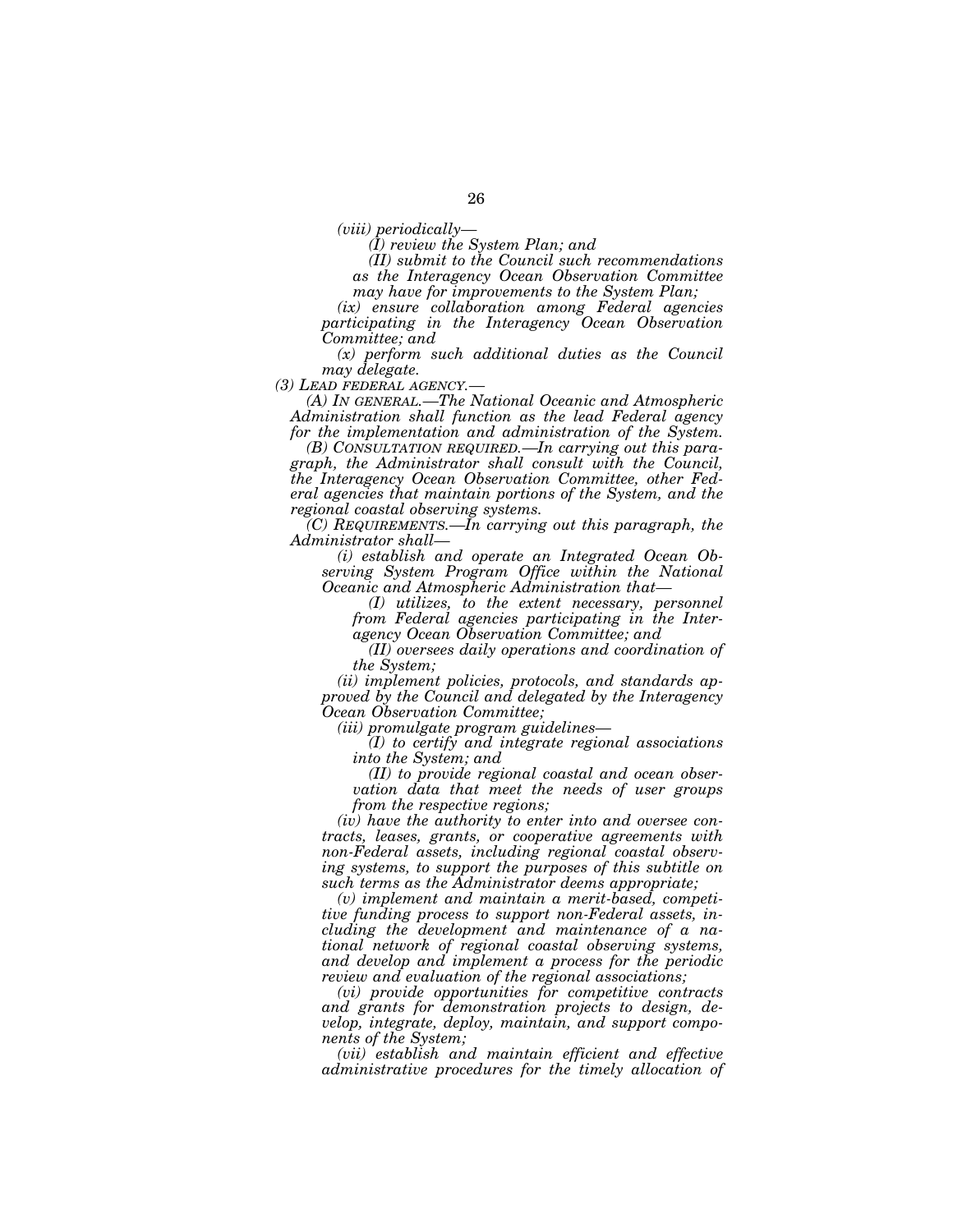*funds among contractors, grantees, and non-Federal assets, including regional coastal observing systems;* 

*(viii) develop and implement a process for the periodic review and evaluation of the regional coastal observing systems;* 

*(ix) formulate an annual process by which gaps in observation coverage or needs for capital improvements of Federal assets and non-Federal assets of the System are—* 

*(I) identified by the regional associations described in the System plan, the Administrator, or other members of the System; and* 

*(II) submitted to the Interagency Ocean Observation Committee;* 

*(x) develop and be responsible for a data management and communication system, in accordance with standards and protocols established by the Interagency Ocean Observation Committee, by which all data collected by the System regarding ocean and coastal waters of the United States including the Great Lakes, are processed, stored, integrated, and made available to all end-user communities;* 

*(xi) not less frequently than once each year, submit to the Interagency Ocean Observation Committee a report on the accomplishments, operational needs, and performance of the System to contribute to the annual and long-term plans prepared pursuant to paragraph (2)(B)(i);* 

*(xii) develop and periodically update a plan to efficiently integrate into the System new, innovative, or emerging technologies that have been demonstrated to be useful to the System and which will fulfill the purposes of this subtitle and the System Plan; and* 

*(xiii) work with users and regional associations to develop products to enable real-time data sharing for decision makers, including with respect to weather forecasting and modeling, search and rescue operations, corrosive seawater forecasts, water quality monitoring and communication, and harmful algal bloom forecasting.* 

*(4) REGIONAL COASTAL OBSERVING SYSTEMS.—* 

*(A) IN GENERAL.—A regional coastal observing system described in the System Plan as a regional association may not be certified or established under this subtitle unless it—* 

*(i) has been or shall be certified or established by contract or agreement by the Administrator;* 

*(ii) meets—* 

*(I) the certification standards and compliance procedure guidelines issued by the Administrator; and* 

*(II) the information needs of user groups in the region while adhering to national standards;* 

*(iii) demonstrates an organizational structure, that under funding limitations is capable of—* 

*(I) gathering required System observation data;*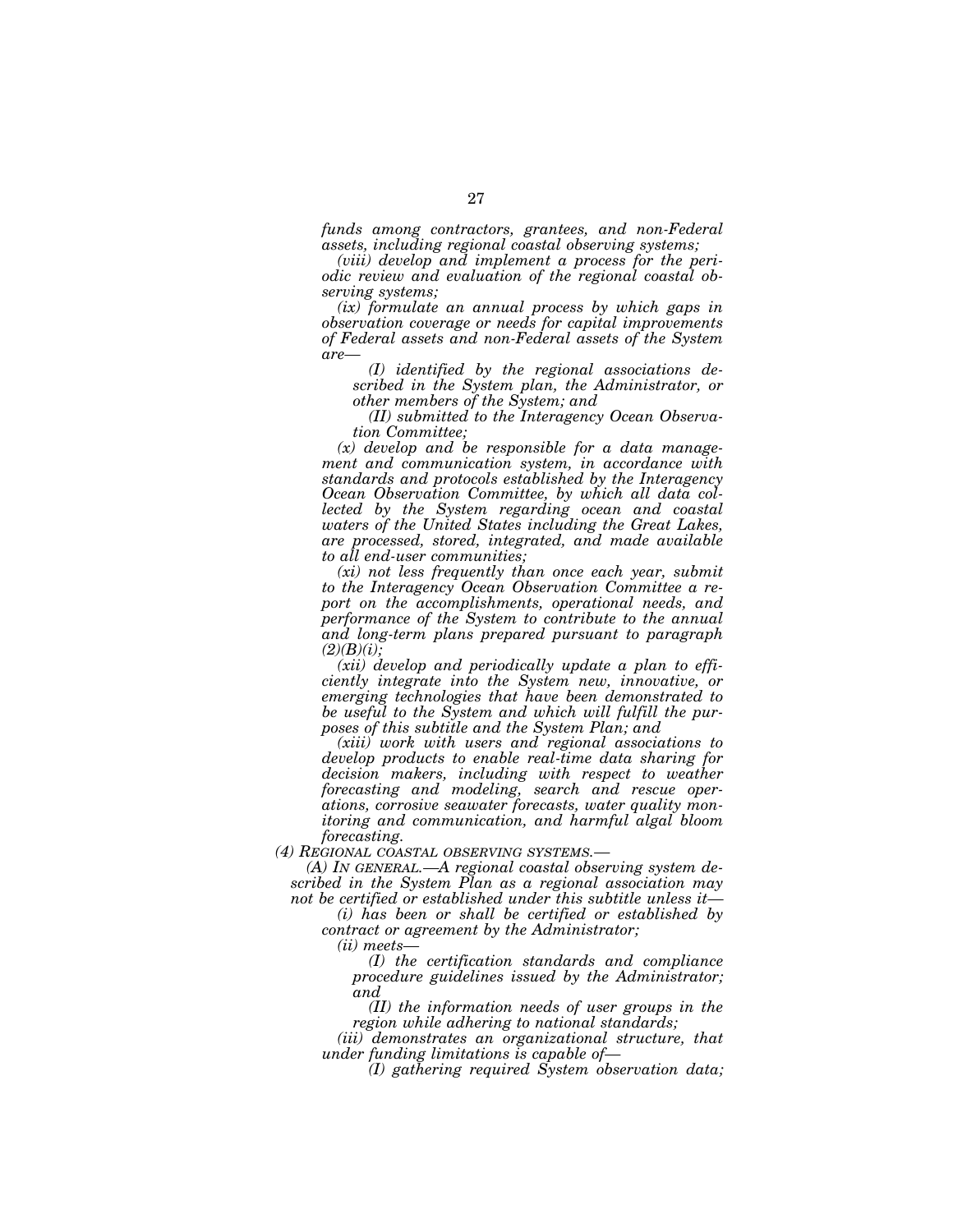*(II) supporting and integrating all aspects of coastal and ocean observing and information programs within a region; and* 

*(III) reflecting the needs of State, local, and tribal governments, commercial interests, and other users and beneficiaries of the System and other requirements specified under this subtitle and the System Plan;* 

*(iv) identifies—* 

*(I) gaps in observation coverage needs for capital improvements of Federal assets and non-Federal assets of the System; and* 

*(II) other recommendations to assist in the development of the annual and long-term plans prepared pursuant to paragraph (2)(B)(i) and transmits such information to the Interagency Ocean Observation Committee through the Program Office established under paragraph (3)(C)(i);* 

*(v) develops and operates under a strategic plan that will ensure the efficient and effective administration of programs and assets to support daily data observations for integration into the System, pursuant to the standards approved by the Council;* 

*(vi) works cooperatively with governmental and nongovernmental entities at all levels to identify and provide information products of the System for multiple users within the service area of the regional coastal observing system; and* 

*(vii) complies with all financial oversight requirements established by the Administrator, including requirements relating to audits.* 

*(B) PARTICIPATION.—For the purposes of this subtitle, employees of Federal agencies are permitted to be members of the governing body for the regional coastal observing systems and may participate in the functions of the regional coastal ocean observing systems.* 

### [33 U.S.C. 3603(d)]

(d) SYSTEM ADVISORY COMMITTEE.—

(1) IN GENERAL.—The Administrator shall establish or designate a System advisory committee, which shall provide advice as may be requested by the Administrator [or the Interagency Ocean Observing Committee.] or the Council under this *subtitle.* 

(2) PURPOSE.—The purpose of the System advisory committee is to advise the Administrator and the Interagency Ocean Observing Committee on—

(A) administration, operation, management, and maintenance of the System, including integration of Federal and non-Federal assets and data management*, data sharing,*  and communication aspects of the System, and fulfillment of the purposes set forth in section 12302;

(B) expansion and periodic modernization and upgrade of technology components of the System;

(C) identification of end-user communities, their needs for information provided by the System, and the System's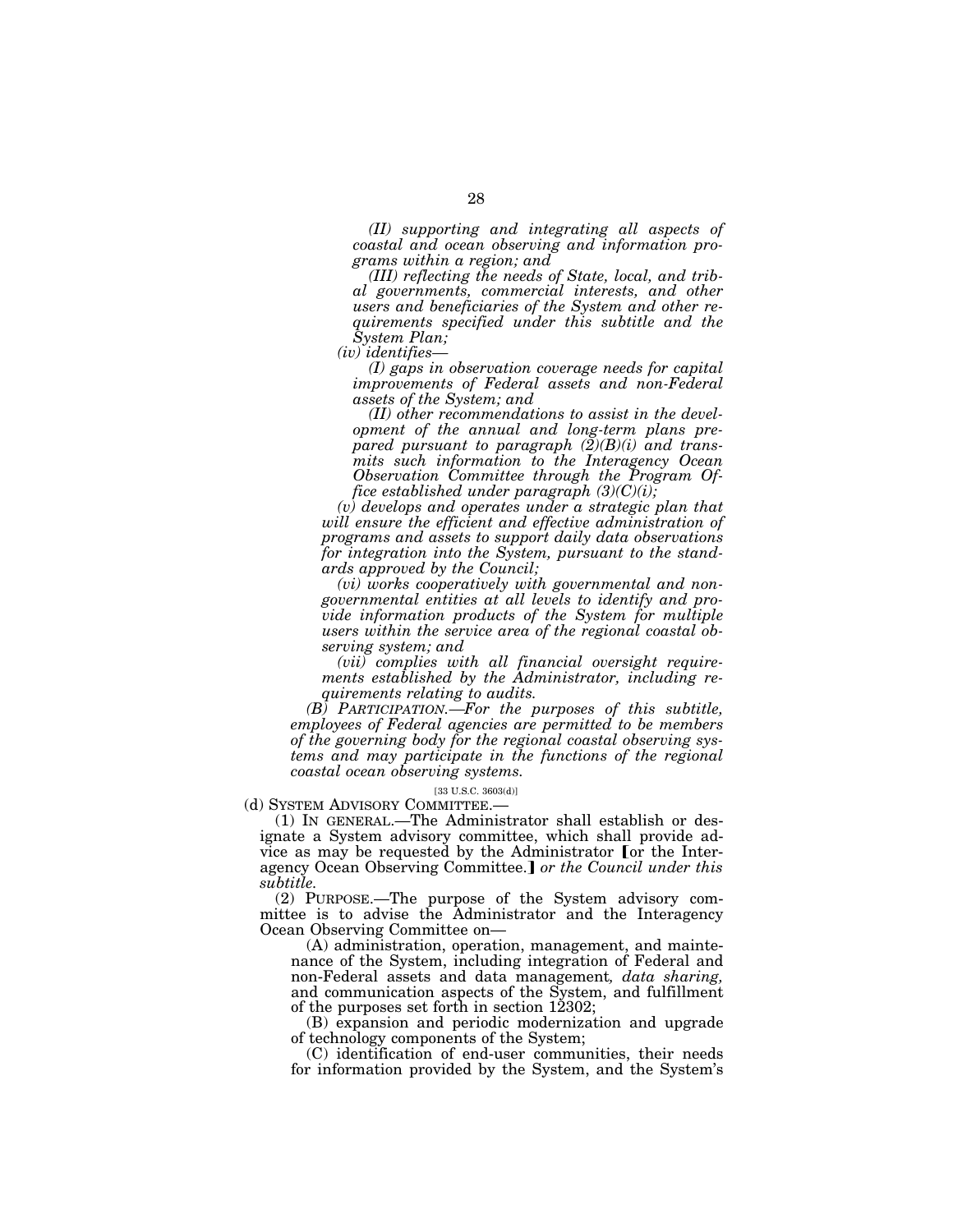effectiveness in disseminating information to end-user communities and the general public; [and]

ø(D) any other purpose identified by the Administrator or the Interagency Ocean Observing Committee.]

*(D) additional priorities, including—* 

*(i) a national surface current mapping network designed to improve fine scale sea surface mapping using high frequency radar technology and other emerging technologies to address national priorities, including Coast Guard search and rescue operation planning and harmful algal bloom forecasting and detection that—* 

*(I) is comprised of existing high frequency radar and other sea surface current mapping infrastructure operated by national programs and regional coastal observing systems;* 

*(II) incorporates new high frequency radar assets or other fine scale sea surface mapping technology assets, and other assets needed to fill gaps in coverage on United States coastlines; and* 

*(III) follows a deployment plan that prioritizes closing gaps in high frequency radar infrastructure in the United States, starting with areas demonstrating significant sea surface current data needs, especially in areas where additional data will improve Coast Guard search and rescue models;* 

*(ii) fleet acquisition for unmanned maritime systems for deployment and data integration to fulfill the purposes of this subtitle;* 

*(iii) an integrative survey program for application of unmanned maritime systems to the real-time or near real-time collection and transmission of sea floor, water column, and sea surface data on biology, chemistry, geology, physics, and hydrography;* 

*(iv) remote sensing and data assimilation to develop new analytical methodologies to assimilate data from the System into hydrodynamic models;* 

*(v) integrated, multi-State monitoring to assess sources, movement, and fate of sediments in coastal regions; and* 

*(vi) a multi-region marine sound monitoring system to be—* 

*(I) planned in consultation with the Interagency Ocean Observation Committee, the National Oceanic and Atmospheric Administration, the Department of the Navy, and academic research institutions; and* 

*(II) developed, installed, and operated in coordination with the National Oceanic and Atmospheric Administration, the Department of the Navy, and academic research institutions; and* 

*(E) any other purpose identified by the Administrator or the Council.* 

(3) MEMBERS.—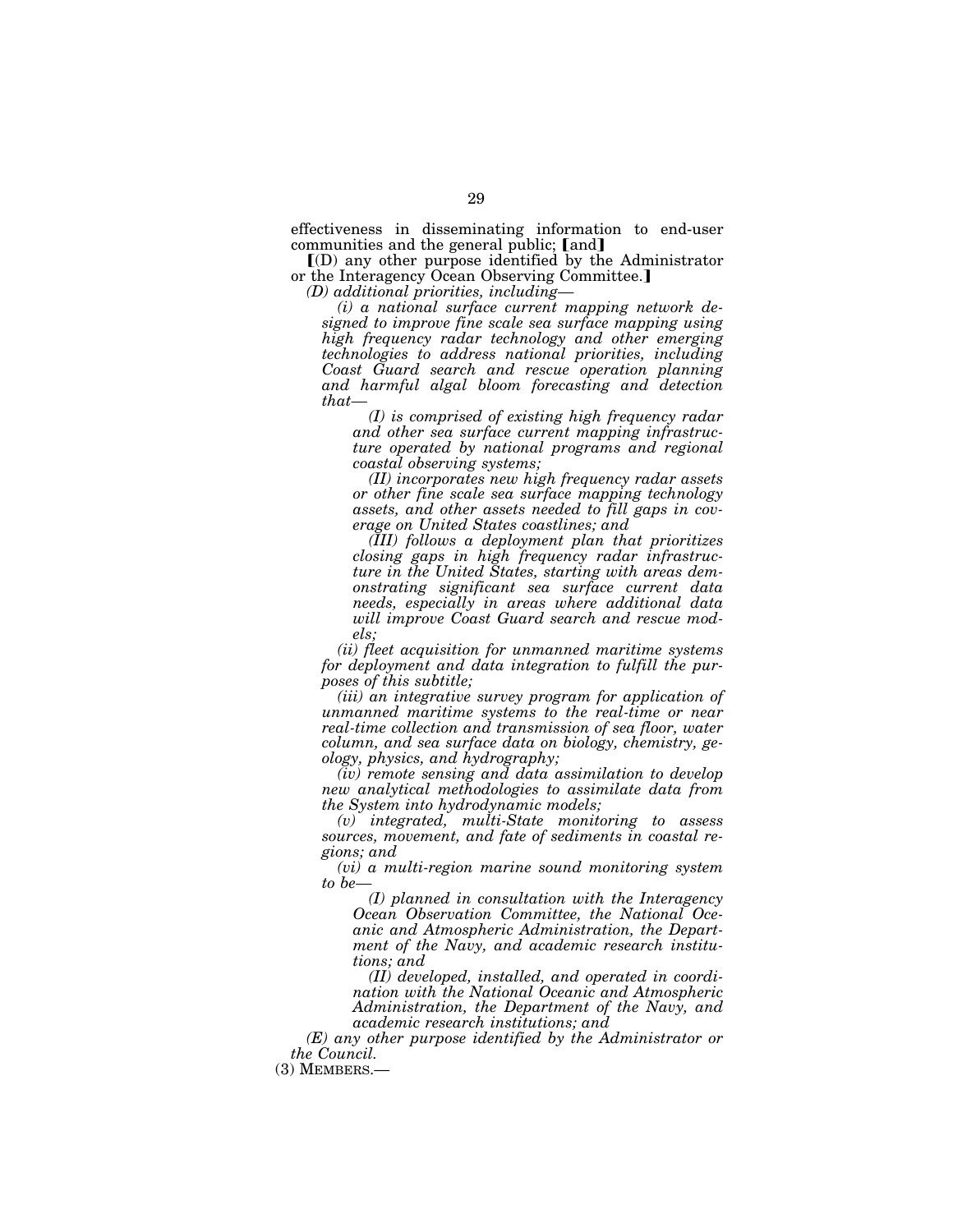(A) IN GENERAL.—The System advisory committee shall be composed of members appointed by the Administrator. Members shall be qualified by education, training, and experience to evaluate scientific and technical information related to the design, operation, maintenance, or use of the System, or use of data products provided through the System.

(B) TERMS OF SERVICE.—*The Administrator may stagger the terms of the System advisory committee members.* Members shall be appointed for 3-year terms, renewable once. A vacancy appointment shall be for the remainder of the unexpired term of the vacancy, and an individual so appointed may subsequently be appointed for 2 full 3-year terms if the remainder of the unexpired term is less than 1 year.

(C) CHAIRPERSON.—The Administrator shall designate a chairperson from among the members of the System advisory committee.

(D) APPOINTMENT.—Members of the System advisory committee shall be appointed as special Government employees for purposes of section  $20\overline{2}(a)$  of title 18, United States Code.

(4) ADMINISTRATIVE PROVISIONS.—

(A) REPORTING.—The System advisory committee shall report to the Administrator [and the Interagency Ocean Observing Committee], as appropriate.

(B) ADMINISTRATIVE SUPPORT.—The Administrator shall provide administrative support to the System advisory committee.

(C) MEETINGS.—The System advisory committee shall meet at least once each year, and at other times at the call of the Administrator, the Interagency Ocean [Observing] *Observation* Committee, or the chairperson.

(D) COMPENSATION AND EXPENSES.—Members of the System advisory committee shall not be compensated for service on that Committee, but may be allowed travel expenses, including per diem in lieu of subsistence, in accordance with subchapter I of chapter 57 of title 5, United States Code.

(E) EXPIRATION.—Section 14 of the Federal Advisory Committee Act (5 U.S.C. App.) shall not apply to the System advisory committee.

### [33 U.S.C. 3603(e)]

(e) CIVIL LIABILITY.—For purposes of determining liability arising from the dissemination and use of observation data gathered pursuant to this section, any non-Federal asset or regional *[informa*tion coordination entity] *coastal observing system* incorporated into the System by [contract, lease, grant, or cooperative agreement under subsection (c)(3)(D)] *a memorandum of agreement of certification under subsection*  $\widehat{c}(3)(C)(iii)$  that is participating in the System shall be considered to be part of the National Oceanic and Atmospheric Administration. Any employee of such a non-Federal asset or regional *[information coordination entity] coastal observing system*, while operating within the scope of his or her employment in carrying out the purposes of this subtitle, with respect to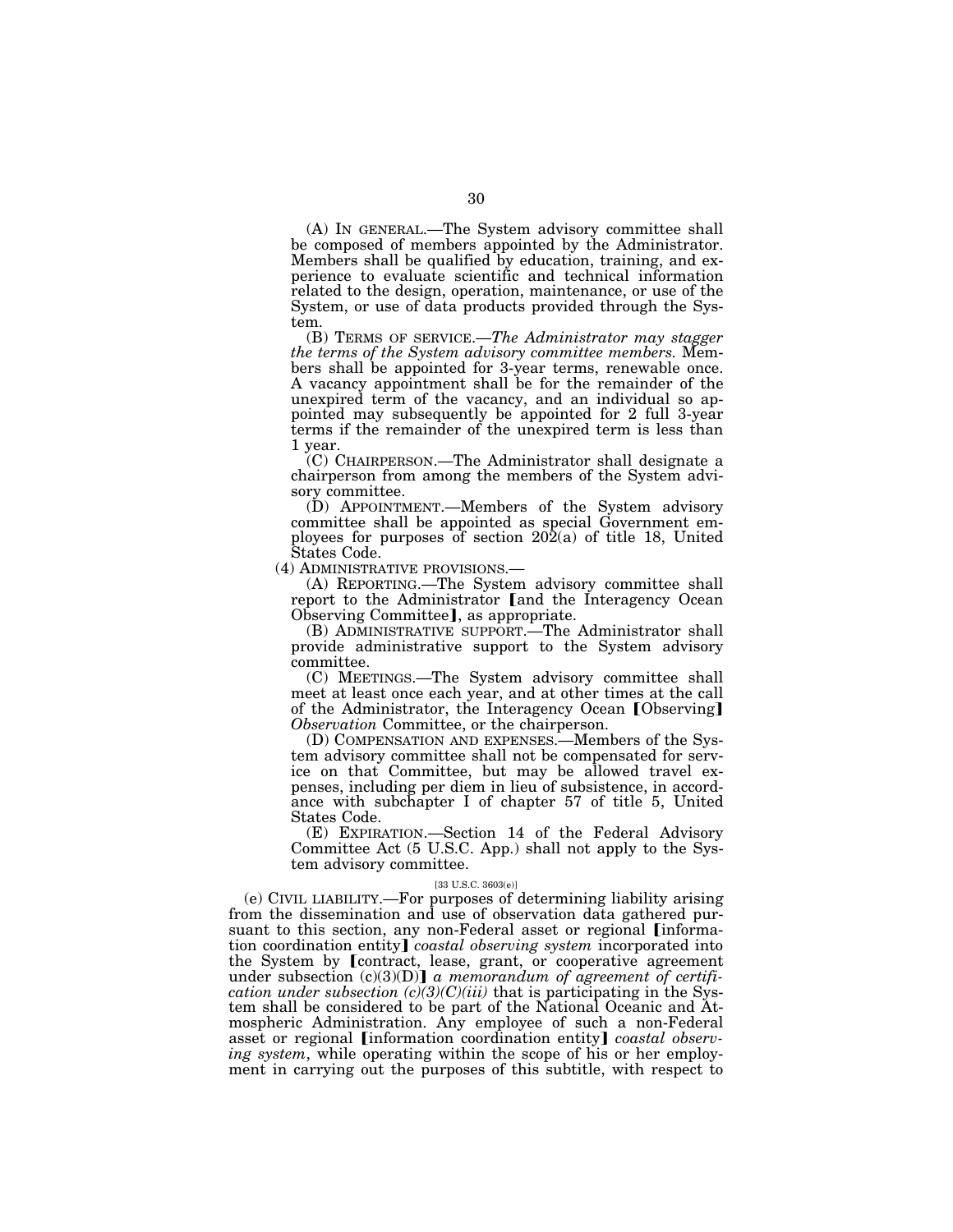tort liability, is deemed to be an employee of the Federal Government.

(f) LIMITATION.—Nothing in this subtitle shall be construed to invalidate existing certifications, contracts, or agreements between **[regional information coordination entities]** regional ocean observ*ing systems* and other elements of the System.

## [33 U.S.C. 3604(a)]

## **SEC. 12305. INTERAGENCY FINANCING AND AGREEMENTS.**

 $(a)$  In GENERAL.—To carry out interagency activities under this subtitle, the Secretary of Commerce may execute cooperative agreements, or any other agreements, with, and receive and expend funds made available by, any State or subdivision thereof, any Federal agency, or any public or private organization, or individual.]

*(a) IN GENERAL.—The Secretary of Commerce may execute an agreement, on a reimbursable or nonreimbursable basis, with any State or subdivision thereof, any Federal agency, any public or private organization, or any individual to carry out activities under this subtitle.* 

(b) RECIPROCITY.—Member Departments and agencies of the Council shall have the authority to create, support, and maintain joint centers, and to enter into and perform such contracts, leases, grants, and cooperative agreements as may be necessary to carry out the purposes of this subtitle and fulfillment of the System Plan.

### **SEC. 12306. APPLICATION WITH OTHER LAWS.**

Nothing in this subtitle supersedes or limits the authority of any agency to carry out its responsibilities and missions under other laws.

## [33 U.S.C. 3606]

### **[SEC. 12307. REPORT TO CONGRESS.**

ø(a) REQUIREMENT.—Not later than 2 years after the date of the enactment of this Act and every 2 years thereafter, the Administrator shall prepare and the President acting through the Council shall approve and transmit to the Congress a report on progress made in implementing this subtitle.

 $(a)$  CONTENTS.—The report shall include—

 $(1)$  a description of activities carried out under this subtitle and the System Plan;

 $(2)$  an evaluation of the effectiveness of the System, including an evaluation of progress made by the Council to achieve the goals identified under the System Plan;

 $(3)$  identification of Federal and non-Federal assets as determined by the Council that have been integrated into the System, including assets essential to the gathering of required observation data variables necessary to meet the respective missions of Council agencies;

 $(A)$  a review of procurements, planned or initiated, by each Council agency to enhance, expand, or modernize the observation capabilities and data products provided by the System, including data management and communication subsystems;

 $(5)$  an assessment regarding activities to integrate Federal and non-Federal assets, nationally and on the regional level, and discussion of the performance and effectiveness of regional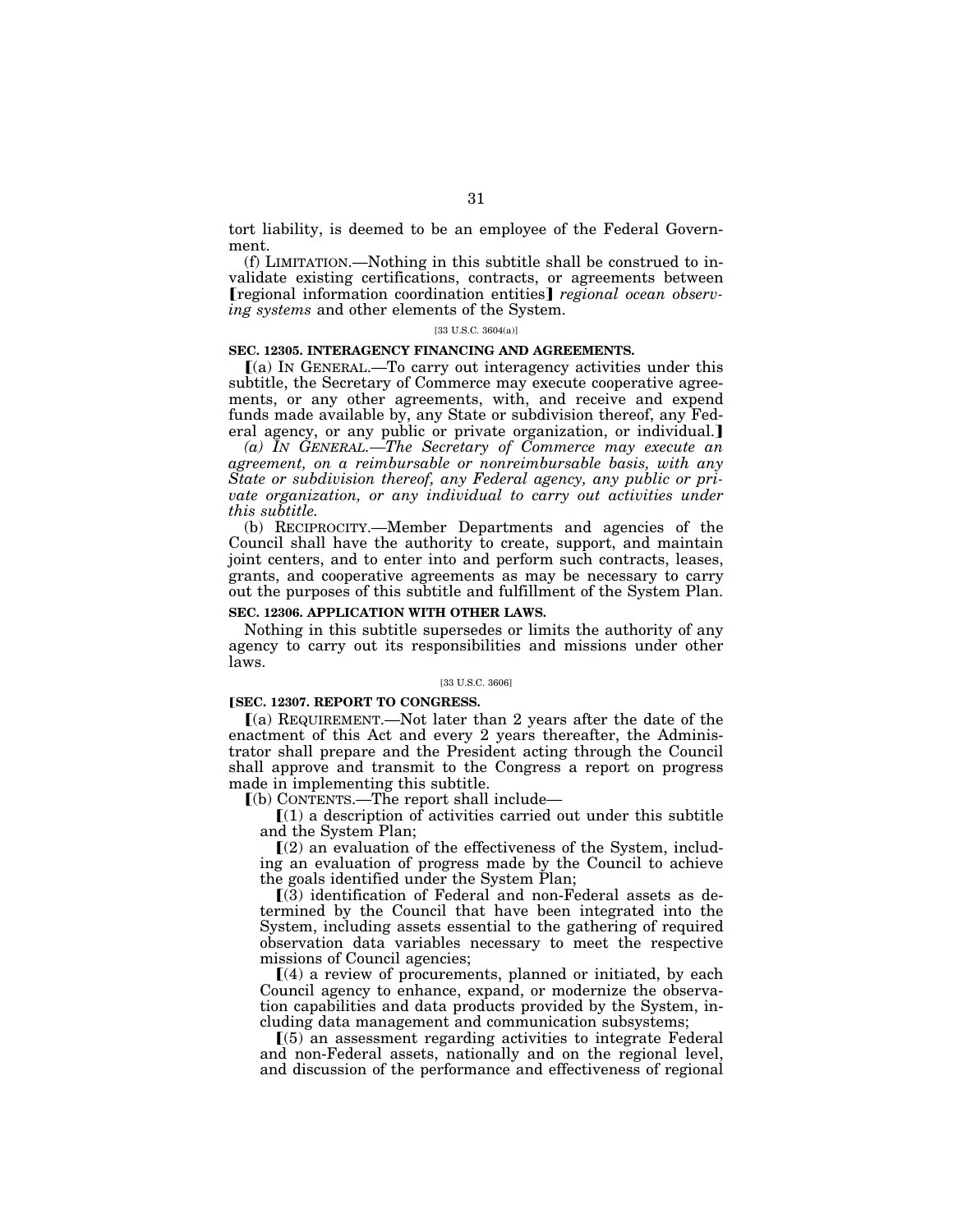information coordination entities to coordinate regional observation operations;

 $(6)$  a description of benefits of the program to users of data products resulting from the System (including the general public, industries, scientists, resource managers, emergency responders, policy makers, and educators);

 $(7)$  recommendations concerning-

 $(A)$  modifications to the System; and

 $\Gamma(B)$  funding levels for the System in subsequent fiscal years; and

 $(8)$  the results of a periodic external independent programmatic audit of the System.]

## *SEC. 12307. REPORT TO CONGRESS.*

*(a) REQUIREMENT.—Not later than 2 years after March 30, 2020, and every 5 years thereafter, the Administrator shall prepare, and the President acting through the Council shall approve and transmit to Congress, a report on progress made in implementing this subtitle.* 

*(b) CONTENTS.—Each report required under subsection (a) shall include—* 

*(1) a description of activities carried out under this subtitle and the System Plan;* 

*(2) an evaluation of the effectiveness of the System, including an evaluation of progress made by the Council to achieve the goals identified under the System Plan;* 

*(3) the identification of Federal and non-Federal assets as determined by the Council that have been integrated into the System, including assets essential to the gathering of required observation data variables necessary to meet the respective missions of Council agencies;* 

*(4) a review of procurements, planned or initiated, by each department or agency represented on the Council to enhance, expand, or modernize the observation capabilities and data products provided by the System, including data management and communication subsystems;* 

*(5) a summary of the existing gaps in observation infrastructure and monitoring data collection, including—* 

*(A) priorities considered by the System advisory committee;* 

*(B) the national sea surface current mapping network;* 

*(C) coastal buoys;* 

*(D) ocean chemistry monitoring;* 

*(E) marine sound monitoring; and* 

*(F) unmanned maritime systems technology gaps;* 

*(6) an assessment regarding activities to integrate Federal and non-Federal assets, nationally and on the regional level, and discussion of the performance and effectiveness of regional coastal observing systems to coordinate regional observation operations;* 

*(7) a description of benefits of the program to users of data products resulting from the System (including the general public, industries, scientists, resource managers, emergency responders, policy makers, and educators);* 

*(8) recommendations concerning—* 

*(A) modifications to the System; and*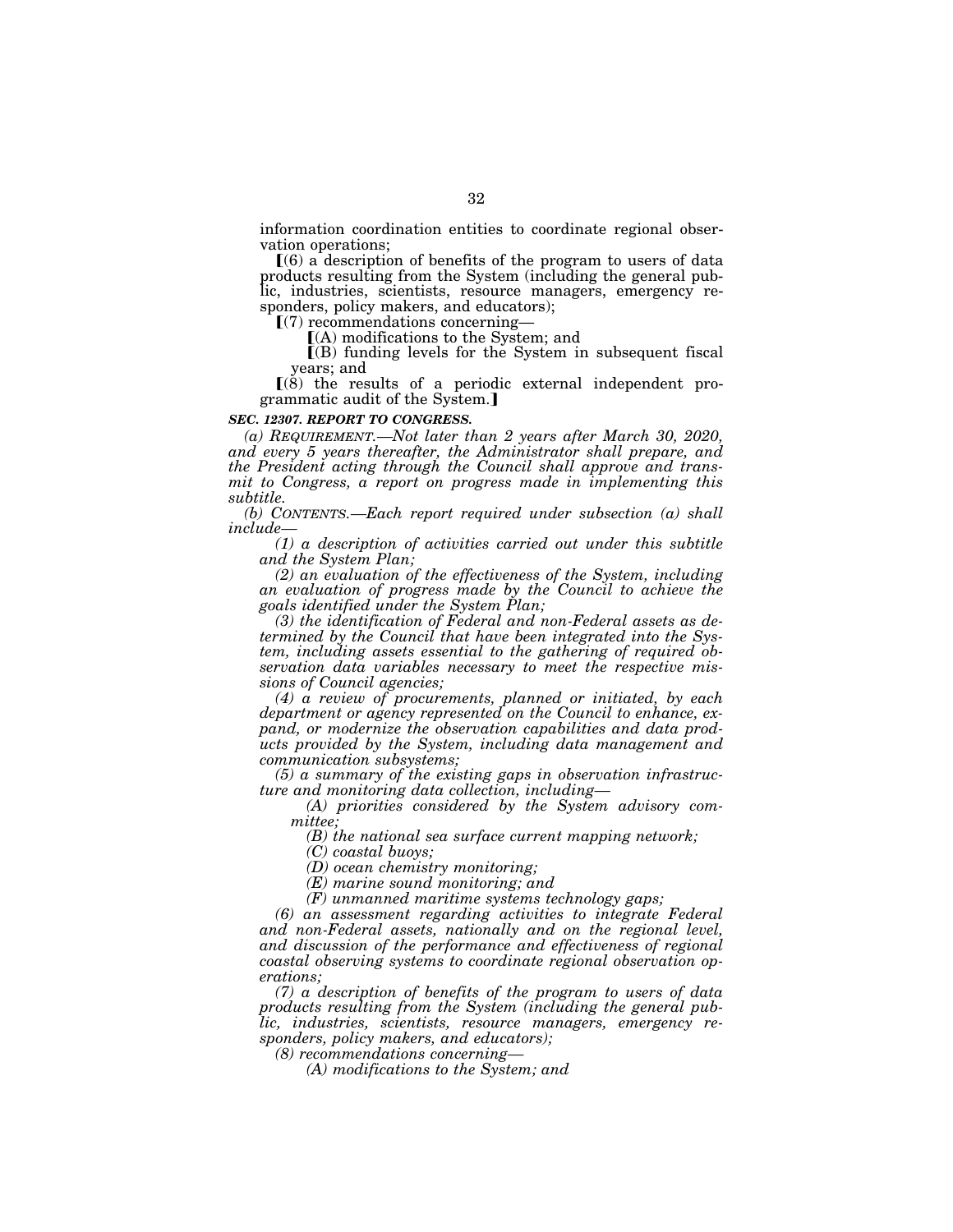*(B) funding levels for the System in subsequent fiscal years; and* 

*(9) the results of a periodic external independent programmatic audit of the System.* 

\* \* \* \* \* \* \*

## [33 U.S.C. 3607]

### **[SEC. 12308. PUBLIC-PRIVATE USE POLICY.**

øThe Council shall develop a policy within 6 months after the date of the enactment of this Act that defines processes for making decisions about the roles of the Federal Government, the States, regional information coordination entities, the academic community, and the private sector in providing to end-user communities environmental information, products, technologies, and services related to the System. The Council shall publish the policy in the Federal Register for public comment for a period not less than 60 days. Nothing in this section shall be construed to require changes in policy in effect on the date of enactment of this Act.

## *SEC. 12308. PUBLIC-PRIVATE USE POLICY.*

*The Council shall maintain a policy that defines processes for*  making decisions about the roles of the Federal Government, the *States, regional coastal observing systems, the academic community, and the private sector in providing to end-user communities environmental information, products, technologies, and services related to the System. The Administrator shall ensure that National Oceanic and Atmospheric Administration adheres to the decision making process developed by the Council regarding the roles of the Federal Government, the States, the regional coastal observing systems, the academic community, and the private sector in providing enduser communities environmental information, data products, technologies, and services related to the System.* 

#### [33 U.S.C. 3608]

### **[SEC. 12309. INDEPENDENT COST ESTIMATE.**

øWithin 1 year after the date of enactment of this Act, the Interagency Ocean Observation Committee, through the Administrator and the Director of the National Science Foundation, shall obtain an independent cost estimate for operations and maintenance of existing Federal assets of the System, and planned or anticipated acquisition, operation, and maintenance of new Federal assets for the System, including operation facilities, observation equipment, modeling and software, data management and communication, and other essential components. The independent cost estimate shall be transmitted unabridged and without revision by the Administrator to Congress.

## **SEC. 12310. INTENT OF CONGRESS.**

It is the intent of Congress that funding provided to agencies of the Council to implement this subtitle shall supplement, and not replace, existing sources of funding for other programs. It is the further intent of Congress that agencies of the Council shall not enter into contracts or agreements for the development or procurement of new Federal assets for the System that are estimated to be in excess of \$250,000,000 in life-cycle costs without first pro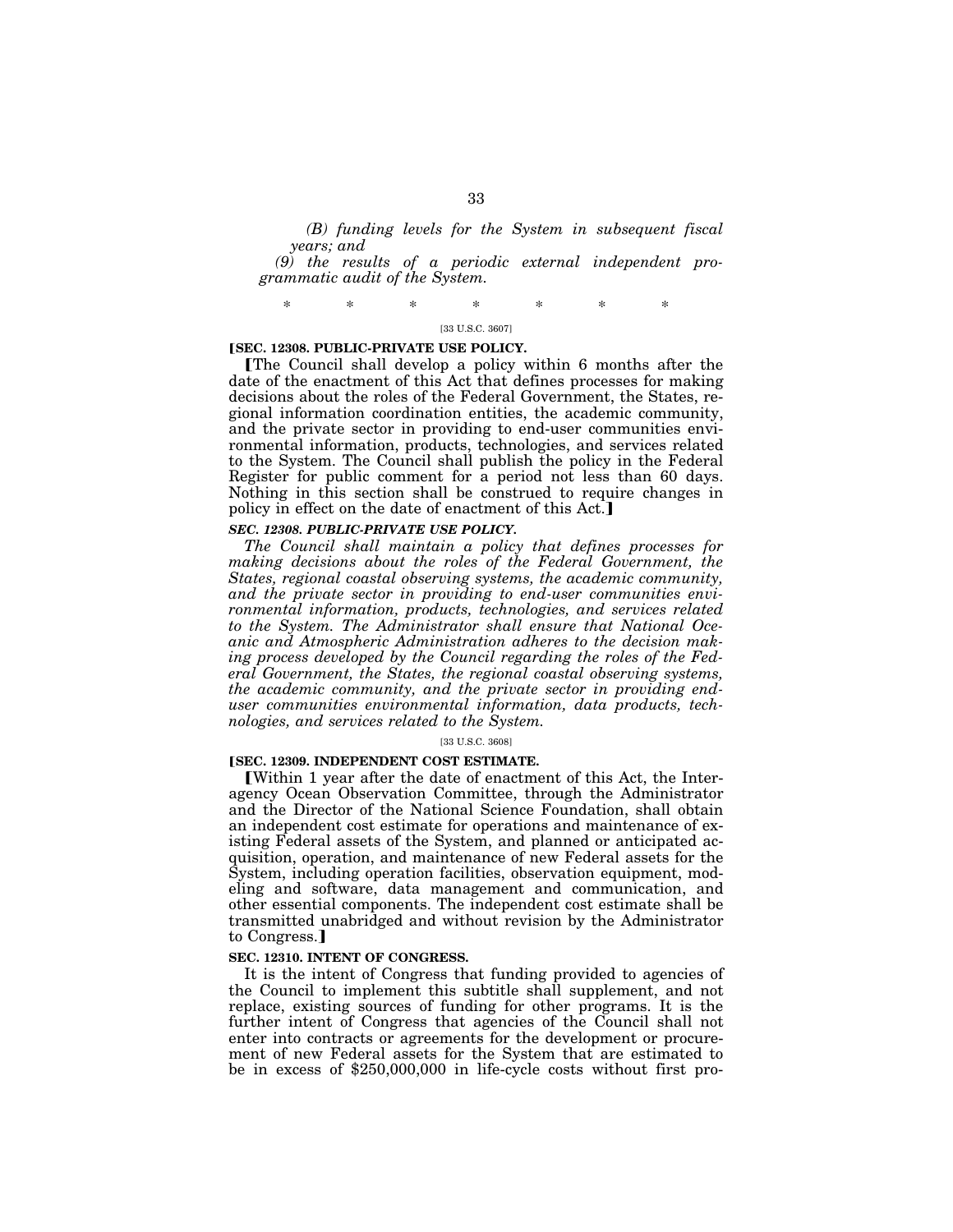viding adequate notice to Congress and opportunity for review and comment.

### [33 U.S.C. 3610]

## **[SEC. 12311. AUTHORIZATION OF APPROPRIATIONS.**

øThere are authorized to be appropriated to the Secretary of Commerce for fiscal years 2009 through 2013 such sums as are necessary to fulfill the purposes of this subtitle and support activities identified in the annual coordinated System budget developed by the Interagency Ocean Observation Committee and submitted to the Congress.

## *SEC. 12311. AUTHORIZATION OF APPROPRIATIONS.*

*To fulfill the purposes set forth in section 12302 and to support activities identified in the annual coordinated System budget developed by the Interagency Ocean Observation Committee, there are authorized to be appropriated to the Secretary of Commerce— (1) \$54,900,000 for fiscal year 2020;* 

*(2) \$61,600,000 for fiscal year 2021;* 

*(3) \$68,300,000 for fiscal year 2022;* 

*(4) \$75,000,000 for fiscal year 2023; and* 

*(5) \$81,700,000 for fiscal year 2024.* 

[33 U.S.C. 3611; Pub. L. 111–11, title XII, section 12312, as added Pub. L. 112–141, div. F, title II, section 100252, July 6, 2012, 126 Stat. 969.]

### **SEC. 12312. ASSESSING AND MODELING NAMED STORMS OVER COAST-AL STATES.**

(a) DEFINITIONS.—In this section:

(1) COASTAL FORMULA.—The term ''COASTAL Formula'' has the meaning given the term in section 1337(a) of the National Flood Insurance Act of 1968.

(2) COASTAL STATE.—The term ''coastal State'' has the meaning given the term ''coastal state'' in section 304 of the Coastal Zone Management Act of 1972 (16 U.S.C. 1453)[.], except that *the term shall not apply with respect to a State or territory that has an operational wind and flood loss allocation system.* 

(3) COASTAL WATERS.—The term ''coastal waters'' has the meaning given the term in such section.

(4) COVERED DATA.—The term ''covered data'' means, with respect to a named storm identified by the Administrator under subsection  $(b)(2)(A)$ , empirical data that are-

(A) collected before, during, or after such storm; and

(B) necessary to determine magnitude and timing of wind speeds, rainfall, the barometric pressure, river flows, the extent, height, and timing of storm surge, topographic and bathymetric data, and other measures required to accurately model and assess damage from such storm.

(5) INDETERMINATE LOSS.—The term ''indeterminate loss'' has the meaning given the term in section 1337(a) of the National Flood Insurance Act of 1968.

(6) NAMED STORM.—The term ''named storm'' means any organized weather system with a defined surface circulation and maximum *sustained* winds of at least 39 miles per hour which the National Hurricane Center of the United States National Weather Service names as a tropical storm or a hurricane.

(7) NAMED STORM EVENT MODEL.—The term ''Named Storm Event Model'' means the official meteorological and oceano-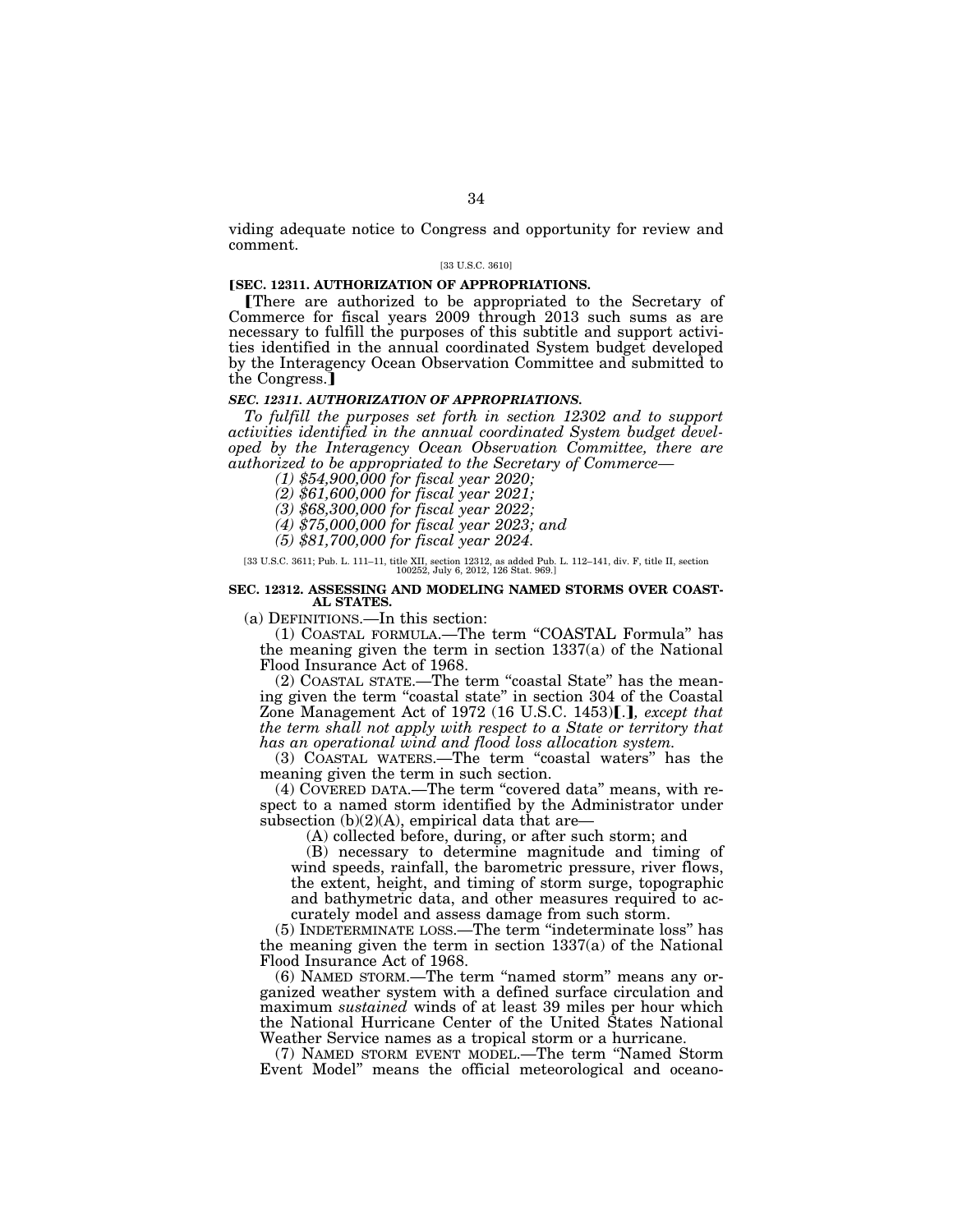graphic computerized model, developed by the Administrator under subsection  $(b)(1)(A)$ , which utilizes covered data to replicate the magnitude, timing, and spatial variations of winds, rainfall, and storm surges associated with named storms [that threaten any portion of a coastal State] *for which post-storm assessments are conducted*.

*assessments are conducted*. (8) PARTICIPANT.—The term ''participant'' means a Federal, State, or private entity that chooses to cooperate with the Administrator in carrying out the provisions of this section by collecting, contributing, and maintaining covered data.

(9) POST-STORM ASSESSMENT.—The term ''post-storm assessment'' means a scientific assessment produced and certified by the Administrator to determine the magnitude, timing, and spatial variations of winds, rainfall, and storm surges associated with a specific named storm to be used in the COASTAL Formula.

(10) STATE.—The term ''State'' means a State of the United States, the District of Columbia, the Commonwealth of Puerto Rico, and any other territory or possession of the United States.

(b) NAMED STORM EVENT MODEL AND POST-STORM ASSESSMENT.—  $(1)$  ESTABLISHMENT OF NAMED STORM EVENT MODEL.—

(A) IN GENERAL.—Not later than [540 days after the date of the enactment of the Consumer Option for an Alternative System to Allocate Losses Act of 2012¿ *December*  31, 2019, the Administrator shall develop [by regulation] the Named Storm Event Model.

(B) ACCURACY.—The Named Storm Event Model shall be designed to generate post-storm assessments, as provided in paragraph (2), that have a degree of accuracy of not less than  $90$  percent for [every]  $\bar{a}n$  indeterminate loss for which a post-storm assessment is utilized.

*(C) PUBLIC REVIEW.—The Administrator shall seek input and suggestions from the public before the Named Storm Event Model, or any modification to the Named Storm Event Model, takes effect.* 

(A) IDENTIFICATION OF NAMED STORMS THREATENING COASTAL STATES.—After the establishment of the COAST-AL Formula, the Administrator shall, in consultation with the Secretary of Homeland Security, identify named storms that may reasonably constitute a threat to any portion of a coastal State.

*(B) DATA COLLECTION.—* 

*(i) IN GENERAL.—Upon identification of a named storm under subparagraph (A), and pursuant to the protocol established under subsection (c), the Administrator may deploy sensors to enhance the collection of covered data in the areas in coastal States that the Administrator determines are at the highest risk of experiencing geophysical events that would cause indeterminate losses.* 

*(ii) RULE OF CONSTRUCTION.—If the Administrator takes action under clause (i), that action may not be*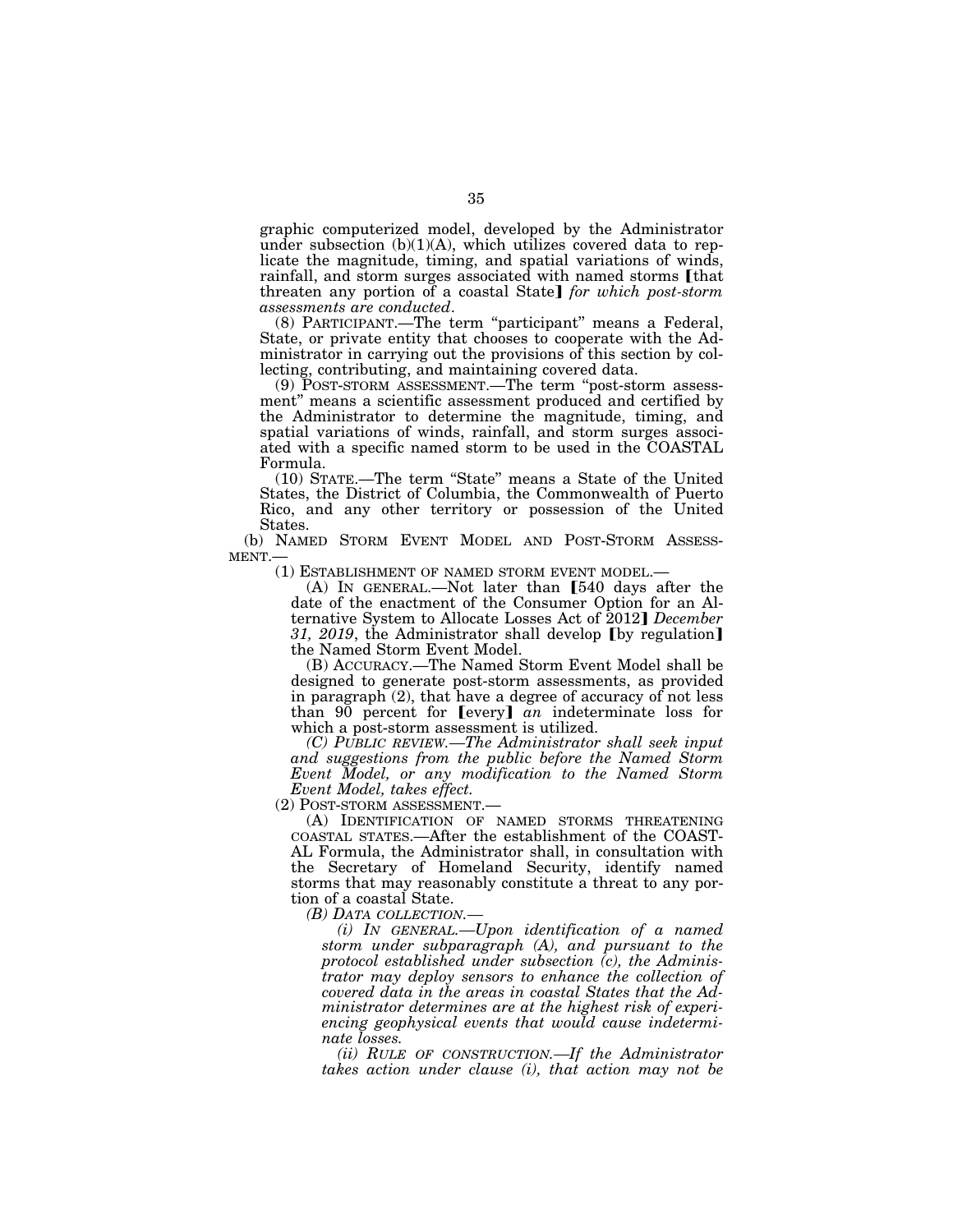*construed as indicating that a post-storm assessment will be developed for any coastal State in which that action is taken.* 

*(C) IDENTIFICATION OF INDETERMINATE LOSSES IN COAST-AL STATES.—Not later than 30 days after the first date on which sustained winds of not less than 39 miles per hour are measured in a coastal State during a named storm identified under subparagraph (A), the Secretary of Homeland Security shall notify the Administrator with respect to the existence of any indeterminate losses in that coastal State resulting from that named storm.* 

ø(B)¿ *(D)* POST-STORM ASSESSMENT REQUIRED.—Upon [identification of a named storm under subparagraph  $(A)$ ] *confirmation of indeterminate losses identified under subparagraph (C) with respect to a named storm*, the Administrator shall develop a post-storm [assessment for such named storm] *assessment for each coastal State that suffered such indeterminate losses as a result of the named storm* using the Named Storm Event Model and covered data collected for such named storm pursuant to the protocol established under subsection  $(c)(1)$ .

 $[(C)]$  *(E)* SUBMITTAL OF POST-STORM ASSESSMENT.—Not later than 90 days after [an identification of a named storm is made under subparagraph (A)] *any indeterminate losses are identified under subparagraph (C)*, the Administrator shall submit to the Secretary of Homeland Security the post-storm assessment developed [for such storm under subparagraph (B)] *under subparagraph* (D) for any *coastal State that suffered such indeterminate losses*.

*(F) SEPARATE POST-STORM ASSESSMENTS FOR A SINGLE NAMED STORM.—* 

*(i) IN GENERAL.—The Administrator may conduct a separate post-storm assessment for each coastal State in which indeterminate losses are identified under subparagraph (C).* 

*(ii) TIMELINE.—If the Administrator conducts a separate post-storm assessment under clause (i), the Administrator shall complete the assessment based on the*  dates of actions that the Administrator takes under *subparagraphs (C) and (D).* 

(3) ACCURACY.—The Administrator shall ensure, to the greatest extent practicable, that each post-storm assessment developed under paragraph (2) has a degree of accuracy of not less than 90 percent.

(4) CERTIFICATION.—For each post-storm assessment carried out under paragraph (2), the Administrator shall—

(A) certify the degree of accuracy for such assessment, including specific reference to any segments or geographic areas for which the assessment is less than 90 percent accurate; and

(B) report such certification to the Secretary of Homeland Security for the purposes of use with indeterminate loss claims under section 1337 of the National Flood Insurance Act of 1968.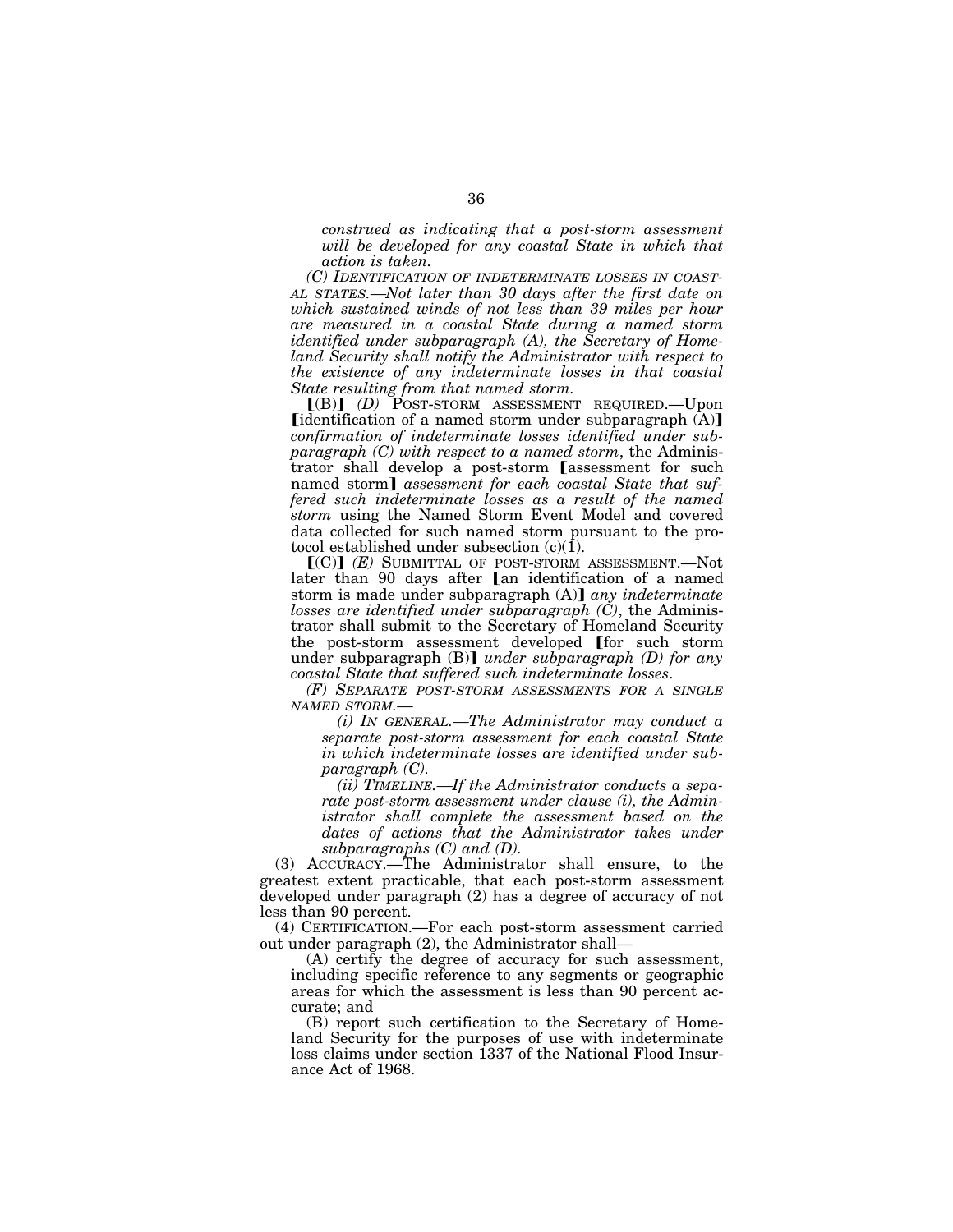(5) FINALITY OF DETERMINATIONS.—A certification of the degree of accuracy of a post-storm assessment under this subsection by the Administrator shall be final and shall not be subject to judicial review.

(6) AVAILABILITY.—The Administrator shall make available to the public the Named Storm Event Model and any poststorm assessment developed under this subsection.

(c) ESTABLISHMENT OF A PROTOCOL FOR POST-STORM ASSESS-MENT.—

 $(1)$  In GENERAL.—Not later than [540 days after the date of the enactment of the Consumer Option for an Alternative Sys-tem to Allocate Losses Act of 2012¿ *December 31, 2019*, the Administrator shall establish a protocol, based on the plan submitted under subsection  $(d)(3)$ , to collect and assemble all covered data required by the Administrator to produce post-storm assessments required by subsection (b), including assembling data collected by participants and stored in the database established under subsection (f) and from such other sources as the Administrator considers appropriate.

(2) ACQUISITION OF SENSORS AND STRUCTURES.—If the Administrator is unable to use a public or private asset to obtain covered data as part of the protocol established under paragraph (1), the Administrator may acquire such sensors and structures for the placement of sensors as may*, in the discretion of the Administrator,* be necessary to obtain such data.

(3) USE OF FEDERAL ASSETS.—If the protocol requires placement of a sensor to develop assessments pursuant to subsection (b), the Administrator shall, to the extent practicable, use Federal assets for the placement of such sensors.

(4) USE OF ACQUIRED STRUCTURES.—

(A) IN GENERAL.—If the Administrator acquires a structure for the placement of a sensor for purposes of such protocol, the Administrator shall to the extent practical permit other public and private entities to place sensors on such structure to collect—

(i) meteorological data;

(ii) national security-related data;

(iii) navigation-related data;

(iv) hydrographic data; or

(v) such other data as the Administrator considers appropriate.

(B) RECEIPT OF CONSIDERATION.—The Administrator may receive *and expend* consideration for the placement of a sensor on a structure under subparagraph (A).

### SUBTITLE D—FEDERAL OCEAN ACIDIFICATION RESEARCH AND MONITORING ACT OF 2009

### **SEC. 12401. SHORT TITLE.**

This subtitle may be cited as the "Federal Ocean Acidification Research And Monitoring Act of 2009" or the "FOARAM Act".

### **SEC. 12402. PURPOSES.**

(a) PURPOSES.—The purposes of this subtitle are to provide for— (1) development and coordination of a comprehensive interagency plan to—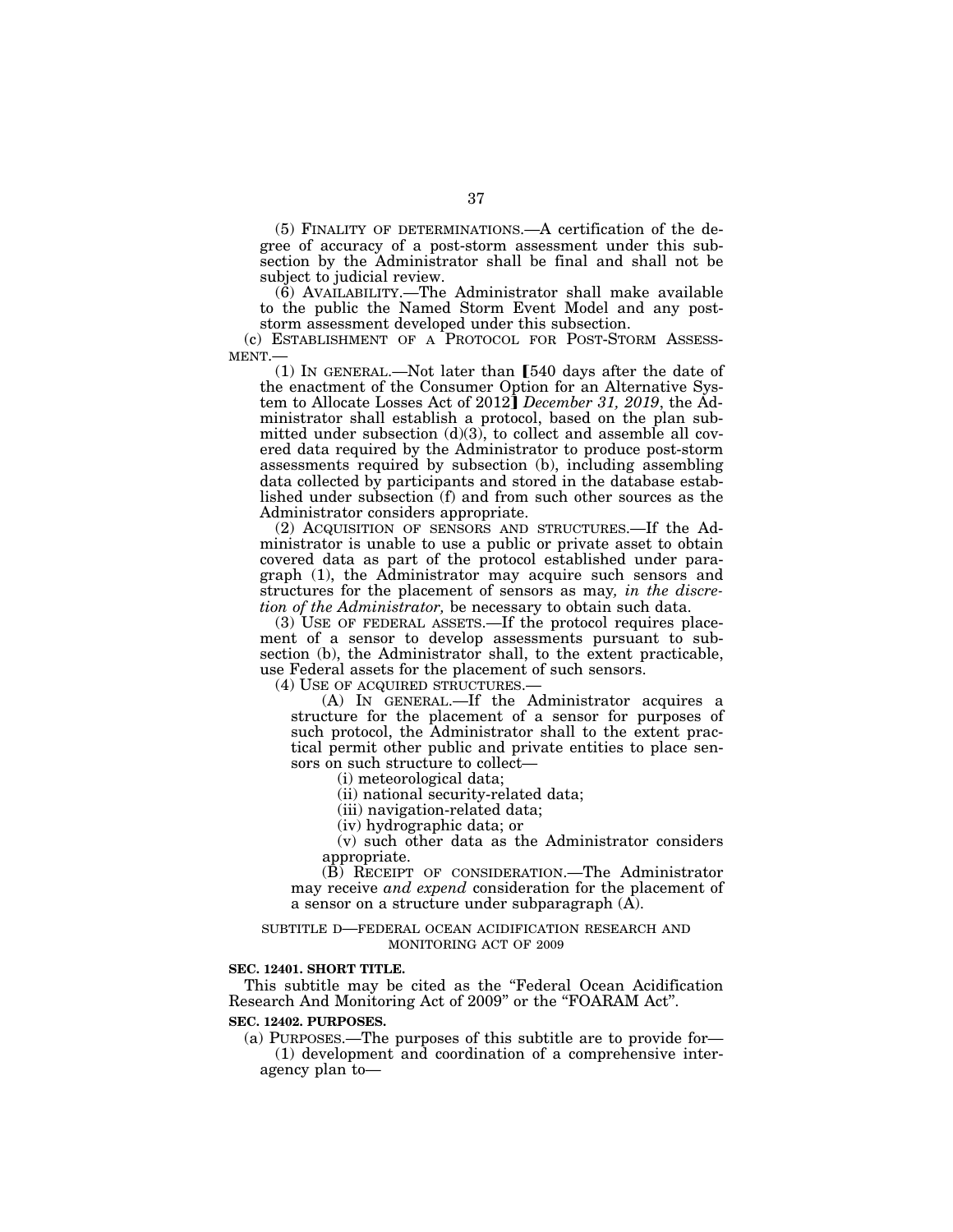(A) monitor and conduct research on the processes and consequences of ocean acidification on marine organisms and ecosystems; and

(B) establish an interagency research and monitoring program on ocean acidification;

(2) establishment of an ocean acidification program within the National Oceanic and Atmospheric Administration;

(3) assessment and consideration of regional and national ecosystem and socioeconomic impacts of increased ocean acidification; and

(4) research adaptation strategies and techniques for effectively conserving marine ecosystems as they cope with increased ocean acidification.

## **SEC. 12403. DEFINITIONS.**

In this subtitle:

(1) OCEAN ACIDIFICATION.—The term ''ocean acidification'' means the decrease in pH of the Earth's oceans and changes in ocean chemistry caused by chemical inputs from the atmosphere, including carbon dioxide.

(2) SECRETARY.—The term ''Secretary'' means the Secretary of Commerce, acting through the Administrator of the National Oceanic and Atmospheric Administration.

(3) SUBCOMMITTEE.—The term ''Subcommittee'' means the Joint Subcommittee on Ocean Science and Technology of the National Science and Technology Council.

## **SEC. 12404. INTERAGENCY SUBCOMMITTEE.**

 $(a) * * * *$ 

## [33 U.S.C. 3703(c)]

(c) REPORTS TO CONGRESS.—

(1) INITIAL REPORT.—Not later than 1 year after the date of enactment of this Act, the Subcommittee shall transmit a report to the Committee on Commerce, Science, and Transportation of the Senate and the Committee on Science and Technology and the Committee on Natural Resources of the House of Representatives that—

(A) includes a summary of federally funded ocean acidification research and monitoring activities, including the budget for each of these activities; and

(B) describes the progress in developing the plan required under section 12405 of this subtitle.

(2) BIENNIAL REPORT.—Not later than 2 years after the delivery of the initial report under paragraph (1) and every 2 years thereafter, the Subcommittee shall transmit a report to the Committee on Commerce, Science, and Transportation of the Senate and the Committee on Science and Technology and the Committee on Natural Resources of the House of Representatives that includes—

(A) a summary of federally funded ocean acidification research and monitoring activities, including the budget for each of these activities; and

(B) an analysis of the progress made toward achieving the goals and priorities for the interagency research plan developed by the Subcommittee under section 12405.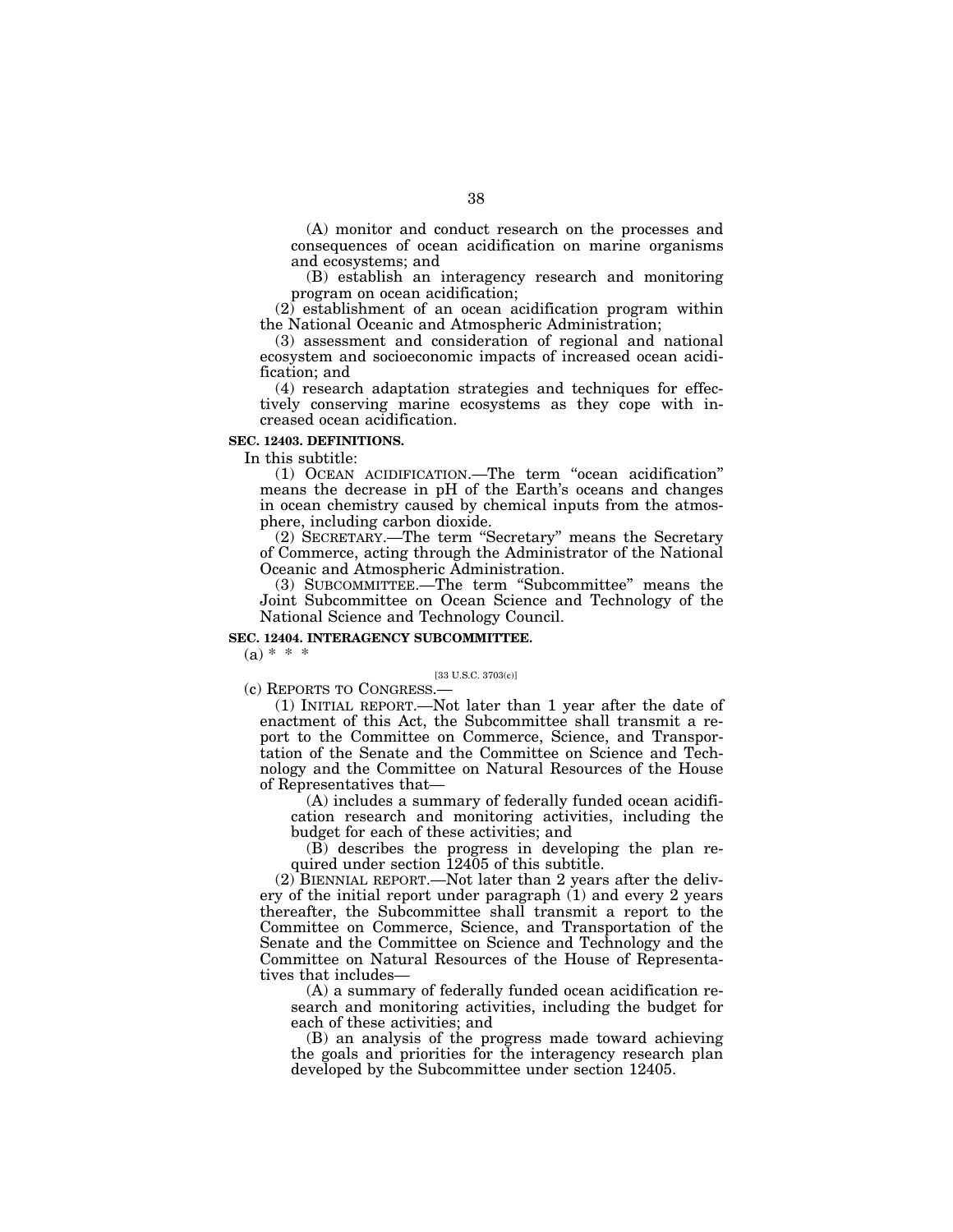(3) STRATEGIC RESEARCH PLAN.—Not later than 2 years after the date of enactment of this Act, the Subcommittee shall transmit the strategic research plan developed under section 12405 to the Committee on Commerce, Science, and Transportation of the Senate and the Committee on Science and Technology and the Committee on Natural Resources of the House of Representatives. A revised plan shall be submitted at least once every 5 years thereafter.<br>(4) *ECONOMIC VULNERABILITY REPORT*.—

*(A) IN GENERAL.—Not later than 2 years after the date of the enactment of the Coordinated Ocean Observations and Research Act of 2019, and every 6 years thereafter, the Subcommittee shall transmit to the appropriate committees of Congress a report that—* 

*(i) is named the ''Ocean Chemistry Coastal Community Vulnerability Assessment'';* 

*(ii) identifies gaps in ocean acidification monitoring by public, academic, and private assets in the network of regional coastal observing systems;* 

*(iii) identifies geographic areas which have gaps in ocean acidification research;* 

*(iv) identifies United States coastal communities, including fishing communities, low-population rural communities, tribal and subsistence communities, and island communities, that may be impacted by ocean acidification;* 

*(v) identifies impacts of changing ocean carbonate chemistry on the communities described in clause (iv), including impacts from changes in ocean and coastal marine resources that are not managed by the Federal Government;* 

*(vi) identifies gaps in understanding of the impacts of ocean acidification on economically or commercially important species, particularly those which support United States commercial, recreational, and tribal fisheries and aquaculture;* 

*(vii) identifies habitats that may be particularly vulnerable to corrosive sea water, including areas experiencing multiple stressors such as hypoxia, sedimentation, and harmful algal blooms;* 

*(viii) identifies areas in which existing National Integrated Coastal and Ocean Observation System assets, including unmanned maritime systems, may be leveraged as platforms for the deployment of new sensors or other applicable observing technologies; and* 

*(ix) is written in collaboration with the agencies responsible for carrying out this subtitle. (B) FORM OF REPORT.—* 

*(i) INITIAL REPORT.—The initial report required under subparagraph (A) shall include the information described in clauses (i) through (ix) on a national level.* 

*(ii) SUBSEQUENT REPORTS.—Each report required under subparagraph (A) after the initial report—* 

*(I) may describe the information described in clauses (i) through (ix) on a national level; or*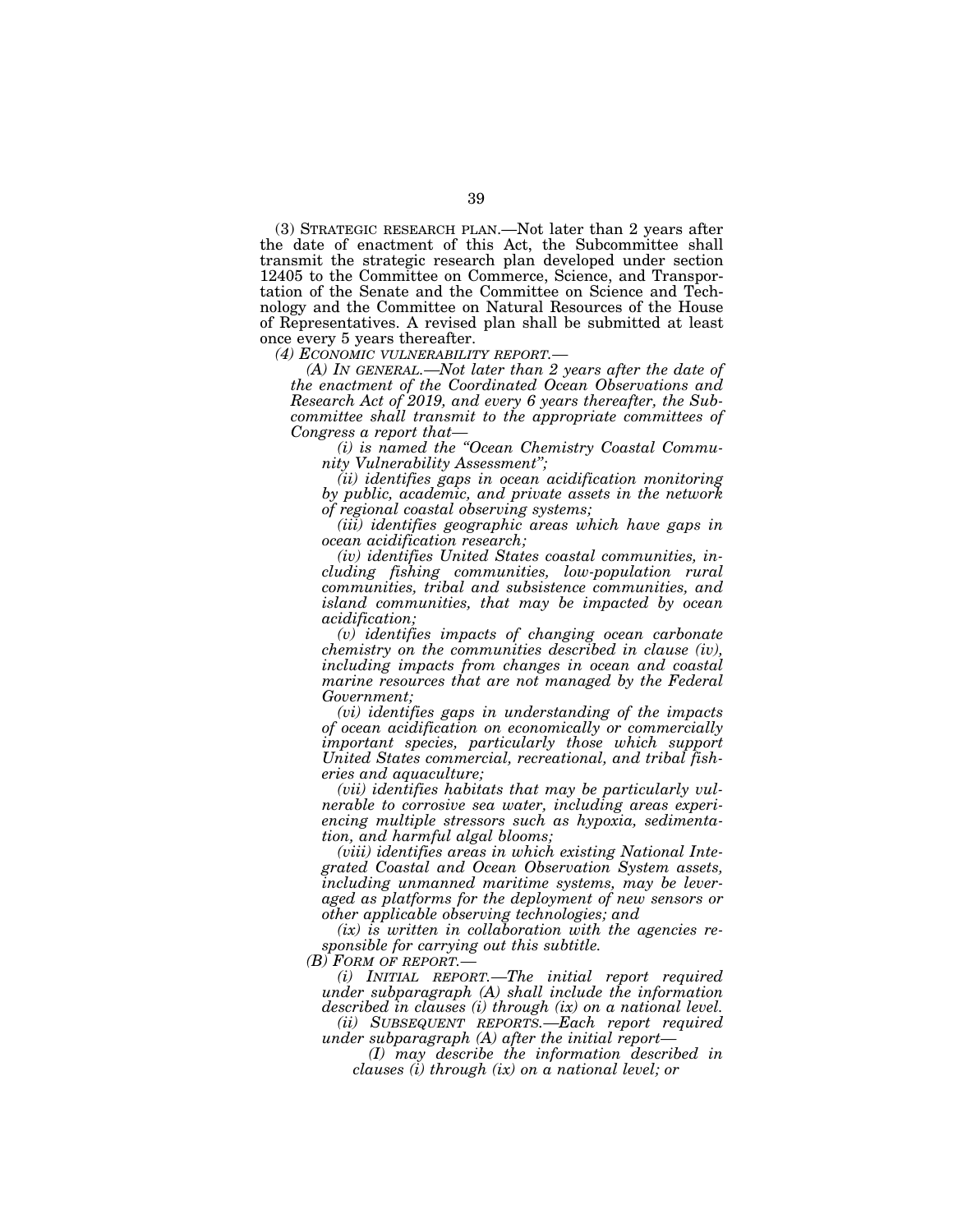*(II) may consist of separate reports for each region of the National Oceanic and Atmospheric Administration.* 

*(iii) REGIONAL REPORTS.—If the Subcommittee opts to prepare a report required under subparagraph (A) as separate regional reports under clause (ii)(II), the Subcommittee shall submit a report for each region of the National Oceanic and Atmospheric Administration not less frequently than once during each 6-year reporting period.* 

*(C) APPROPRIATE COMMITTEES OF CONGRESS DEFINED.— In this paragraph and in paragraph (5), the term ''appropriate committees of Congress'' means the Committee on Commerce, Science, and Transportation of the Senate, the Committee on Science, Space, and Technology of the House of Representatives, and the Committee on Natural Resources of the House of Representatives.* 

*(5) MONITORING PRIORITIZATION PLAN.—Not later than 180*  days after the date of the submission of the initial report under *paragraph (4)(A), the Subcommittee shall transmit to the appropriate committees of Congress a report that develops a plan to deploy new sensors or other applicable observing technologies such as unmanned maritime systems—* 

- *(A) based on such initial report;*
- *(B) prioritized by—* 
	- *(i) the threat to coastal economies and ecosystems; (ii) gaps in data; and*
	- *(iii) research needs; and*
- *(C) that leverage existing platforms, where possible.*

## **SEC. 12405. STRATEGIC RESEARCH PLAN.**

(a) IN GENERAL.—Not later than 2 years after the date of enactment of this Act, the Subcommittee shall develop a strategic plan for Federal research and monitoring on ocean acidification that will provide for an assessment of the impacts of ocean acidification on marine organisms and marine ecosystems and the development of adaptation and mitigation strategies to conserve marine organisms and marine ecosystems. In developing the plan, the Subcommittee shall consider and use information, reports, and studies of ocean acidification that have identified research and monitoring needed to better understand ocean acidification and its potential impacts, and recommendations made by the National Academy of Sciences in the review of the plan required under subsection (d).

## [33 U.S.C. 3704(b)]

(b) CONTENTS OF THE PLAN.—The plan shall—

(1) provide for interdisciplinary research among the ocean sciences, and coordinated research and activities to improve the understanding of ocean chemistry that will affect marine ecosystems;

(2) establish, for the 10-year period beginning in the year the plan is submitted, the goals and priorities for Federal research and monitoring which will—

(A) advance understanding of ocean acidification and its physical, chemical, and biological impacts on marine organisms and marine ecosystems;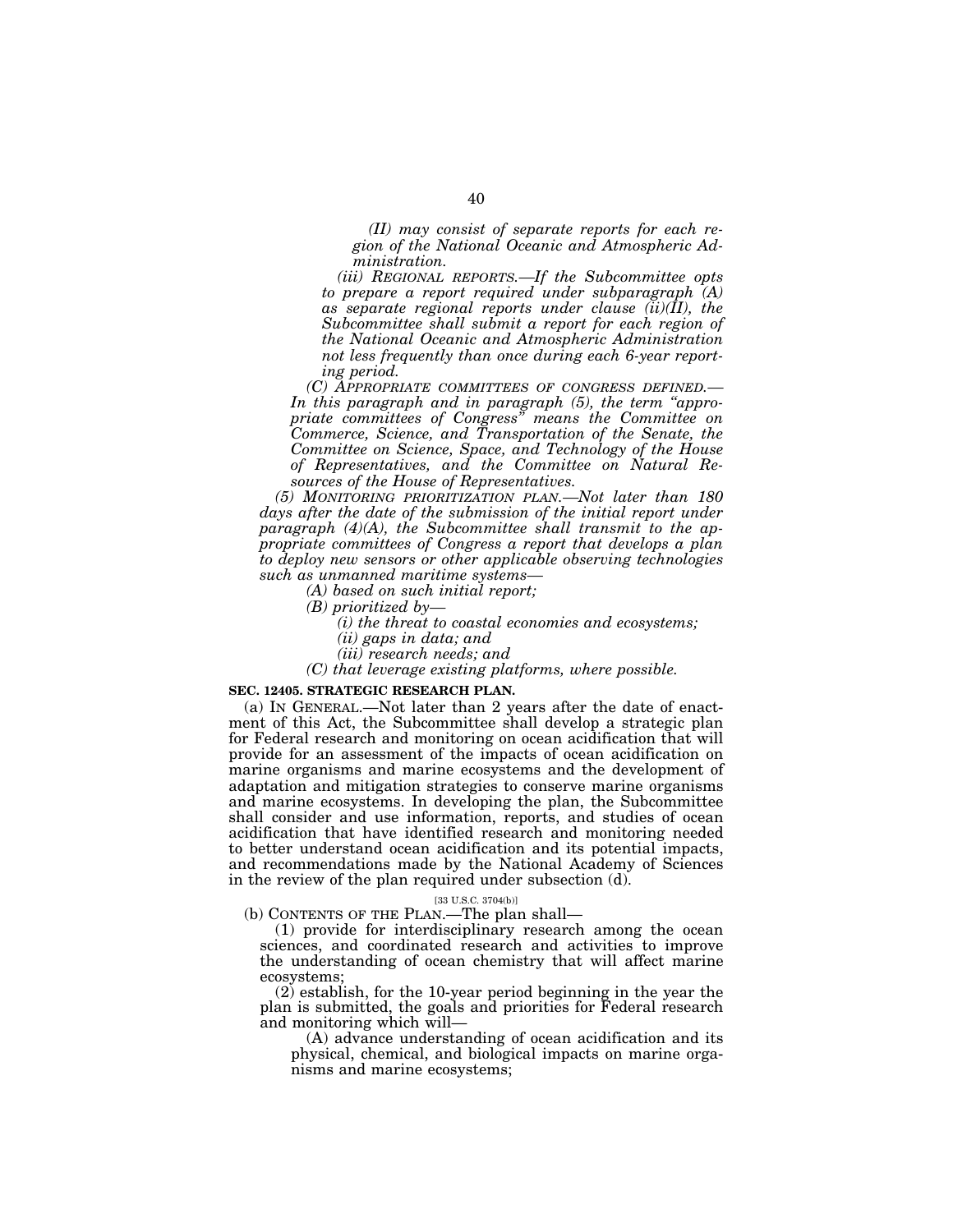(B) improve the ability to assess the socioeconomic impacts of ocean acidification; and

(C) provide information for the development of adaptation and mitigation strategies to conserve marine organisms and marine ecosystems;

(3) describe specific activities, including—

(A) efforts to determine user needs;

(B) research activities;

(C) monitoring activities;

(D) technology and methods development;

(E) data collection;

(F) database development;

(G) modeling activities;

(H) assessment of ocean acidification impacts; and

(I) participation in international research efforts;

(4) identify relevant programs and activities of the Federal agencies that contribute to the interagency program directly and indirectly and set forth the role of each Federal agency in implementing the plan;

(5) consider and utilize, as appropriate, reports and studies conducted by Federal agencies, the National Research Council, or other entities;

(6) make recommendations for the coordination of the ocean acidification research and monitoring activities of the United States with such activities of other nations and international organizations;

 $(7)$  outline budget requirements for Federal ocean acidification research and monitoring and assessment activities to be conducted by each agency under the plan;

(8) identify the monitoring systems and sampling programs currently employed in collecting data relevant to ocean acidification and prioritize additional monitoring systems that may be needed to ensure adequate data collection and monitoring of ocean acidification and its impacts; [and]

(9) describe specific activities designed to facilitate outreach and data and information exchange with stakeholder communities [.]; and

*(10) make recommendations for research to be conducted, including in the social sciences and economics, to address the key knowledge gaps identified in the Ocean Chemistry Coastal Community Vulnerability Assessment conducted under section 12404(c)(4).* 

## [33 U.S.C. 3704(c)]

(c) PROGRAM ELEMENTS.—The plan shall include at a minimum the following program elements:

(1) Monitoring of ocean chemistry and biological impacts associated with ocean acidification at selected coastal and openocean monitoring stations, including satellite-based monitoring to characterize—

(A) marine ecosystems;

(B) changes in marine productivity; and

(C) changes in surface ocean chemistry.

(2) Research to understand the species specific physiological responses of marine organisms to ocean acidification, impacts on marine food webs of ocean acidification, and to develop envi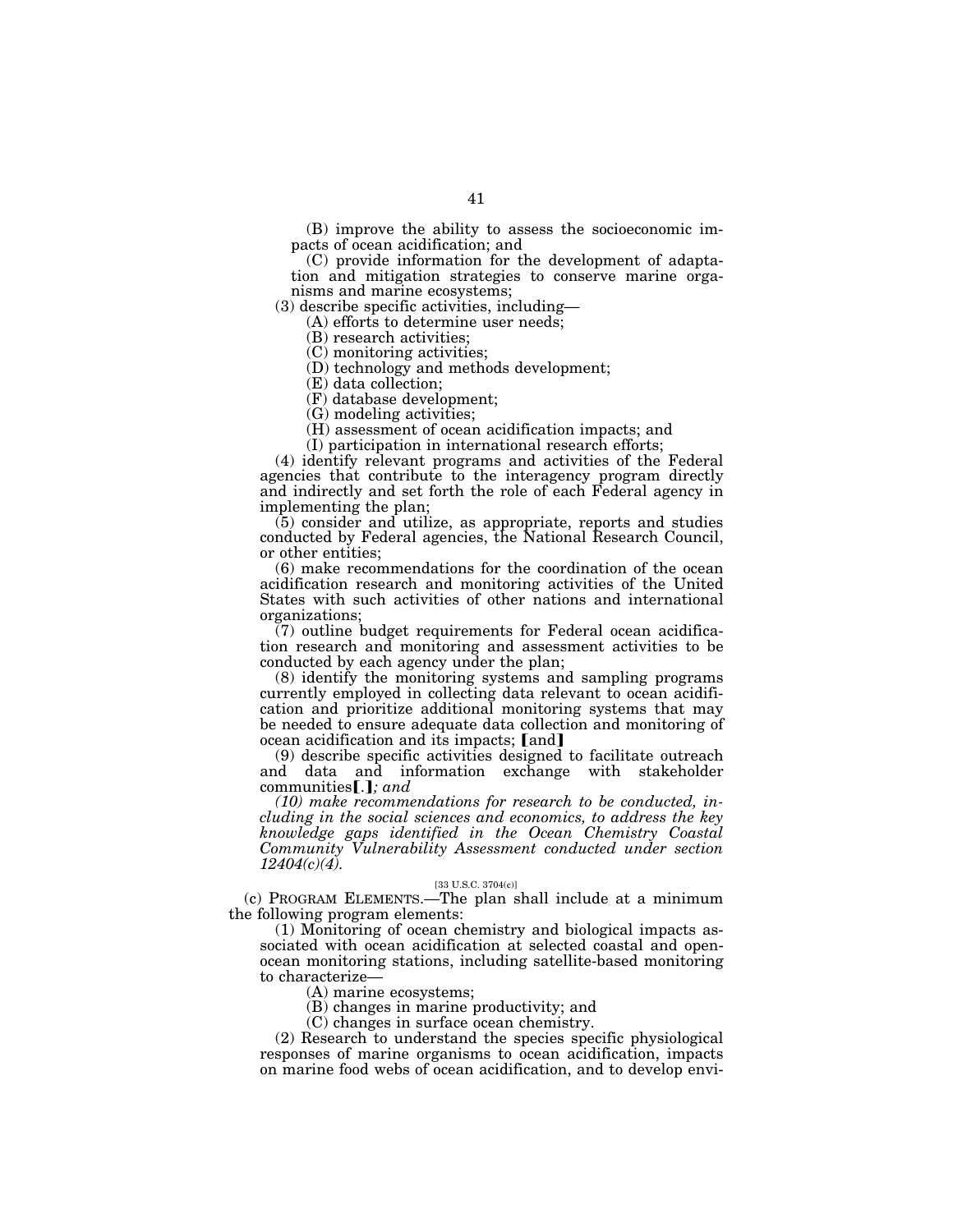ronmental and ecological indices that track marine ecosystem responses to ocean acidification.

(3) Modeling to predict changes in the ocean carbon cycle as a function of carbon dioxide and atmosphere-induced changes in temperature, ocean circulation, biogeochemistry, ecosystem and terrestrial input, and modeling to determine impacts on marine ecosystems and individual marine organisms.

(4) Technology development and standardization of carbonate chemistry measurements on moorings and autonomousfloats.

(5) Assessment of socioeconomic impacts of ocean acidification and development of adaptation and mitigation strategies to conserve marine organisms and marine ecosystems.

*(6) Research to understand the combined impact of changes in ocean chemistry and other stressors, including sediment delivery, hypoxia, and harmful algal blooms, on each other and on living marine resources, including aquaculture and coastal ecosystems.* 

*(7) Applied research to identify adaptation strategies for species impacted by changes in ocean chemistry including vegetation-based systems, shell recycling, species and genetic diversity, applied technologies, aquaculture methodologies, and management recommendations.* 

(d) NATIONAL ACADEMY OF SCIENCES EVALUATION.—The Secretary shall enter into an agreement with the National Academy of Sciences to review the plan.

(e) PUBLIC PARTICIPATION.—In developing the plan, the Subcommittee shall consult with representatives of academic, State, industry and environmental groups. Not later than 90 days before the plan, or any revision thereof, is submitted to the Congress, the plan shall be published in the Federal Register for a public comment period of not less than 60 days.

\* \* \* \* \* \* \*

#### [33 U.S.C. 3705(a)]

## **SEC. 12406. NOAA OCEAN ACIDIFICATION ACTIVITIES.**

(a) IN GENERAL.—The Secretary shall establish and maintain an ocean acidification program within the National Oceanic and Atmospheric Administration to conduct research, monitoring, and other activities consistent with the strategic research and implementation plan developed by the Subcommittee under section 12405 that—

(1) includes—

(A) interdisciplinary research among the ocean and atmospheric sciences, and coordinated research and activities to improve understanding of ocean acidification;

(B) the establishment of a long-term monitoring program of ocean acidification utilizing existing global and national ocean observing assets, and adding instrumentation and sampling stations as appropriate to the aims of the research program;

(C) research to identify and develop adaptation strategies and techniques for effectively conserving marine ecosystems as they cope with increased ocean acidification;

(D) as an integral part of the research programs described in this subtitle, educational opportunities that en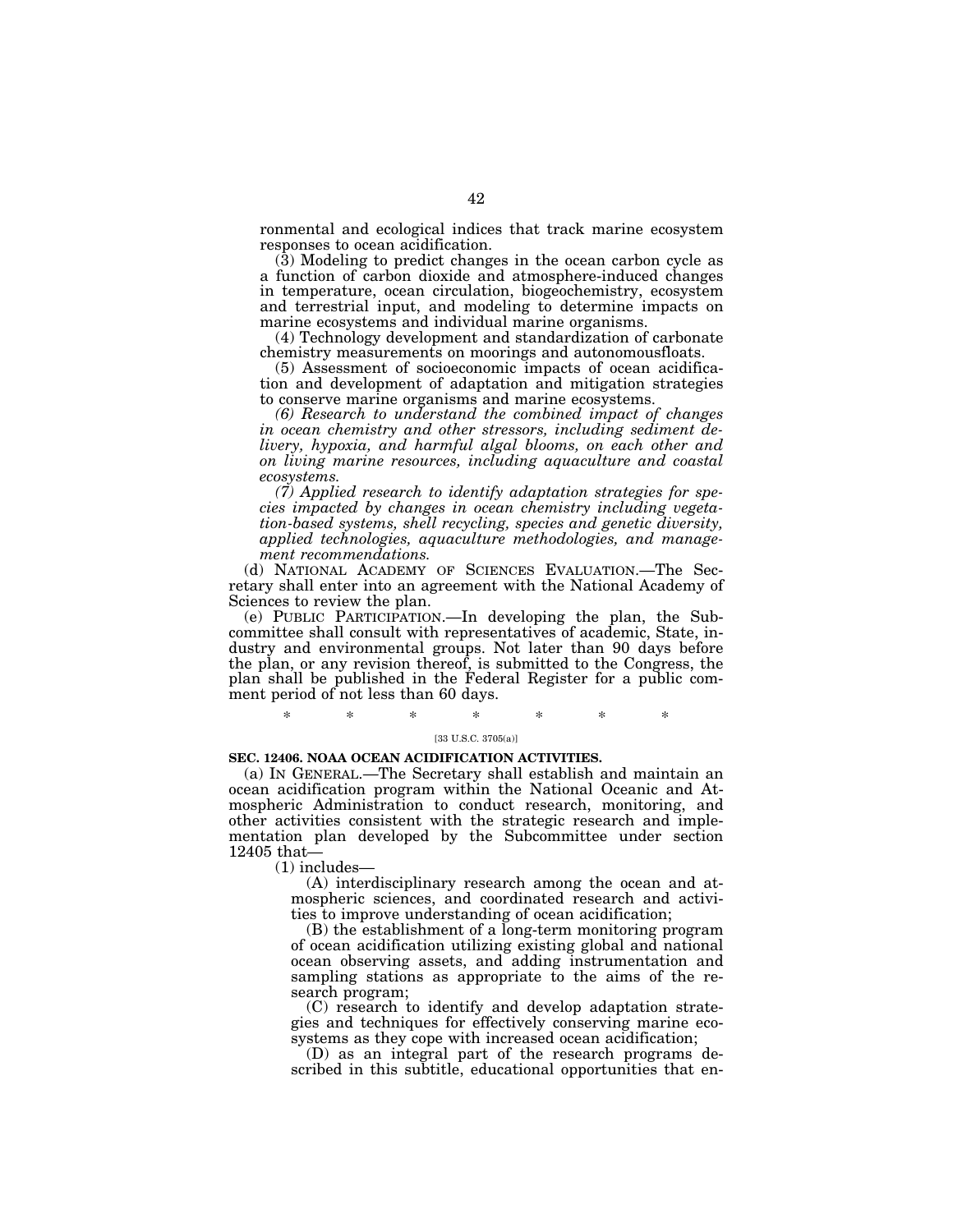courage an interdisciplinary and international approach to exploring the impacts of ocean acidification;

(E) as an integral part of the research programs described in this subtitle, national public outreach activities to improve the understanding of current scientific knowledge of ocean acidification and its impacts on marine resources; and

(F) coordination of ocean acidification monitoring and impacts research with other appropriate international ocean science bodies such as the International Oceanographic Commission, the International Council for the Exploration of the Sea, the North Pacific Marine Science Organization, and others;

(2) provides grants for critical research projects that explore the effects of ocean acidification on ecosystems and the socioeconomic impacts of increased ocean acidification that are relevant to the goals and priorities of the strategic research plan; **[and]** 

(3) incorporates a competitive merit-based process for awarding grants that may be conducted jointly with other participating agencies or under the National Oceanographic Partnership Program under section 7901 of title 10, United States  $Code$ **[.]**; and

*(4) includes an ongoing mechanism that allows industry, coastal stakeholders, fishery management councils and commissions, non-Federal resource managers, and scientific experts to provide input on monitoring needs that are necessary to support on the ground management, decision making, and adaptation related to ocean acidification.* 

(b) ADDITIONAL AUTHORITY.—In conducting the Program, the Secretary may enter into and perform such contracts, leases, grants, or cooperative agreements as may be necessary to carry out the purposes of this subtitle on such terms as the Secretary considers appropriate.

### [33 U.S.C. 3706(a)]

## **SEC. 12407. NSF OCEAN ACIDIFICATION ACTIVITIES.**

ø(a) RESEARCH ACTIVITIES.—The Director of the National Science Foundation shall continue to carry out research activities on ocean acidification which shall support competitive, merit-based, peer-reviewed proposals for research and monitoring of ocean acidification and its impacts, including—

 $\lfloor (1) \rfloor$  impacts on marine organisms and marine ecosystems;

 $(2)$  impacts on ocean, coastal, and estuarine biogeochemistry; and

 $(3)$  the development of methodologies and technologies to evaluate ocean acidification and its impacts.]

*(a) RESEARCH ACTIVITIES.—The Director of the National Science Foundation shall continue to carry out research activities on ocean acidification which shall support competitive, merit-based, peer-reviewed proposals for research, observation, and monitoring of ocean acidification and its impacts, including—* 

*(1) impacts on marine organisms, including species cultured for aquaculture, and marine ecosystems;* 

*(2) impacts on ocean, coastal, and estuarine biogeochemistry;*